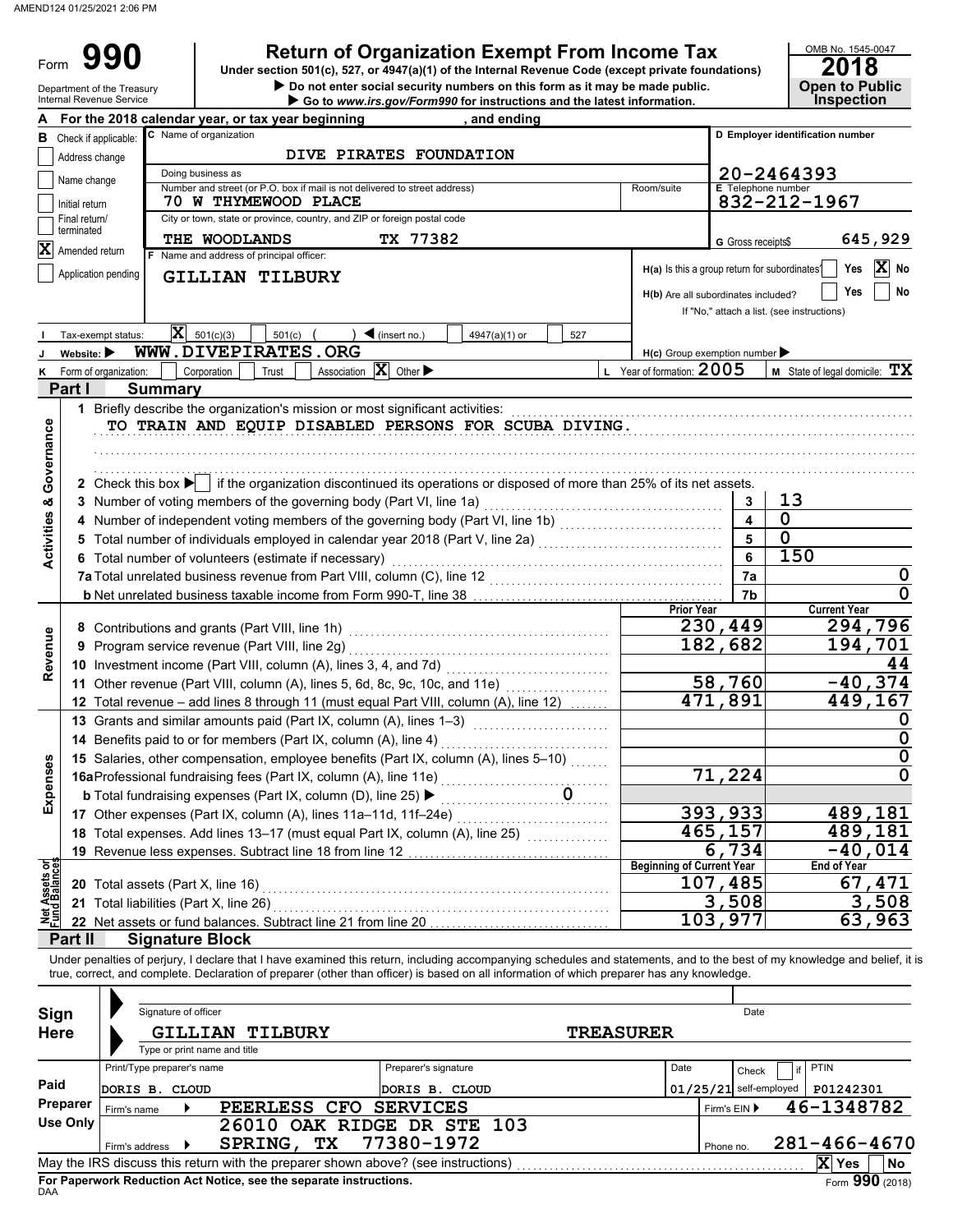|   | 20-2464393<br>Form 990 (2018) DIVE PIRATES FOUNDATION                                                                                           | Page 2                |
|---|-------------------------------------------------------------------------------------------------------------------------------------------------|-----------------------|
|   | <b>Statement of Program Service Accomplishments</b><br>Part III<br>Check if Schedule O contains a response or note to any line in this Part III |                       |
|   | 1 Briefly describe the organization's mission:                                                                                                  |                       |
|   | TO TRAIN AND EQUIP DISABLED PERSONS FOR SCUBA DIVING.                                                                                           |                       |
|   |                                                                                                                                                 |                       |
|   |                                                                                                                                                 |                       |
|   |                                                                                                                                                 |                       |
|   | 2 Did the organization undertake any significant program services during the year which were not listed on the                                  |                       |
|   | prior Form 990 or 990-EZ?                                                                                                                       | Yes $X$ No            |
|   | If "Yes," describe these new services on Schedule O.                                                                                            |                       |
| 3 | Did the organization cease conducting, or make significant changes in how it conducts, any program                                              |                       |
|   | services?                                                                                                                                       | Yes $\overline{X}$ No |
|   | If "Yes," describe these changes on Schedule O.                                                                                                 |                       |
| 4 | Describe the organization's program service accomplishments for each of its three largest program services, as measured by                      |                       |
|   | expenses. Section 501(c)(3) and 501(c)(4) organizations are required to report the amount of grants and allocations to others,                  |                       |
|   | the total expenses, and revenue, if any, for each program service reported.                                                                     |                       |
|   |                                                                                                                                                 |                       |
|   | $264, 605$ including grants of \$<br>) (Revenue \$<br>4a (Code:<br>) (Expenses \$                                                               | $194,700$ )           |
|   | PURCHASED EQUIPMENT FOR ADAPTIVE DIVING & PROVIDED TRAVEL ASSISTANCE FOR                                                                        |                       |
|   | ADAPTIVE DIVE TRAINING.                                                                                                                         |                       |
|   |                                                                                                                                                 |                       |
|   |                                                                                                                                                 |                       |
|   |                                                                                                                                                 |                       |
|   |                                                                                                                                                 |                       |
|   |                                                                                                                                                 |                       |
|   |                                                                                                                                                 |                       |
|   |                                                                                                                                                 |                       |
|   |                                                                                                                                                 |                       |
|   |                                                                                                                                                 |                       |
|   | 4b (Code:<br>including grants of\$<br>) (Revenue \$<br>$(\mathsf{Express}\,\$$                                                                  |                       |
|   | N/A                                                                                                                                             |                       |
|   |                                                                                                                                                 |                       |
|   |                                                                                                                                                 |                       |
|   |                                                                                                                                                 |                       |
|   |                                                                                                                                                 |                       |
|   |                                                                                                                                                 |                       |
|   |                                                                                                                                                 |                       |
|   |                                                                                                                                                 |                       |
|   |                                                                                                                                                 |                       |
|   |                                                                                                                                                 |                       |
|   |                                                                                                                                                 |                       |
|   | 4c (Code:<br>including grants of\$<br>) (Revenue \$<br>) (Expenses \$                                                                           |                       |
|   | N/A                                                                                                                                             |                       |
|   |                                                                                                                                                 |                       |
|   |                                                                                                                                                 |                       |
|   |                                                                                                                                                 |                       |
|   |                                                                                                                                                 |                       |
|   |                                                                                                                                                 |                       |
|   |                                                                                                                                                 |                       |
|   |                                                                                                                                                 |                       |
|   |                                                                                                                                                 |                       |
|   |                                                                                                                                                 |                       |
|   |                                                                                                                                                 |                       |
|   |                                                                                                                                                 |                       |
|   | 4d Other program services (Describe in Schedule O.)                                                                                             |                       |
|   | (Expenses \$<br>including grants of\$<br>(Revenue \$                                                                                            |                       |
|   | 264,605<br>4e Total program service expenses                                                                                                    |                       |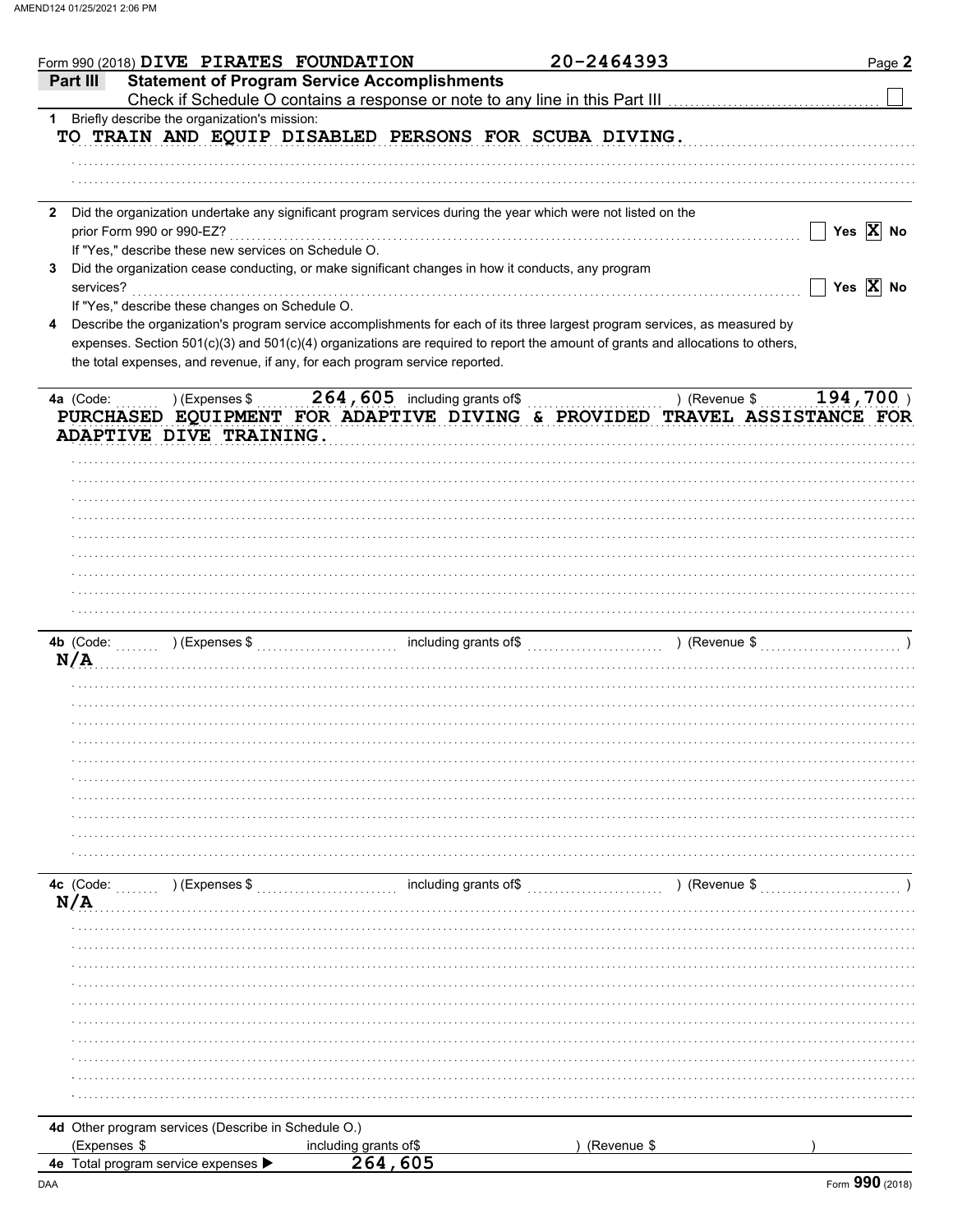### **Part IV Checklist of Required Schedules** Form 990 (2018) Page **3 DIVE PIRATES FOUNDATION 20-2464393**

|     |                                                                                                                                                  |                 | <b>Yes</b>  | No               |
|-----|--------------------------------------------------------------------------------------------------------------------------------------------------|-----------------|-------------|------------------|
| 1.  | Is the organization described in section $501(c)(3)$ or $4947(a)(1)$ (other than a private foundation)? If "Yes,"                                |                 |             |                  |
|     | complete Schedule A                                                                                                                              | 1               | $\mathbf X$ |                  |
| 2   | Is the organization required to complete Schedule B, Schedule of Contributors (see instructions)?                                                | $\mathbf{2}$    |             | X                |
| 3   | Did the organization engage in direct or indirect political campaign activities on behalf of or in opposition to                                 |                 |             |                  |
|     | candidates for public office? If "Yes," complete Schedule C, Part I                                                                              | 3               |             | X                |
| 4   | Section 501(c)(3) organizations. Did the organization engage in lobbying activities, or have a section 501(h)                                    |                 |             |                  |
|     | election in effect during the tax year? If "Yes," complete Schedule C, Part II                                                                   | 4               |             | X                |
| 5   | Is the organization a section $501(c)(4)$ , $501(c)(5)$ , or $501(c)(6)$ organization that receives membership dues,                             |                 |             |                  |
|     | assessments, or similar amounts as defined in Revenue Procedure 98-19? If "Yes," complete Schedule C, Part III                                   | 5               |             | X                |
| 6   | Did the organization maintain any donor advised funds or any similar funds or accounts for which donors                                          |                 |             |                  |
|     | have the right to provide advice on the distribution or investment of amounts in such funds or accounts? If                                      |                 |             |                  |
|     | "Yes," complete Schedule D, Part I                                                                                                               | 6               |             | X                |
| 7   | Did the organization receive or hold a conservation easement, including easements to preserve open space,                                        |                 |             |                  |
|     | the environment, historic land areas, or historic structures? If "Yes," complete Schedule D, Part II                                             | 7               |             | X                |
| 8   | Did the organization maintain collections of works of art, historical treasures, or other similar assets? If "Yes,"                              |                 |             | X                |
|     | complete Schedule D, Part III<br>Did the organization report an amount in Part X, line 21, for escrow or custodial account liability, serve as a | 8               |             |                  |
| 9   | custodian for amounts not listed in Part X; or provide credit counseling, debt management, credit repair, or                                     |                 |             |                  |
|     | debt negotiation services? If "Yes," complete Schedule D, Part IV                                                                                | 9               |             | X                |
| 10  | Did the organization, directly or through a related organization, hold assets in temporarily restricted                                          |                 |             |                  |
|     | endowments, permanent endowments, or quasi-endowments? If "Yes," complete Schedule D, Part V                                                     | 10              |             | X                |
| 11  | If the organization's answer to any of the following questions is "Yes," then complete Schedule D, Parts VI,                                     |                 |             |                  |
|     | VII, VIII, IX, or X as applicable.                                                                                                               |                 |             |                  |
|     | a Did the organization report an amount for land, buildings, and equipment in Part X, line 10? If "Yes,"                                         |                 |             |                  |
|     | complete Schedule D, Part VI                                                                                                                     | 11a             |             | X                |
|     | <b>b</b> Did the organization report an amount for investments—other securities in Part X, line 12 that is 5% or more                            |                 |             |                  |
|     | of its total assets reported in Part X, line 16? If "Yes," complete Schedule D, Part VII                                                         | 11 <sub>b</sub> |             | X                |
|     | c Did the organization report an amount for investments—program related in Part X, line 13 that is 5% or more                                    |                 |             |                  |
|     | of its total assets reported in Part X, line 16? If "Yes," complete Schedule D, Part VIII                                                        | 11c             |             | X                |
|     | d Did the organization report an amount for other assets in Part X, line 15 that is 5% or more of its total assets                               |                 |             |                  |
|     | reported in Part X, line 16? If "Yes," complete Schedule D, Part IX                                                                              | <b>11d</b>      |             | X                |
|     | e Did the organization report an amount for other liabilities in Part X, line 25? If "Yes," complete Schedule D, Part X                          | 11e             |             | $\mathbf x$      |
| f   | Did the organization's separate or consolidated financial statements for the tax year include a footnote that addresses                          |                 |             |                  |
|     | the organization's liability for uncertain tax positions under FIN 48 (ASC 740)? If "Yes," complete Schedule D, Part X                           | 11f             |             | X                |
|     | 12a Did the organization obtain separate, independent audited financial statements for the tax year? If "Yes," complete                          |                 |             |                  |
|     |                                                                                                                                                  | 12a             |             | X                |
|     | <b>b</b> Was the organization included in consolidated, independent audited financial statements for the tax year? If                            |                 |             |                  |
|     | "Yes," and if the organization answered "No" to line 12a, then completing Schedule D, Parts XI and XII is optional                               | 12 <sub>b</sub> |             | X                |
| 13  | Is the organization a school described in section $170(b)(1)(A)(ii)?$ If "Yes," complete Schedule E                                              | 13              |             | $\mathbf x$      |
| 14a |                                                                                                                                                  | 14a             |             | $\mathbf x$      |
| b   | Did the organization have aggregate revenues or expenses of more than \$10,000 from grantmaking,                                                 |                 |             |                  |
|     | fundraising, business, investment, and program service activities outside the United States, or aggregate                                        |                 |             |                  |
|     | foreign investments valued at \$100,000 or more? If "Yes," complete Schedule F, Parts I and IV                                                   | 14b             |             | X                |
| 15  | Did the organization report on Part IX, column (A), line 3, more than \$5,000 of grants or other assistance to or                                |                 |             |                  |
|     | for any foreign organization? If "Yes," complete Schedule F, Parts II and IV                                                                     | 15              |             | X                |
| 16  | Did the organization report on Part IX, column (A), line 3, more than \$5,000 of aggregate grants or other                                       |                 |             |                  |
|     | assistance to or for foreign individuals? If "Yes," complete Schedule F, Parts III and IV                                                        | 16              |             | X                |
| 17  | Did the organization report a total of more than \$15,000 of expenses for professional fundraising services on                                   |                 |             |                  |
|     | Part IX, column (A), lines 6 and 11e? If "Yes," complete Schedule G, Part I (see instructions)                                                   | 17              |             | X                |
| 18  | Did the organization report more than \$15,000 total of fundraising event gross income and contributions on                                      |                 | X           |                  |
|     | Part VIII, lines 1c and 8a? If "Yes," complete Schedule G, Part II                                                                               | 18              |             |                  |
| 19  | Did the organization report more than \$15,000 of gross income from gaming activities on Part VIII, line 9a?                                     |                 |             |                  |
|     |                                                                                                                                                  | 19              |             | X<br>$\mathbf x$ |
| 20a | Did the organization operate one or more hospital facilities? If "Yes," complete Schedule H                                                      | 20a             |             |                  |
| b   |                                                                                                                                                  | 20b             |             |                  |
| 21  | Did the organization report more than \$5,000 of grants or other assistance to any domestic organization or                                      | 21              |             | X                |
|     |                                                                                                                                                  |                 |             |                  |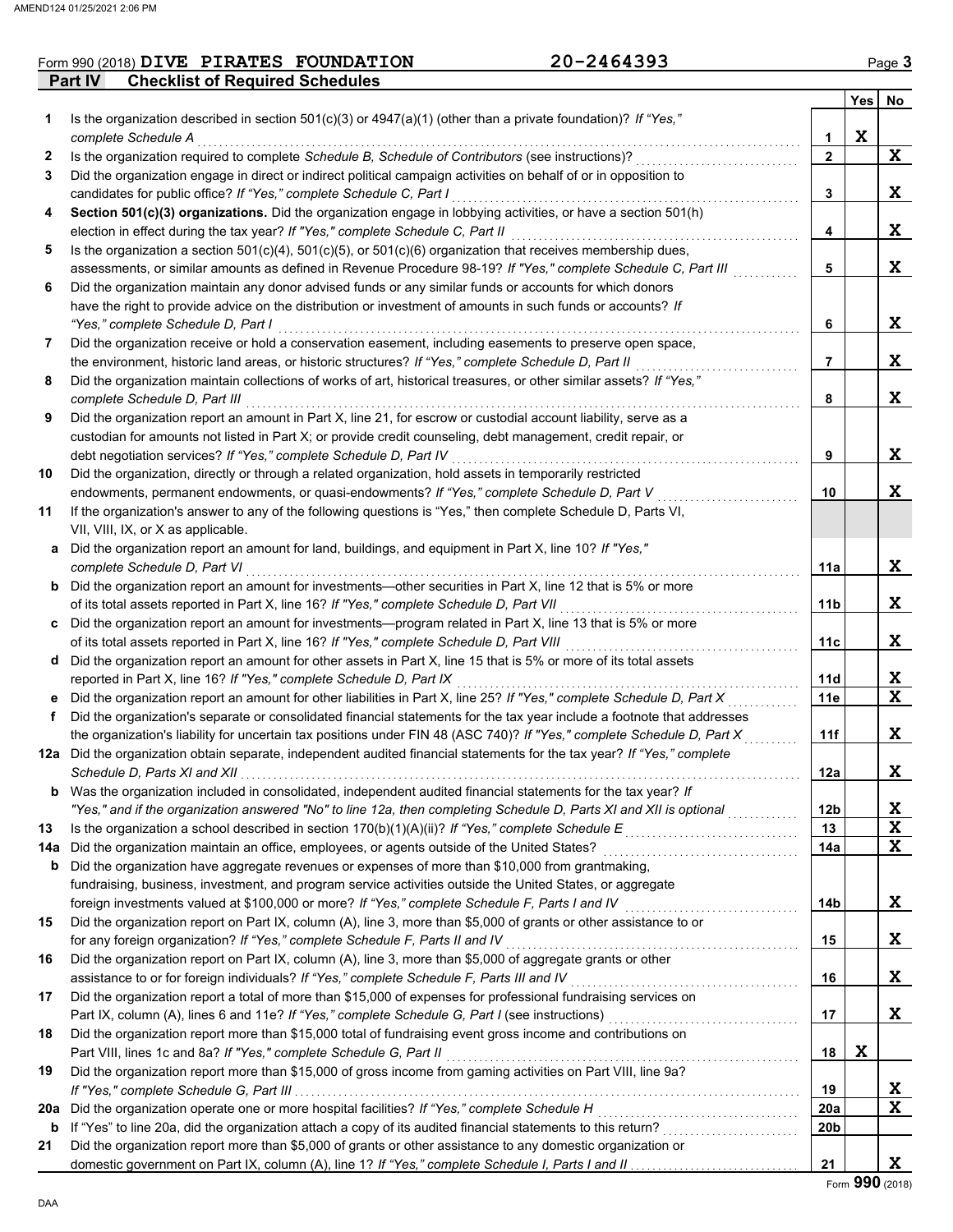|     | Part IV<br><b>Checklist of Required Schedules (continued)</b>                                                                               |                 |             |                 |
|-----|---------------------------------------------------------------------------------------------------------------------------------------------|-----------------|-------------|-----------------|
|     |                                                                                                                                             |                 | Yes         | No              |
| 22  | Did the organization report more than \$5,000 of grants or other assistance to or for domestic individuals on                               |                 |             |                 |
|     | Part IX, column (A), line 2? If "Yes," complete Schedule I, Parts I and III                                                                 | 22              |             | X               |
| 23  | Did the organization answer "Yes" to Part VII, Section A, line 3, 4, or 5 about compensation of the                                         |                 |             |                 |
|     | organization's current and former officers, directors, trustees, key employees, and highest compensated                                     |                 |             |                 |
|     | employees? If "Yes," complete Schedule J                                                                                                    | 23              |             | X               |
|     | 24a Did the organization have a tax-exempt bond issue with an outstanding principal amount of more than                                     |                 |             |                 |
|     | \$100,000 as of the last day of the year, that was issued after December 31, 2002? If "Yes," answer lines 24b                               |                 |             |                 |
|     | through 24d and complete Schedule K. If "No," go to line 25a                                                                                | 24a             |             | X               |
| b   | Did the organization invest any proceeds of tax-exempt bonds beyond a temporary period exception?                                           | 24b             |             |                 |
| c   | Did the organization maintain an escrow account other than a refunding escrow at any time during the year                                   | 24c             |             |                 |
|     | to defease any tax-exempt bonds?<br>Did the organization act as an "on behalf of" issuer for bonds outstanding at any time during the year? | 24d             |             |                 |
| d   | 25a Section 501(c)(3), 501(c)(4), and 501(c)(29) organizations. Did the organization engage in an excess benefit                            |                 |             |                 |
|     | transaction with a disqualified person during the year? If "Yes," complete Schedule L, Part I                                               | 25a             |             | X               |
|     | Is the organization aware that it engaged in an excess benefit transaction with a disqualified person in a prior                            |                 |             |                 |
| b   | year, and that the transaction has not been reported on any of the organization's prior Forms 990 or 990-EZ?                                |                 |             |                 |
|     | If "Yes," complete Schedule L, Part I                                                                                                       | 25 <sub>b</sub> |             | X               |
| 26  | Did the organization report any amount on Part X, line 5, 6, or 22 for receivables from or payables to any                                  |                 |             |                 |
|     | current or former officers, directors, trustees, key employees, highest compensated employees, or                                           |                 |             |                 |
|     | disqualified persons? If "Yes," complete Schedule L, Part II                                                                                | 26              |             | X               |
| 27  | Did the organization provide a grant or other assistance to an officer, director, trustee, key employee,                                    |                 |             |                 |
|     | substantial contributor or employee thereof, a grant selection committee member, or to a 35% controlled                                     |                 |             |                 |
|     | entity or family member of any of these persons? If "Yes," complete Schedule L, Part III                                                    | 27              |             | X               |
| 28  | Was the organization a party to a business transaction with one of the following parties (see Schedule L,                                   |                 |             |                 |
|     | Part IV instructions for applicable filing thresholds, conditions, and exceptions):                                                         |                 |             |                 |
| а   | A current or former officer, director, trustee, or key employee? If "Yes," complete Schedule L, Part IV                                     | 28a             |             | X               |
| b   | A family member of a current or former officer, director, trustee, or key employee? If "Yes," complete                                      |                 |             |                 |
|     | Schedule L, Part IV                                                                                                                         | 28b             |             | X               |
| c   | An entity of which a current or former officer, director, trustee, or key employee (or a family member thereof)                             |                 |             |                 |
|     | was an officer, director, trustee, or direct or indirect owner? If "Yes," complete Schedule L, Part IV                                      | 28c             |             | X               |
| 29  | Did the organization receive more than \$25,000 in non-cash contributions? If "Yes," complete Schedule M                                    | 29              | $\mathbf x$ |                 |
| 30  | Did the organization receive contributions of art, historical treasures, or other similar assets, or qualified                              |                 |             |                 |
|     | conservation contributions? If "Yes," complete Schedule M                                                                                   | 30              |             | X               |
| 31  | Did the organization liquidate, terminate, or dissolve and cease operations? If "Yes," complete Schedule N, Part I                          | 31              |             | X               |
| 32  | Did the organization sell, exchange, dispose of, or transfer more than 25% of its net assets? If "Yes,"                                     |                 |             |                 |
|     | complete Schedule N, Part II                                                                                                                | 32              |             | X               |
| 33  | Did the organization own 100% of an entity disregarded as separate from the organization under Regulations                                  |                 |             |                 |
|     | sections 301.7701-2 and 301.7701-3? If "Yes," complete Schedule R, Part I                                                                   | 33              |             | X               |
| 34  | Was the organization related to any tax-exempt or taxable entity? If "Yes," complete Schedule R, Part II, III,                              |                 |             |                 |
|     | or IV, and Part V, line 1                                                                                                                   | 34              |             | X               |
| 35а | Did the organization have a controlled entity within the meaning of section 512(b)(13)?                                                     | <b>35a</b>      |             | $\mathbf x$     |
| b   | If "Yes" to line 35a, did the organization receive any payment from or engage in any transaction with a                                     |                 |             |                 |
|     | controlled entity within the meaning of section 512(b)(13)? If "Yes," complete Schedule R, Part V, line 2                                   | 35b             |             |                 |
| 36  | Section 501(c)(3) organizations. Did the organization make any transfers to an exempt non-charitable                                        |                 |             |                 |
|     | related organization? If "Yes," complete Schedule R, Part V, line 2                                                                         | 36              |             | X               |
| 37  | Did the organization conduct more than 5% of its activities through an entity that is not a related organization                            |                 |             |                 |
|     | and that is treated as a partnership for federal income tax purposes? If "Yes," complete Schedule R, Part VI                                | 37              |             | X               |
| 38  | Did the organization complete Schedule O and provide explanations in Schedule O for Part VI, lines 11b and                                  |                 |             |                 |
|     | 19? Note. All Form 990 filers are required to complete Schedule O.                                                                          | 38              |             | X               |
|     | <b>Statements Regarding Other IRS Filings and Tax Compliance</b><br>Part V                                                                  |                 |             |                 |
|     | Check if Schedule O contains a response or note to any line in this Part V.                                                                 |                 |             |                 |
|     |                                                                                                                                             |                 | <b>Yes</b>  | No              |
| 1a  | 3<br>Enter the number reported in Box 3 of Form 1096. Enter -0- if not applicable<br>1a                                                     |                 |             |                 |
| b   | $\overline{\mathbf{0}}$<br>1 <sub>b</sub><br>Enter the number of Forms W-2G included in line 1a. Enter -0- if not applicable                |                 |             |                 |
| c   | Did the organization comply with backup withholding rules for reportable payments to vendors and                                            |                 |             |                 |
|     |                                                                                                                                             | 1c              |             | X               |
|     |                                                                                                                                             |                 |             | Form 990 (2018) |

Form 990 (2018) Page **4 DIVE PIRATES FOUNDATION 20-2464393**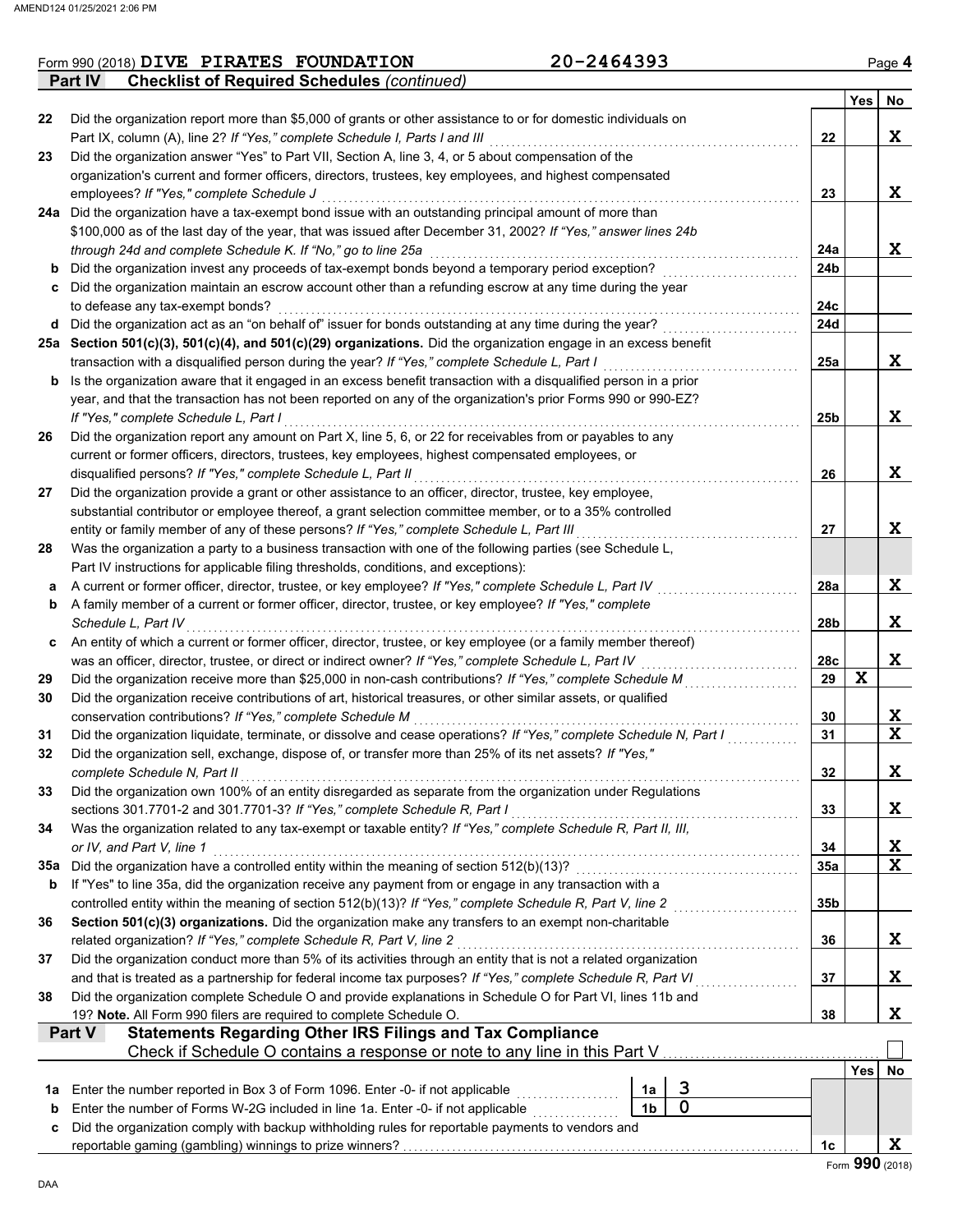|     | Form 990 (2018) DIVE PIRATES FOUNDATION                                                                                                                                                                    | 20-2464393        |                      |        | Page 5      |
|-----|------------------------------------------------------------------------------------------------------------------------------------------------------------------------------------------------------------|-------------------|----------------------|--------|-------------|
|     | Statements Regarding Other IRS Filings and Tax Compliance (continued)<br><b>Part V</b>                                                                                                                     |                   |                      |        |             |
|     |                                                                                                                                                                                                            |                   |                      | Yes No |             |
|     | 2a Enter the number of employees reported on Form W-3, Transmittal of Wage and Tax                                                                                                                         |                   |                      |        |             |
|     | Statements, filed for the calendar year ending with or within the year covered by this return                                                                                                              | $\mathbf 0$<br>2a |                      |        |             |
| b   | If at least one is reported on line 2a, did the organization file all required federal employment tax returns?                                                                                             |                   | 2b                   |        |             |
|     | Note. If the sum of lines 1a and 2a is greater than 250, you may be required to e-file (see instructions)                                                                                                  |                   |                      |        |             |
| За  | Did the organization have unrelated business gross income of \$1,000 or more during the year?                                                                                                              |                   | 3a                   |        | X           |
| b   | If "Yes," has it filed a Form 990-T for this year? If "No" to line 3b, provide an explanation in Schedule O                                                                                                |                   | 3 <sub>b</sub>       |        |             |
| 4a  | At any time during the calendar year, did the organization have an interest in, or a signature or other authority over,                                                                                    |                   |                      |        |             |
|     | a financial account in a foreign country (such as a bank account, securities account, or other financial account)?                                                                                         |                   | 4a                   |        | X           |
|     | <b>b</b> If "Yes," enter the name of the foreign country: ▶                                                                                                                                                |                   |                      |        |             |
|     | See instructions for filing requirements for FinCEN Form 114, Report of Foreign Bank and Financial Accounts (FBAR).                                                                                        |                   |                      |        | X           |
| 5a  | Was the organization a party to a prohibited tax shelter transaction at any time during the tax year?                                                                                                      |                   | 5a<br>5 <sub>b</sub> |        | $\mathbf x$ |
| b   | Did any taxable party notify the organization that it was or is a party to a prohibited tax shelter transaction?                                                                                           |                   | 5c                   |        |             |
| c   | If "Yes" to line 5a or 5b, did the organization file Form 8886-T?                                                                                                                                          |                   |                      |        |             |
| 6а  | Does the organization have annual gross receipts that are normally greater than \$100,000, and did the<br>organization solicit any contributions that were not tax deductible as charitable contributions? |                   |                      |        | X           |
|     | If "Yes," did the organization include with every solicitation an express statement that such contributions or                                                                                             |                   | 6a                   |        |             |
| b   | gifts were not tax deductible?                                                                                                                                                                             |                   | 6b                   |        |             |
| 7   | Organizations that may receive deductible contributions under section 170(c).                                                                                                                              |                   |                      |        |             |
|     | Did the organization receive a payment in excess of \$75 made partly as a contribution and partly for goods                                                                                                |                   |                      |        |             |
| а   | and services provided to the payor?                                                                                                                                                                        |                   | 7а                   |        |             |
| b   | If "Yes," did the organization notify the donor of the value of the goods or services provided?                                                                                                            |                   | 7b                   |        |             |
| c   | Did the organization sell, exchange, or otherwise dispose of tangible personal property for which it was                                                                                                   |                   |                      |        |             |
|     | required to file Form 8282?                                                                                                                                                                                |                   | 7c                   |        |             |
| d   | If "Yes," indicate the number of Forms 8282 filed during the year                                                                                                                                          | 7d                |                      |        |             |
| е   | Did the organization receive any funds, directly or indirectly, to pay premiums on a personal benefit contract?                                                                                            |                   | 7e                   |        |             |
| f   | Did the organization, during the year, pay premiums, directly or indirectly, on a personal benefit contract?                                                                                               |                   | 7f                   |        |             |
| g   | If the organization received a contribution of qualified intellectual property, did the organization file Form 8899 as required?                                                                           |                   | 7g                   |        |             |
| h   | If the organization received a contribution of cars, boats, airplanes, or other vehicles, did the organization file a Form 1098-C?                                                                         |                   | 7h                   |        |             |
| 8   | Sponsoring organizations maintaining donor advised funds. Did a donor advised fund maintained by the                                                                                                       |                   |                      |        |             |
|     | sponsoring organization have excess business holdings at any time during the year?                                                                                                                         |                   | 8                    |        |             |
| 9   | Sponsoring organizations maintaining donor advised funds.                                                                                                                                                  |                   |                      |        |             |
| а   | Did the sponsoring organization make any taxable distributions under section 4966?                                                                                                                         |                   | 9a                   |        |             |
| b   | Did the sponsoring organization make a distribution to a donor, donor advisor, or related person?                                                                                                          |                   | 9b                   |        |             |
| 10  | Section 501(c)(7) organizations. Enter:                                                                                                                                                                    |                   |                      |        |             |
|     | Initiation fees and capital contributions included on Part VIII, line 12                                                                                                                                   | 10a               |                      |        |             |
| b   | Gross receipts, included on Form 990, Part VIII, line 12, for public use of club facilities                                                                                                                | 10b               |                      |        |             |
| 11  | Section 501(c)(12) organizations. Enter:                                                                                                                                                                   |                   |                      |        |             |
| a   | Gross income from members or shareholders                                                                                                                                                                  | 11a               |                      |        |             |
| b   | Gross income from other sources (Do not net amounts due or paid to other sources                                                                                                                           |                   |                      |        |             |
|     | against amounts due or received from them.)                                                                                                                                                                | 11 <sub>b</sub>   |                      |        |             |
| 12a | Section 4947(a)(1) non-exempt charitable trusts. Is the organization filing Form 990 in lieu of Form 1041?                                                                                                 |                   | 12a                  |        |             |
| b   | If "Yes," enter the amount of tax-exempt interest received or accrued during the year                                                                                                                      | 12b               |                      |        |             |
| 13  | Section 501(c)(29) qualified nonprofit health insurance issuers.                                                                                                                                           |                   |                      |        |             |
| а   | Is the organization licensed to issue qualified health plans in more than one state?                                                                                                                       |                   | 13a                  |        |             |
|     | Note. See the instructions for additional information the organization must report on Schedule O.                                                                                                          |                   |                      |        |             |
| b   | Enter the amount of reserves the organization is required to maintain by the states in which                                                                                                               |                   |                      |        |             |
|     | the organization is licensed to issue qualified health plans                                                                                                                                               | 13b               |                      |        |             |
| c   | Enter the amount of reserves on hand                                                                                                                                                                       | 13 <sub>c</sub>   |                      |        |             |
| 14a | Did the organization receive any payments for indoor tanning services during the tax year?                                                                                                                 |                   | 14a                  |        | X           |
| b   | If "Yes," has it filed a Form 720 to report these payments? If "No," provide an explanation in Schedule O                                                                                                  |                   | 14b                  |        |             |
| 15  | Is the organization subject to the section 4960 tax on payment(s) of more than \$1,000,000 in remuneration or                                                                                              |                   |                      |        |             |
|     | excess parachute payment(s) during the year?                                                                                                                                                               |                   | 15                   |        | X           |
|     | If "Yes," see instructions and file Form 4720, Schedule N.                                                                                                                                                 |                   |                      |        |             |
| 16  | Is the organization an educational institution subject to the section 4968 excise tax on net investment income?                                                                                            |                   | 16                   |        | X           |
|     | If "Yes," complete Form 4720, Schedule O.                                                                                                                                                                  |                   |                      |        |             |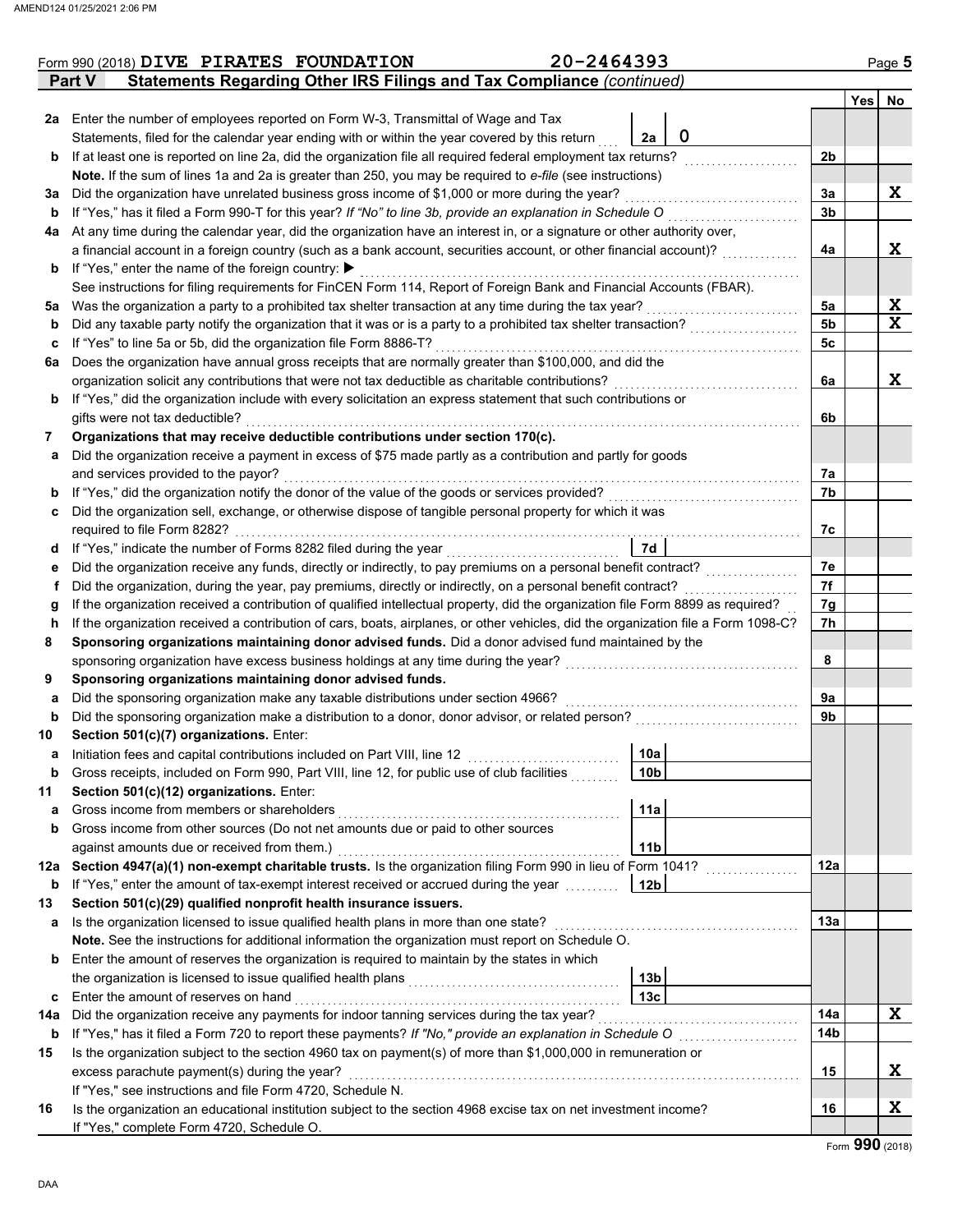|    | 20-2464393<br>Form 990 (2018) DIVE PIRATES FOUNDATION                                                                                |                 |             | Page $6$     |
|----|--------------------------------------------------------------------------------------------------------------------------------------|-----------------|-------------|--------------|
|    | Governance, Management, and Disclosure For each "Yes" response to lines 2 through 7b below, and for a "No"<br><b>Part VI</b>         |                 |             |              |
|    | response to line 8a, 8b, or 10b below, describe the circumstances, processes, or changes in Schedule O. See instructions.            |                 |             |              |
|    | Check if Schedule O contains a response or note to any line in this Part VI                                                          |                 |             | $ {\bf X} $  |
|    | <b>Section A. Governing Body and Management</b>                                                                                      |                 |             |              |
|    |                                                                                                                                      |                 | Yes         | No           |
|    | 13<br>1a<br>1a Enter the number of voting members of the governing body at the end of the tax year                                   |                 |             |              |
|    | If there are material differences in voting rights among members of the governing body, or                                           |                 |             |              |
|    | if the governing body delegated broad authority to an executive committee or similar                                                 |                 |             |              |
|    | committee, explain in Schedule O.                                                                                                    |                 |             |              |
| b  | 0<br>1 <sub>b</sub><br>Enter the number of voting members included in line 1a, above, who are independent                            |                 |             |              |
| 2  | Did any officer, director, trustee, or key employee have a family relationship or a business relationship with                       |                 |             |              |
|    | any other officer, director, trustee, or key employee?                                                                               | 2               |             | X            |
| 3  | Did the organization delegate control over management duties customarily performed by or under the direct                            |                 |             |              |
|    | supervision of officers, directors, or trustees, or key employees to a management company or other person?                           | 3               |             | X            |
| 4  | Did the organization make any significant changes to its governing documents since the prior Form 990 was filed?                     | 4               |             | X            |
| 5  | Did the organization become aware during the year of a significant diversion of the organization's assets?                           | 5               |             | $\mathbf x$  |
| 6  | Did the organization have members or stockholders?                                                                                   | 6               |             | $\mathbf{x}$ |
| 7a | Did the organization have members, stockholders, or other persons who had the power to elect or appoint                              |                 |             |              |
|    | one or more members of the governing body?                                                                                           | 7a              |             | X            |
| b  | Are any governance decisions of the organization reserved to (or subject to approval by) members,                                    |                 |             |              |
|    | stockholders, or persons other than the governing body?                                                                              | 7b              |             | X            |
| 8  | Did the organization contemporaneously document the meetings held or written actions undertaken during the year by the following:    |                 |             |              |
| а  | The governing body?                                                                                                                  | 8a              | X           |              |
| b  | Each committee with authority to act on behalf of the governing body?                                                                | 8b              | $\mathbf x$ |              |
| 9  | Is there any officer, director, trustee, or key employee listed in Part VII, Section A, who cannot be reached at                     |                 |             |              |
|    | the organization's mailing address? If "Yes," provide the names and addresses in Schedule O                                          | 9               |             | X            |
|    | Section B. Policies (This Section B requests information about policies not required by the Internal Revenue Code.                   |                 |             |              |
|    |                                                                                                                                      |                 | Yes         | No           |
|    | 10a Did the organization have local chapters, branches, or affiliates?                                                               | 10a             |             | X            |
|    | <b>b</b> If "Yes," did the organization have written policies and procedures governing the activities of such chapters,              |                 |             |              |
|    | affiliates, and branches to ensure their operations are consistent with the organization's exempt purposes?                          | 10 <sub>b</sub> |             |              |
|    | 11a Has the organization provided a complete copy of this Form 990 to all members of its governing body before filing the form?      | 11a             |             | X            |
| b  | Describe in Schedule O the process, if any, used by the organization to review this Form 990.                                        |                 |             |              |
|    | 12a Did the organization have a written conflict of interest policy? If "No," go to line 13                                          | 12a             |             | X            |
| b  | Were officers, directors, or trustees, and key employees required to disclose annually interests that could give rise to conflicts?  | 12 <sub>b</sub> |             |              |
| c  | Did the organization regularly and consistently monitor and enforce compliance with the policy? If "Yes,"                            |                 |             |              |
|    | describe in Schedule O how this was done                                                                                             | 12c             |             |              |
| 13 | Did the organization have a written whistleblower policy?                                                                            | 13              |             | X            |
| 14 | Did the organization have a written document retention and destruction policy?                                                       | 14              |             | X            |
| 15 | Did the process for determining compensation of the following persons include a review and approval by                               |                 |             |              |
|    | independent persons, comparability data, and contemporaneous substantiation of the deliberation and decision?                        |                 |             |              |
| а  | The organization's CEO, Executive Director, or top management official                                                               | 15a             |             | <u>x</u>     |
| b  | Other officers or key employees of the organization                                                                                  | 15 <sub>b</sub> |             | $\mathbf x$  |
|    | If "Yes" to line 15a or 15b, describe the process in Schedule O (see instructions).                                                  |                 |             |              |
|    | 16a Did the organization invest in, contribute assets to, or participate in a joint venture or similar arrangement                   |                 |             |              |
|    | with a taxable entity during the year?                                                                                               | 16a             |             | X            |
| b  | If "Yes," did the organization follow a written policy or procedure requiring the organization to evaluate its                       |                 |             |              |
|    | participation in joint venture arrangements under applicable federal tax law, and take steps to safeguard the                        |                 |             |              |
|    |                                                                                                                                      | 16b             |             |              |
|    | <b>Section C. Disclosure</b>                                                                                                         |                 |             |              |
| 17 | List the states with which a copy of this Form 990 is required to be filed ▶ NONE                                                    |                 |             |              |
| 18 | Section 6104 requires an organization to make its Forms 1023 (1024 or 1024-A if applicable), 990, and 990-T (Section 501(c)          |                 |             |              |
|    | (3)s only) available for public inspection. Indicate how you made these available. Check all that apply.                             |                 |             |              |
|    | Another's website                                                                                                                    |                 |             |              |
|    | Upon request<br>Own website<br>Other (explain in Schedule O)                                                                         |                 |             |              |
| 19 | Describe in Schedule O whether (and if so, how) the organization made its governing documents, conflict of interest policy, and      |                 |             |              |
|    | financial statements available to the public during the tax year.                                                                    |                 |             |              |
| 20 | State the name, address, and telephone number of the person who possesses the organization's books and records $\blacktriangleright$ |                 |             |              |
|    | 70 W THYMEWOOD PLACE<br>DIVE PIRATES FOUNDATION                                                                                      |                 |             |              |

| DIVE PIRATES<br><b>FOUNDATION</b> | 70<br><b>THYMEWOOD</b><br>PLACE<br>w |             |              |
|-----------------------------------|--------------------------------------|-------------|--------------|
| WOODLANDS<br>THE                  |                                      | 77382<br>πv | 832-212-1967 |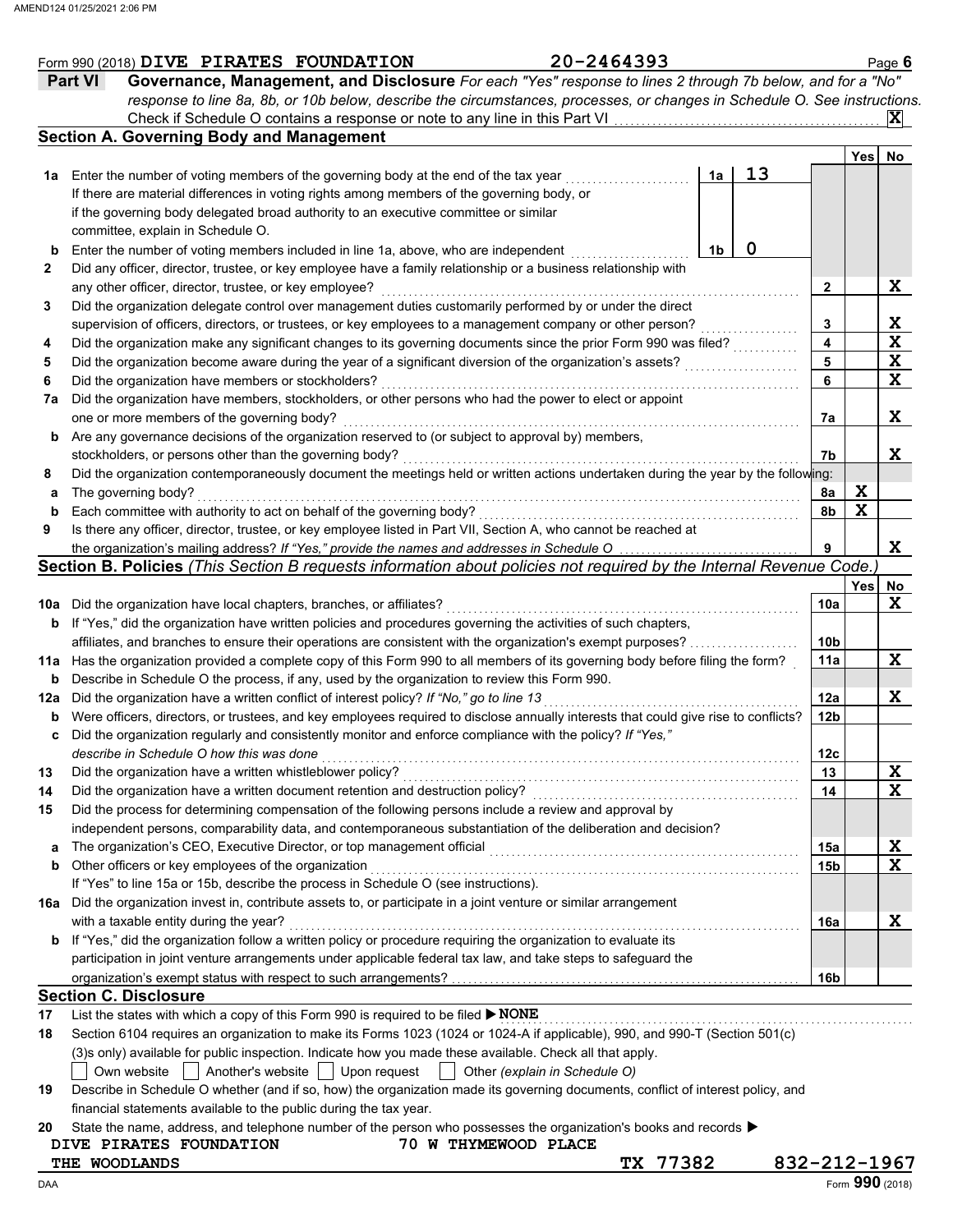|  | Form 990 (2018) DIVE PIRATES FOUNDATION | -2464393<br>20 | Page |
|--|-----------------------------------------|----------------|------|
|  |                                         |                |      |

| Part VII Compensation of Officers, Directors, Trustees, Key Employees, Highest Compensated Employees, and |
|-----------------------------------------------------------------------------------------------------------|
| <b>Independent Contractors</b>                                                                            |
| Check if Schedule O contains a response or note to any line in this Part VII                              |

#### **Section A. Officers, Directors, Trustees, Key Employees, and Highest Compensated Employees**

**1a** Complete this table for all persons required to be listed. Report compensation for the calendar year ending with or within the organization's tax year.

■ List all of the organization's **current** officers, directors, trustees (whether individuals or organizations), regardless of amount of compensation. Enter -0- in columns (D), (E), and (F) if no compensation was paid.

List all of the organization's **current** key employees, if any. See instructions for definition of "key employee."

■ List all of the organization's **current** key employees, if any. See instructions for definition of "key employee."<br>■ List the organization's five **current** highest compensated employees (other than an officer, director,

who received reportable compensation (Box 5 of Form W-2 and/or Box 7 of Form 1099-MISC) of more than \$100,000 from the organization and any related organizations.

• List all of the organization's **former** officers, key employees, and highest compensated employees who received more than<br>00,000 of reportable compensation from the organization and any related erganizations. \$100,000 of reportable compensation from the organization and any related organizations.

• List all of the organization's **former directors or trustees** that received, in the capacity as a former director or trustee of the organization, more than \$10,000 of reportable compensation from the organization and any related organizations. List persons in the following order: individual trustees or directors; institutional trustees; officers; key employees; highest

compensated employees; and former such persons.

 $\bar{\bm{\mathsf{X}}}$  Check this box if neither the organization nor any related organization compensated any current officer, director, or trustee.

| (A)<br>Name and Title               | (B)<br>Average<br>hours per<br>week<br>(list any               |                                   |                       |         | (C)<br>Position | (do not check more than one<br>box, unless person is both an<br>officer and a director/trustee) | (D)<br>Reportable<br>compensation<br>from<br>the | (E)<br>Reportable<br>compensation from<br>related<br>organizations | (F)<br>Estimated<br>amount of<br>other<br>compensation   |
|-------------------------------------|----------------------------------------------------------------|-----------------------------------|-----------------------|---------|-----------------|-------------------------------------------------------------------------------------------------|--------------------------------------------------|--------------------------------------------------------------------|----------------------------------------------------------|
|                                     | hours for<br>related<br>organizations<br>below dotted<br>line) | Individual trustee<br>or director | Institutional trustee | Officer | Key employee    | Former<br>Highest compensated<br>employee                                                       | organization<br>(W-2/1099-MISC)                  | (W-2/1099-MISC)                                                    | from the<br>organization<br>and related<br>organizations |
| (1) SOPHIE WIMBERLEY                |                                                                |                                   |                       |         |                 |                                                                                                 |                                                  |                                                                    |                                                          |
|                                     | 5.00                                                           |                                   |                       |         |                 |                                                                                                 |                                                  |                                                                    |                                                          |
| PRESIDENT<br>(2) GARDINER HENDERSON | 0.00                                                           | X                                 |                       |         |                 |                                                                                                 | 0                                                | 0                                                                  | $\mathbf 0$                                              |
|                                     | 5.00                                                           |                                   |                       |         |                 |                                                                                                 |                                                  |                                                                    |                                                          |
| VICE PRESIDENT                      | 0.00                                                           | X                                 |                       |         |                 |                                                                                                 | 0                                                | 0                                                                  | $\mathbf 0$                                              |
| (3) GILLIAN TILBURY                 |                                                                |                                   |                       |         |                 |                                                                                                 |                                                  |                                                                    |                                                          |
|                                     | 5.00                                                           |                                   |                       |         |                 |                                                                                                 |                                                  |                                                                    |                                                          |
| <b>TREASURER</b>                    | 0.00                                                           | $\mathbf x$                       |                       |         |                 |                                                                                                 | 0                                                | 0                                                                  | $\mathbf 0$                                              |
| (4) HALLIE BYTH                     |                                                                |                                   |                       |         |                 |                                                                                                 |                                                  |                                                                    |                                                          |
|                                     | 5.00                                                           |                                   |                       |         |                 |                                                                                                 |                                                  |                                                                    |                                                          |
| <b>SECRETARY</b>                    | 0.00                                                           | $\mathbf x$                       |                       |         |                 |                                                                                                 | 0                                                | 0                                                                  | $\mathbf 0$                                              |
| (5) BARBARA THOMPSON                |                                                                |                                   |                       |         |                 |                                                                                                 |                                                  |                                                                    |                                                          |
| <b>DIRECTOR</b>                     | 5.00<br>0.00                                                   | $\mathbf x$                       |                       |         |                 |                                                                                                 | 0                                                | 0                                                                  | $\mathbf 0$                                              |
| (6) JANEEN JUDAH                    |                                                                |                                   |                       |         |                 |                                                                                                 |                                                  |                                                                    |                                                          |
|                                     | 5.00                                                           |                                   |                       |         |                 |                                                                                                 |                                                  |                                                                    |                                                          |
| <b>DIRECTOR</b>                     | 0.00                                                           | $\mathbf x$                       |                       |         |                 |                                                                                                 | 0                                                | 0                                                                  | $\mathbf 0$                                              |
| (7) ALLEN WEST                      |                                                                |                                   |                       |         |                 |                                                                                                 |                                                  |                                                                    |                                                          |
|                                     | 5.00                                                           |                                   |                       |         |                 |                                                                                                 |                                                  |                                                                    |                                                          |
| <b>DIRECTOR</b>                     | 0.00                                                           | $\mathbf x$                       |                       |         |                 |                                                                                                 | 0                                                | 0                                                                  | $\mathbf 0$                                              |
| (8) TYLER BRANDES                   |                                                                |                                   |                       |         |                 |                                                                                                 |                                                  |                                                                    |                                                          |
|                                     | 5.00                                                           |                                   |                       |         |                 |                                                                                                 |                                                  |                                                                    |                                                          |
| <b>DIRECTOR</b><br>(9) SEAN BARR    | 0.00                                                           | $\mathbf x$                       |                       |         |                 |                                                                                                 | 0                                                | 0                                                                  | $\mathbf 0$                                              |
|                                     | 5.00                                                           |                                   |                       |         |                 |                                                                                                 |                                                  |                                                                    |                                                          |
| <b>DIRECTOR</b>                     | 0.00                                                           | $\mathbf x$                       |                       |         |                 |                                                                                                 | 0                                                | 0                                                                  | $\mathbf 0$                                              |
| (10) MARK FREDRICKSON               |                                                                |                                   |                       |         |                 |                                                                                                 |                                                  |                                                                    |                                                          |
|                                     | 5.00                                                           |                                   |                       |         |                 |                                                                                                 |                                                  |                                                                    |                                                          |
| <b>DIRECTOR</b>                     | 0.00                                                           | X                                 |                       |         |                 |                                                                                                 | 0                                                | 0                                                                  | $\mathbf 0$                                              |
| (11) D'ARTAGNON BEBEL               |                                                                |                                   |                       |         |                 |                                                                                                 |                                                  |                                                                    |                                                          |
|                                     | 5.00                                                           |                                   |                       |         |                 |                                                                                                 |                                                  |                                                                    |                                                          |
| <b>DIRECTOR</b><br>DAA              | 0.00                                                           | X                                 |                       |         |                 |                                                                                                 | 0                                                | 0                                                                  | O<br>Form 990 (2018)                                     |
|                                     |                                                                |                                   |                       |         |                 |                                                                                                 |                                                  |                                                                    |                                                          |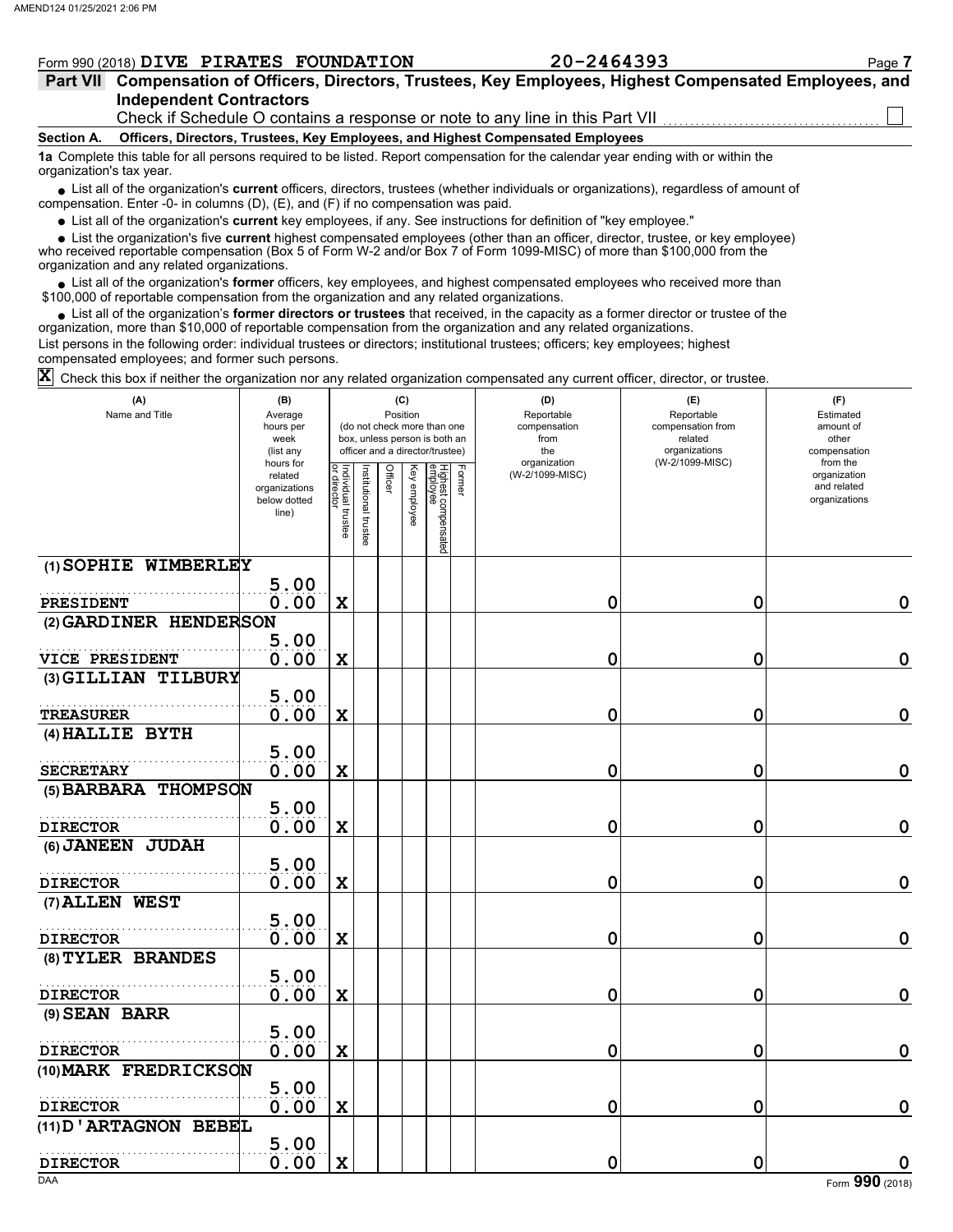| Form 990 (2018) DIVE PIRATES FOUNDATION                                                                                                                                                                                                                     |                                                               |                                   | 20-2464393            | Page 8                                                                                                             |              |                                |        |                                                                                                        |                                                                                       |                                                                    |
|-------------------------------------------------------------------------------------------------------------------------------------------------------------------------------------------------------------------------------------------------------------|---------------------------------------------------------------|-----------------------------------|-----------------------|--------------------------------------------------------------------------------------------------------------------|--------------|--------------------------------|--------|--------------------------------------------------------------------------------------------------------|---------------------------------------------------------------------------------------|--------------------------------------------------------------------|
| <b>Part VII</b>                                                                                                                                                                                                                                             |                                                               |                                   |                       |                                                                                                                    |              |                                |        | Section A. Officers, Directors, Trustees, Key Employees, and Highest Compensated Employees (continued) |                                                                                       |                                                                    |
| (A)<br>Name and title                                                                                                                                                                                                                                       | (B)<br>Average<br>hours per<br>week<br>(list any<br>hours for |                                   |                       | (C)<br>Position<br>(do not check more than one<br>box, unless person is both an<br>officer and a director/trustee) |              |                                |        | (D)<br>Reportable<br>compensation<br>from<br>the<br>organization                                       | (E)<br>Reportable<br>compensation from<br>related<br>organizations<br>(W-2/1099-MISC) | (F)<br>Estimated<br>amount of<br>other<br>compensation<br>from the |
|                                                                                                                                                                                                                                                             | related<br>organizations<br>below dotted<br>line)             | Individual trustee<br>or director | Institutional trustee | Officer                                                                                                            | Key employee | Highest compensate<br>employee | Former | (W-2/1099-MISC)                                                                                        |                                                                                       | organization<br>and related<br>organizations                       |
| (12)<br><b>ROBIN REYNOLDS</b>                                                                                                                                                                                                                               |                                                               |                                   |                       |                                                                                                                    |              |                                |        |                                                                                                        |                                                                                       |                                                                    |
| <b>DIRECTOR</b>                                                                                                                                                                                                                                             | 5.00<br>0.00                                                  | X                                 |                       |                                                                                                                    |              |                                |        | 0                                                                                                      | 0                                                                                     | 0                                                                  |
| CLAY MCCOLLOR<br>(13)                                                                                                                                                                                                                                       |                                                               |                                   |                       |                                                                                                                    |              |                                |        |                                                                                                        |                                                                                       |                                                                    |
| <b>DIRECTOR</b>                                                                                                                                                                                                                                             | 5.00<br>0.00                                                  | $\mathbf X$                       |                       |                                                                                                                    |              |                                |        | 0                                                                                                      | 0                                                                                     | $\mathbf 0$                                                        |
|                                                                                                                                                                                                                                                             |                                                               |                                   |                       |                                                                                                                    |              |                                |        |                                                                                                        |                                                                                       |                                                                    |
|                                                                                                                                                                                                                                                             |                                                               |                                   |                       |                                                                                                                    |              |                                |        |                                                                                                        |                                                                                       |                                                                    |
|                                                                                                                                                                                                                                                             |                                                               |                                   |                       |                                                                                                                    |              |                                |        |                                                                                                        |                                                                                       |                                                                    |
|                                                                                                                                                                                                                                                             |                                                               |                                   |                       |                                                                                                                    |              |                                |        |                                                                                                        |                                                                                       |                                                                    |
|                                                                                                                                                                                                                                                             |                                                               |                                   |                       |                                                                                                                    |              |                                |        |                                                                                                        |                                                                                       |                                                                    |
|                                                                                                                                                                                                                                                             |                                                               |                                   |                       |                                                                                                                    |              |                                |        |                                                                                                        |                                                                                       |                                                                    |
| Total from continuation sheets to Part VII, Section A                                                                                                                                                                                                       |                                                               |                                   |                       |                                                                                                                    |              |                                |        |                                                                                                        |                                                                                       |                                                                    |
| Total number of individuals (including but not limited to those listed above) who received more than \$100,000 of<br>2<br>reportable compensation from the organization $\bigtriangledown$                                                                  |                                                               |                                   |                       |                                                                                                                    |              |                                |        |                                                                                                        |                                                                                       |                                                                    |
| Did the organization list any former officer, director, or trustee, key employee, or highest compensated<br>3<br>employee on line 1a? If "Yes," complete Schedule J for such individual                                                                     |                                                               |                                   |                       |                                                                                                                    |              |                                |        |                                                                                                        |                                                                                       | <b>Yes</b><br>No<br>X<br>3                                         |
| For any individual listed on line 1a, is the sum of reportable compensation and other compensation from the<br>4<br>organization and related organizations greater than \$150,000? If "Yes," complete Schedule J for such<br>individual                     |                                                               |                                   |                       |                                                                                                                    |              |                                |        |                                                                                                        |                                                                                       | X<br>4                                                             |
| narviauar<br>Did any person listed on line 1a receive or accrue compensation from any unrelated organization or individual<br>5<br>for services rendered to the organization? If "Yes," complete Schedule J for such person                                 |                                                               |                                   |                       |                                                                                                                    |              |                                |        |                                                                                                        |                                                                                       | X<br>5                                                             |
| <b>Section B. Independent Contractors</b>                                                                                                                                                                                                                   |                                                               |                                   |                       |                                                                                                                    |              |                                |        |                                                                                                        |                                                                                       |                                                                    |
| Complete this table for your five highest compensated independent contractors that received more than \$100,000 of<br>1<br>compensation from the organization. Report compensation for the calendar year ending with or within the organization's tax year. |                                                               |                                   |                       |                                                                                                                    |              |                                |        |                                                                                                        |                                                                                       |                                                                    |
|                                                                                                                                                                                                                                                             | (A)<br>Name and business address                              |                                   |                       |                                                                                                                    |              |                                |        |                                                                                                        | (B)<br>Description of services                                                        | (C)<br>Compensation                                                |
|                                                                                                                                                                                                                                                             |                                                               |                                   |                       |                                                                                                                    |              |                                |        |                                                                                                        |                                                                                       |                                                                    |
|                                                                                                                                                                                                                                                             |                                                               |                                   |                       |                                                                                                                    |              |                                |        |                                                                                                        |                                                                                       |                                                                    |
|                                                                                                                                                                                                                                                             |                                                               |                                   |                       |                                                                                                                    |              |                                |        |                                                                                                        |                                                                                       |                                                                    |
|                                                                                                                                                                                                                                                             |                                                               |                                   |                       |                                                                                                                    |              |                                |        |                                                                                                        |                                                                                       |                                                                    |
| Total number of independent contractors (including but not limited to those listed above) who<br>2<br>received more than \$100,000 of compensation from the organization ▶                                                                                  |                                                               |                                   |                       |                                                                                                                    |              |                                |        |                                                                                                        | 0                                                                                     |                                                                    |

DAA Form **990** (2018) received more than \$100,000 of compensation from the organization  $\blacktriangleright$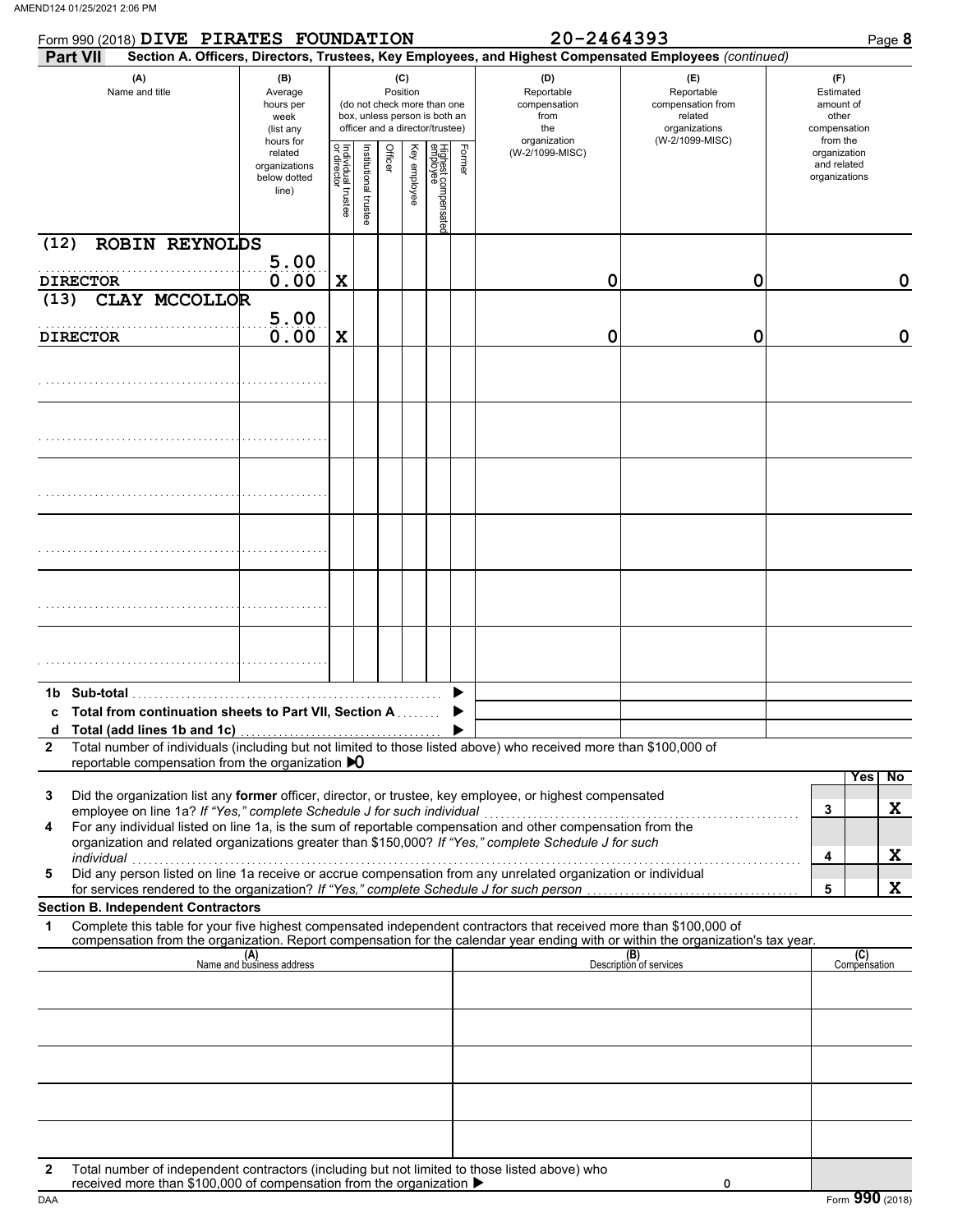### Form 990 (2018) Page **9 DIVE PIRATES FOUNDATION 20-2464393 Part VIII Statement of Revenue**

|                                                                                                            |     | Check if Schedule O contains a response or note to any line in this Part VIII |             |                        |                      |                                                    |                                         |                                                                  |
|------------------------------------------------------------------------------------------------------------|-----|-------------------------------------------------------------------------------|-------------|------------------------|----------------------|----------------------------------------------------|-----------------------------------------|------------------------------------------------------------------|
|                                                                                                            |     |                                                                               |             |                        | (A)<br>Total revenue | (B)<br>Related or<br>exempt<br>function<br>revenue | (C)<br>Unrelated<br>business<br>revenue | (D)<br>Revenue<br>excluded from tax<br>under sections<br>512-514 |
|                                                                                                            |     | 1a Federated campaigns<br>1a                                                  |             |                        |                      |                                                    |                                         |                                                                  |
|                                                                                                            |     | 1 <sub>b</sub><br><b>b</b> Membership dues<br>.                               |             |                        |                      |                                                    |                                         |                                                                  |
|                                                                                                            |     | 1 <sub>c</sub><br>c Fundraising events                                        |             | 75,232                 |                      |                                                    |                                         |                                                                  |
|                                                                                                            |     | 1 <sub>d</sub><br>d Related organizations<br>$\sim 1.1$ .                     |             |                        |                      |                                                    |                                         |                                                                  |
|                                                                                                            |     | e Government grants (contributions)<br>1e                                     |             |                        |                      |                                                    |                                         |                                                                  |
|                                                                                                            |     | f All other contributions, gifts, grants,                                     |             |                        |                      |                                                    |                                         |                                                                  |
|                                                                                                            |     | and similar amounts not included above<br>1f                                  |             | 219,564                |                      |                                                    |                                         |                                                                  |
|                                                                                                            |     | g Noncash contributions included in lines 1a-1f: \$                           |             | 78,467                 |                      |                                                    |                                         |                                                                  |
|                                                                                                            |     | h Total. Add lines 1a-1f                                                      |             | ▶                      | 294,796              |                                                    |                                         |                                                                  |
|                                                                                                            |     |                                                                               |             | <b>Busn. Code</b>      |                      |                                                    |                                         |                                                                  |
|                                                                                                            | 2a  | DIVE TRIPS                                                                    |             |                        | 159,521              | 159,521                                            |                                         |                                                                  |
| Program Service RevenueContributions, Gifts, Grants<br>Program Service RevenueContributions, Gifts, Grants | b   | MEMBERSHIP DUES & ASSESSMENTS                                                 |             |                        | 35,180               | 35,180                                             |                                         |                                                                  |
|                                                                                                            | c   |                                                                               |             |                        |                      |                                                    |                                         |                                                                  |
|                                                                                                            | d   |                                                                               |             |                        |                      |                                                    |                                         |                                                                  |
|                                                                                                            |     |                                                                               |             |                        |                      |                                                    |                                         |                                                                  |
|                                                                                                            |     | f All other program service revenue                                           |             |                        |                      |                                                    |                                         |                                                                  |
|                                                                                                            |     |                                                                               |             |                        | 194,701              |                                                    |                                         |                                                                  |
|                                                                                                            | 3   | Investment income (including dividends, interest,                             |             |                        |                      |                                                    |                                         |                                                                  |
|                                                                                                            |     | and other similar amounts)                                                    |             |                        | 44                   | 44                                                 |                                         |                                                                  |
|                                                                                                            | 4   | Income from investment of tax-exempt bond proceed                             |             |                        |                      |                                                    |                                         |                                                                  |
|                                                                                                            | 5   |                                                                               |             |                        |                      |                                                    |                                         |                                                                  |
|                                                                                                            |     | (i) Real                                                                      |             | (ii) Personal          |                      |                                                    |                                         |                                                                  |
|                                                                                                            | 6а  | Gross rents                                                                   |             |                        |                      |                                                    |                                         |                                                                  |
|                                                                                                            |     | Less: rental exps.                                                            |             |                        |                      |                                                    |                                         |                                                                  |
|                                                                                                            |     | C Rental inc. or (loss)                                                       |             |                        |                      |                                                    |                                         |                                                                  |
|                                                                                                            |     | d Net rental income or (loss)<br>7a Gross amount from                         |             |                        |                      |                                                    |                                         |                                                                  |
|                                                                                                            |     | (i) Securities<br>sales of assets                                             |             | (ii) Other             |                      |                                                    |                                         |                                                                  |
|                                                                                                            |     | other than inventor                                                           |             |                        |                      |                                                    |                                         |                                                                  |
|                                                                                                            |     | Less: cost or other                                                           |             |                        |                      |                                                    |                                         |                                                                  |
|                                                                                                            |     | basis & sales exps                                                            |             |                        |                      |                                                    |                                         |                                                                  |
|                                                                                                            |     | c Gain or (loss)                                                              |             |                        |                      |                                                    |                                         |                                                                  |
|                                                                                                            |     |                                                                               |             | ▶                      |                      |                                                    |                                         |                                                                  |
| ₫                                                                                                          |     | 8a Gross income from fundraising events                                       |             |                        |                      |                                                    |                                         |                                                                  |
|                                                                                                            |     | (not including $$75,232$                                                      |             |                        |                      |                                                    |                                         |                                                                  |
|                                                                                                            |     | of contributions reported on line 1c).                                        |             |                        |                      |                                                    |                                         |                                                                  |
| Other Rever                                                                                                |     | See Part IV, line 18<br>.                                                     | a           | 145,487                |                      |                                                    |                                         |                                                                  |
|                                                                                                            |     | <b>b</b> Less: direct expenses                                                | $\mathbf b$ | $\overline{183}$ , 300 |                      |                                                    |                                         |                                                                  |
|                                                                                                            |     | c Net income or (loss) from fundraising events                                |             |                        | $-37,813$            |                                                    |                                         |                                                                  |
|                                                                                                            |     | 9a Gross income from gaming activities.                                       |             |                        |                      |                                                    |                                         |                                                                  |
|                                                                                                            |     |                                                                               |             |                        |                      |                                                    |                                         |                                                                  |
|                                                                                                            |     | <b>b</b> Less: direct expenses                                                | b           |                        |                      |                                                    |                                         |                                                                  |
|                                                                                                            |     | c Net income or (loss) from gaming activities                                 |             |                        |                      |                                                    |                                         |                                                                  |
|                                                                                                            |     | 10a Gross sales of inventory, less                                            |             |                        |                      |                                                    |                                         |                                                                  |
|                                                                                                            |     | returns and allowances<br>.                                                   | a           | 10,901<br>13,462       |                      |                                                    |                                         |                                                                  |
|                                                                                                            |     | <b>b</b> Less: cost of goods sold                                             | $\mathbf b$ | ▶                      | $-2,561$             | $-2,561$                                           |                                         |                                                                  |
|                                                                                                            |     | c Net income or (loss) from sales of inventory.<br>Miscellaneous Revenue      |             | <b>Busn. Code</b>      |                      |                                                    |                                         |                                                                  |
|                                                                                                            |     |                                                                               |             |                        |                      |                                                    |                                         |                                                                  |
|                                                                                                            | 11a |                                                                               |             |                        |                      |                                                    |                                         |                                                                  |
|                                                                                                            | b   |                                                                               |             |                        |                      |                                                    |                                         |                                                                  |
|                                                                                                            | с   |                                                                               |             |                        |                      |                                                    |                                         |                                                                  |
|                                                                                                            |     | e Total. Add lines 11a-11d                                                    |             | ▶                      |                      |                                                    |                                         |                                                                  |
|                                                                                                            |     | <b>Total revenue.</b> See instructions.                                       |             |                        | 449,167              | 192,184                                            | 0                                       | 0                                                                |
|                                                                                                            |     |                                                                               |             |                        |                      |                                                    |                                         |                                                                  |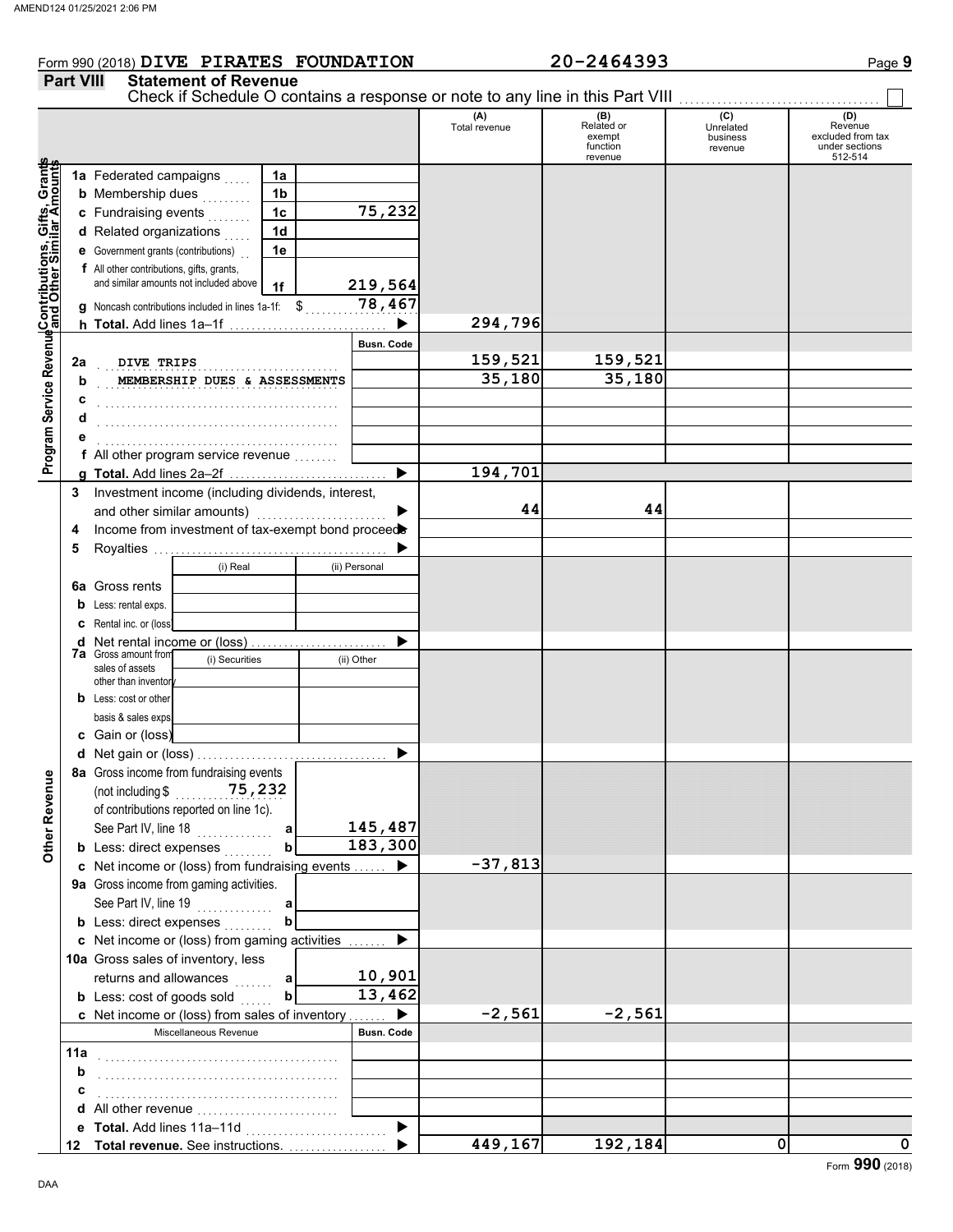#### **Part IX Statement of Functional Expenses** Form 990 (2018) Page **10 DIVE PIRATES FOUNDATION 20-2464393** *Section 501(c)(3) and 501(c)(4) organizations must complete all columns. All other organizations must complete column (A). Do not include amounts reported on lines 6b, 7b, 8b, 9b, and 10b of Part VIII.* **1 2 3 4 5 6 7 8 9 10 11 a** Management .............................. **b** Legal **c** Accounting . . . . . . . . . . . . . . . . . . . . . . . . . . . . . . . . **d** Lobbying . . . . . . . . . . . . . . . . . . . . . . . . . . . . . . . . . . . **e** Professional fundraising services. See Part IV, line 17 **f g** Other. (If line 11g amount exceeds 10% of line 25, column **12** Advertising and promotion **. . . . . . . . . . . .** . . **13 14 15 16 17 18 19 20 21 22 23 24 a b c d e** All other expenses . . . . . . . . . . . . . . . . . . . . . . . . **25 Total functional expenses.** Add lines 1 through 24e . . . **26** Grants and other assistance to domestic organizations and domestic governments. See Part IV, line 21 Grants and other assistance to domestic individuals. See Part IV, line 22 Grants and other assistance to foreign organizations, foreign governments, and foreign individuals. See Part IV, lines 15 and 16 Benefits paid to or for members . . . . . . . . . . Compensation of current officers, directors, trustees, and key employees Compensation not included above, to disqualified persons (as defined under section 4958(f)(1)) and persons described in section 4958(c)(3)(B) Other salaries and wages .................. Pension plan accruals and contributions (include section 401(k) and 403(b) employer contributions) Other employee benefits ................... Payroll taxes Fees for services (non-employees): Legal . . . . . . . . . . . . . . . . . . . . . . . . . . . . . . . . . . . . . . Investment management fees ............. Office expenses . . . . . . . . . . . . . . . . . . . . . . . . . . . Information technology . . . . . . . . . . . . . . . . . . . . Royalties . . . . . . . . . . . . . . . . . . . . . . . . . . . . . . . . . . Occupancy . . . . . . . . . . . . . . . . . . . . . . . . . . . . . . . . Travel . . . . . . . . . . . . . . . . . . . . . . . . . . . . . . . . . . . . . . Payments of travel or entertainment expenses for any federal, state, or local public officials Conferences, conventions, and meetings . Interest . . . . . . . . . . . . . . . . . . . . . . . . . . . . . . . . . . . . Payments to affiliates ................. Depreciation, depletion, and amortization . Insurance . . . . . . . . . . . . . . . . . . . . . . . . . . . . . . . . . . Other expenses. Itemize expenses not covered above (List miscellaneous expenses in line 24e. If line 24e amount exceeds 10% of line 25, column (A) amount, list line 24e expenses on Schedule O.) fundraising solicitation. Check here  $\blacktriangleright$  | if organization reported in column (B) joint costs from a combined educational campaign and following SOP 98-2 (ASC 958-720) **(A) (B)** (B) (B) (C) (C) (A) (D)<br>Total expenses Program service Management and Fundrai expenses and general expenses (D)<br>Fundraising expenses **DIVING EQUIPMENT / TRAVEL 264,605** 264,605 **BANK CHARGES 10,671 10,671 TRAINING** . . . . . . . . . . . . . . . . . . . . . . . . . . . . . . . . . . . . . . . . . . . . . Check if Schedule O contains a response or note to any line in this Part IX **Joint costs.** Complete this line only if the (A) amount, list line 11g expenses on Schedule O.) . . . . . . . **X 1,690 1,690 144,191 144,191 28,795 28,795 13,809 13,809 5,979 5,979 7,793 7,793 7,898 7,898 TRAINING 3,750 3,750 489,181 264,605 224,576 0**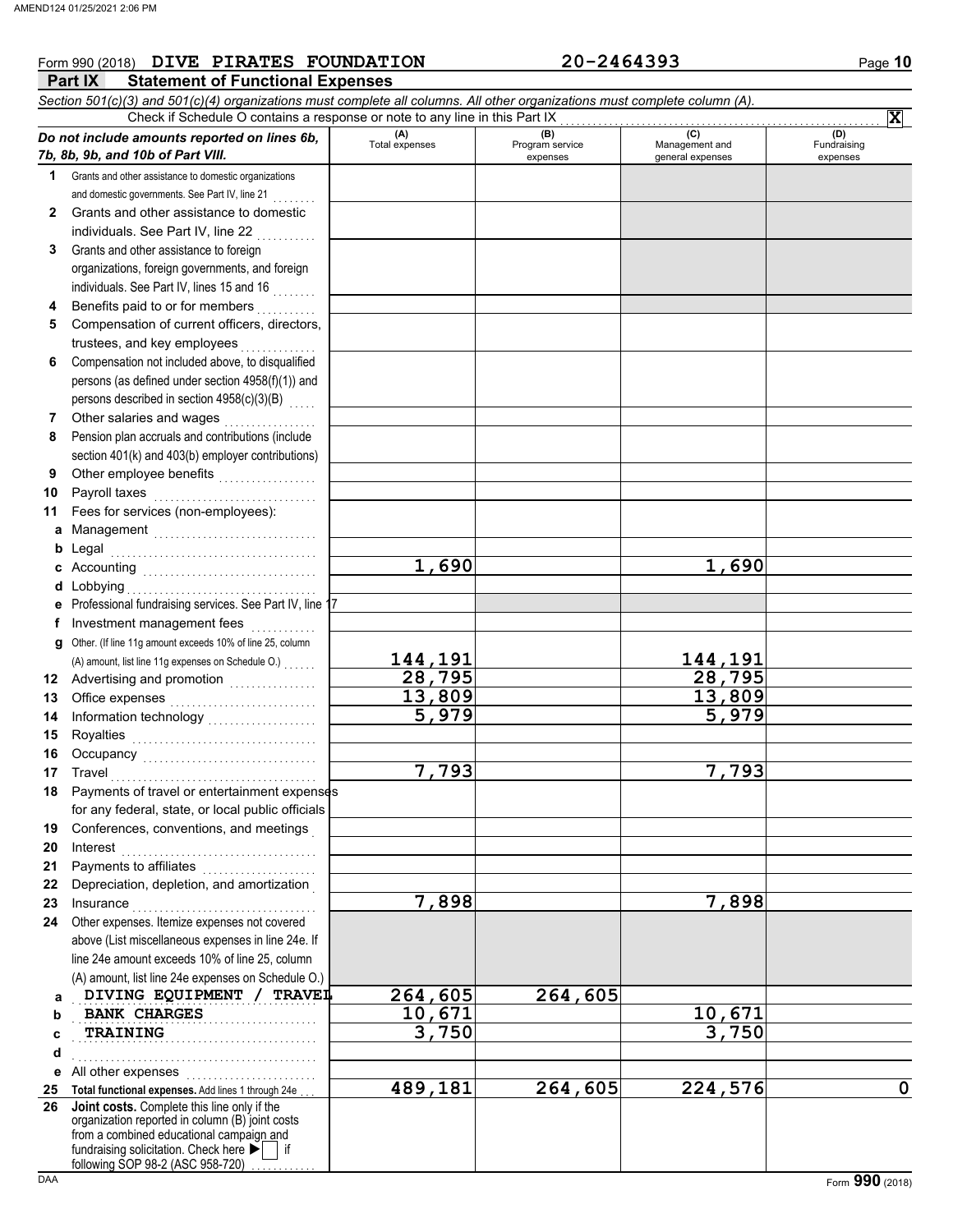### Form 990 (2018) **DIVE PIRATES FOUNDATION** 20-2464393 Page 11 **Part X** Balance Sheet

|                 |    | Check if Schedule O contains a response or note to any line in this Part X                                                                                                                                                     |     |                          |                 |                    |
|-----------------|----|--------------------------------------------------------------------------------------------------------------------------------------------------------------------------------------------------------------------------------|-----|--------------------------|-----------------|--------------------|
|                 |    |                                                                                                                                                                                                                                |     | (A)<br>Beginning of year |                 | (B)<br>End of year |
|                 | 1. | Cash-non-interest bearing                                                                                                                                                                                                      |     | 65,484                   | 1               | 34,350             |
|                 | 2  |                                                                                                                                                                                                                                |     |                          | $\mathbf{2}$    | 44                 |
|                 | 3  |                                                                                                                                                                                                                                |     |                          | 3               |                    |
|                 | 4  | Accounts receivable, net                                                                                                                                                                                                       |     | $\overline{25}$ , 856    | 4               | 15,372             |
|                 | 5  | Loans and other receivables from current and former officers, directors,                                                                                                                                                       |     |                          |                 |                    |
|                 |    | trustees, key employees, and highest compensated employees.                                                                                                                                                                    |     |                          |                 |                    |
|                 |    | Complete Part II of Schedule L                                                                                                                                                                                                 |     |                          | 5               |                    |
|                 | 6  | Loans and other receivables from other disqualified persons (as defined under section                                                                                                                                          |     |                          |                 |                    |
|                 |    | $4958(f)(1)$ ), persons described in section $4958(c)(3)(B)$ , and contributing employers and                                                                                                                                  |     |                          |                 |                    |
|                 |    | sponsoring organizations of section 501(c)(9) voluntary employees' beneficiary                                                                                                                                                 |     |                          |                 |                    |
|                 |    | organizations (see instructions). Complete Part II of Schedule L                                                                                                                                                               |     |                          | 6               |                    |
| Assets          | 7  |                                                                                                                                                                                                                                |     | 7                        |                 |                    |
|                 | 8  | Inventories for sale or use                                                                                                                                                                                                    |     | $\overline{16}$ , 145    | 8               | 14,470             |
|                 | 9  | Prepaid expenses and deferred charges                                                                                                                                                                                          |     |                          | 9               |                    |
|                 |    | 10a Land, buildings, and equipment: cost or                                                                                                                                                                                    |     |                          |                 |                    |
|                 |    | other basis. Complete Part VI of Schedule D  10a                                                                                                                                                                               |     |                          |                 |                    |
|                 |    | <u>10b</u><br><b>b</b> Less: accumulated depreciation                                                                                                                                                                          |     |                          | 10 <sub>c</sub> |                    |
|                 | 11 | Investments-publicly traded securities                                                                                                                                                                                         |     |                          | 11              | 3,235              |
|                 | 12 |                                                                                                                                                                                                                                |     |                          | 12              |                    |
|                 | 13 |                                                                                                                                                                                                                                |     | 13                       |                 |                    |
|                 | 14 | Intangible assets                                                                                                                                                                                                              |     | 14                       |                 |                    |
|                 | 15 | Other assets. See Part IV, line 11                                                                                                                                                                                             |     | 15                       |                 |                    |
|                 | 16 | Total assets. Add lines 1 through 15 (must equal line 34)                                                                                                                                                                      |     | 107,485                  | 16              | 67,471             |
|                 | 17 |                                                                                                                                                                                                                                |     | 3,508                    | 17              | 3,508              |
|                 | 18 | Grants payable                                                                                                                                                                                                                 |     |                          | 18              |                    |
|                 | 19 | Deferred revenue                                                                                                                                                                                                               |     |                          | 19              |                    |
|                 | 20 | Tax-exempt bond liabilities                                                                                                                                                                                                    |     |                          | 20              |                    |
|                 | 21 | Escrow or custodial account liability. Complete Part IV of Schedule D                                                                                                                                                          |     |                          | 21              |                    |
|                 | 22 | Loans and other payables to current and former officers, directors,                                                                                                                                                            |     |                          |                 |                    |
| Liabilities     |    | trustees, key employees, highest compensated employees, and                                                                                                                                                                    |     |                          |                 |                    |
|                 |    | disqualified persons. Complete Part II of Schedule L                                                                                                                                                                           |     |                          | 22              |                    |
|                 | 23 |                                                                                                                                                                                                                                |     |                          | 23              |                    |
|                 | 24 | Unsecured notes and loans payable to unrelated third parties                                                                                                                                                                   |     |                          | 24              |                    |
|                 | 25 | Other liabilities (including federal income tax, payables to related third                                                                                                                                                     |     |                          |                 |                    |
|                 |    | parties, and other liabilities not included on lines 17-24). Complete Part X                                                                                                                                                   |     |                          |                 |                    |
|                 |    |                                                                                                                                                                                                                                |     |                          | 25              |                    |
|                 | 26 |                                                                                                                                                                                                                                |     | 3,508                    | 26              | 3,508              |
|                 |    | Organizations that follow SFAS 117 (ASC 958), check here ▶                                                                                                                                                                     | and |                          |                 |                    |
| <b>Balances</b> |    | complete lines 27 through 29, and lines 33 and 34.                                                                                                                                                                             |     |                          |                 |                    |
|                 | 27 | Unrestricted net assets                                                                                                                                                                                                        |     |                          | 27              |                    |
|                 | 28 | Temporarily restricted net assets with an amount of the state of the state of the state of the state of the state of the state of the state of the state of the state of the state of the state of the state of the state of t |     |                          | 28              |                    |
|                 | 29 | Permanently restricted net assets                                                                                                                                                                                              |     |                          | 29              |                    |
| or Fund         |    | Organizations that do not follow SFAS 117 (ASC 958), check here ▶ X and                                                                                                                                                        |     |                          |                 |                    |
|                 |    | complete lines 30 through 34.                                                                                                                                                                                                  |     |                          |                 |                    |
| Assets          | 30 | Capital stock or trust principal, or current funds                                                                                                                                                                             |     |                          | 30              |                    |
|                 | 31 | Paid-in or capital surplus, or land, building, or equipment fund                                                                                                                                                               |     |                          | 31              |                    |
| $\frac{1}{2}$   | 32 | Retained earnings, endowment, accumulated income, or other funds                                                                                                                                                               |     | 103,977                  | 32              | 63,963             |
|                 | 33 | Total net assets or fund balances                                                                                                                                                                                              |     | 103,977                  | 33              | 63,963             |
|                 | 34 |                                                                                                                                                                                                                                |     | 107,485 34               |                 | 67,471             |

Form **990** (2018)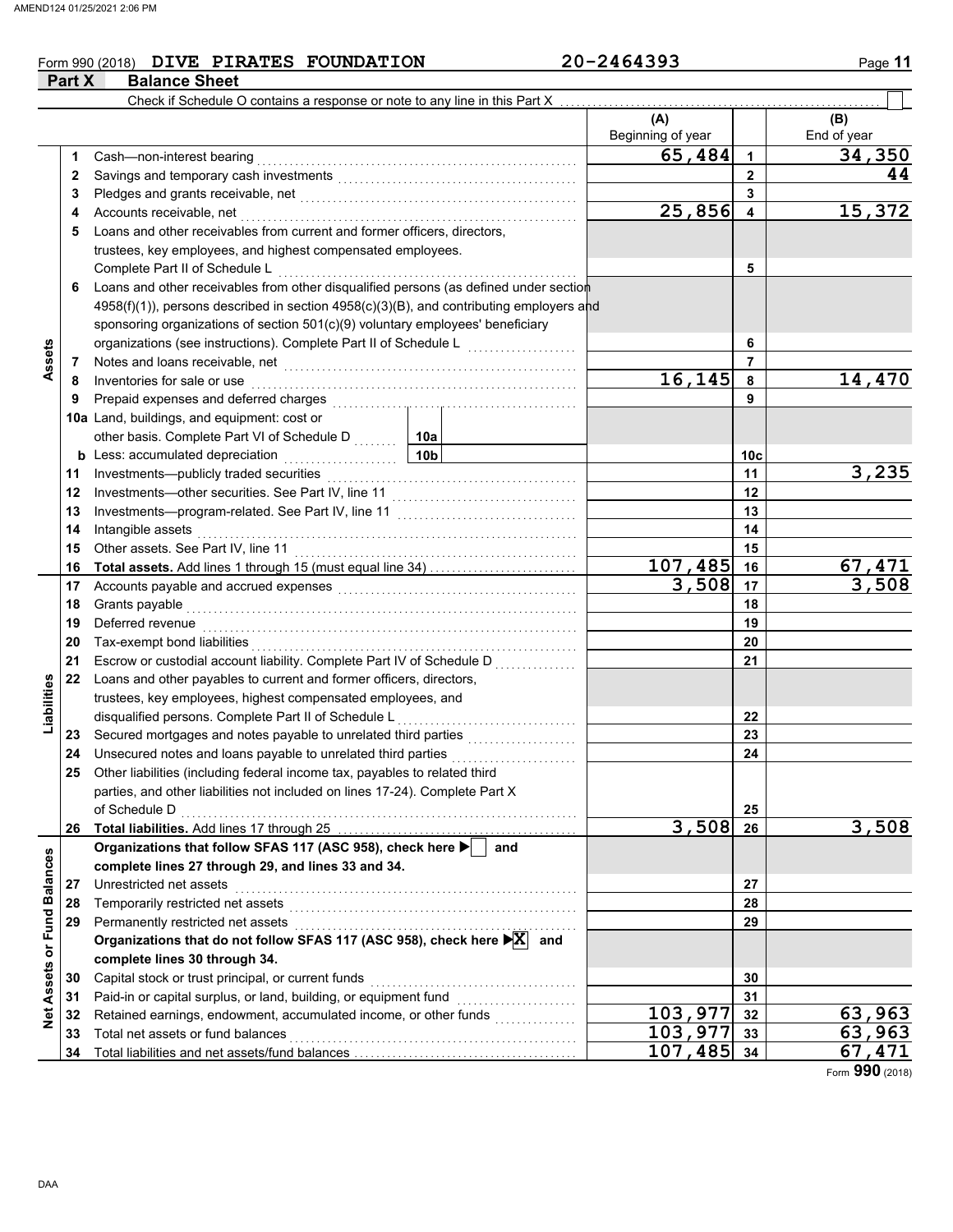|    | 20-2464393<br>Form 990 (2018) DIVE PIRATES FOUNDATION                                                                                                                |                |                | Page 12              |  |
|----|----------------------------------------------------------------------------------------------------------------------------------------------------------------------|----------------|----------------|----------------------|--|
|    | <b>Reconciliation of Net Assets</b><br><b>Part XI</b>                                                                                                                |                |                |                      |  |
|    |                                                                                                                                                                      |                |                |                      |  |
| 1  |                                                                                                                                                                      |                |                | 449,167              |  |
| 2  |                                                                                                                                                                      | $\overline{2}$ |                | 489,181              |  |
| 3  | Revenue less expenses. Subtract line 2 from line 1                                                                                                                   | $\overline{3}$ |                | $\overline{-40,014}$ |  |
| 4  | Net assets or fund balances at beginning of year (must equal Part X, line 33, column (A)) [[[[[[[[[[[[[[[[[[[                                                        | 4              |                | 103,977              |  |
| 5  | Net unrealized gains (losses) on investments                                                                                                                         | 5              |                |                      |  |
| 6  | Donated services and use of facilities                                                                                                                               | 6              |                |                      |  |
| 7  | Investment expenses                                                                                                                                                  | $\overline{7}$ |                |                      |  |
| 8  | Prior period adjustments                                                                                                                                             | 8              |                |                      |  |
| 9  | Other changes in net assets or fund balances (explain in Schedule O)                                                                                                 | 9              |                |                      |  |
| 10 | Net assets or fund balances at end of year. Combine lines 3 through 9 (must equal Part X, line                                                                       |                |                |                      |  |
|    | $33$ , column $(B)$ )                                                                                                                                                | 10             |                | 63,963               |  |
|    | <b>Financial Statements and Reporting</b><br><b>Part XII</b>                                                                                                         |                |                |                      |  |
|    | Check if Schedule O contains a response or note to any line in this Part XII [111] [11] Check if Schedule O contains a response or note to any line in this Part XII |                |                |                      |  |
|    |                                                                                                                                                                      |                |                | <b>Yes</b><br>No     |  |
| 1  | $ \mathbf{X} $ Accrual<br>Accounting method used to prepare the Form 990:     Cash<br>Other                                                                          |                |                |                      |  |
|    | If the organization changed its method of accounting from a prior year or checked "Other," explain in                                                                |                |                |                      |  |
|    | Schedule O.                                                                                                                                                          |                |                |                      |  |
|    | 2a Were the organization's financial statements compiled or reviewed by an independent accountant?                                                                   |                | 2a             | X                    |  |
|    | If "Yes," check a box below to indicate whether the financial statements for the year were compiled or                                                               |                |                |                      |  |
|    | reviewed on a separate basis, consolidated basis, or both:                                                                                                           |                |                |                      |  |
|    | Both consolidated and separate basis<br>Separate basis<br><b>Consolidated basis</b><br>$\mathcal{L}$                                                                 |                |                |                      |  |
|    | <b>b</b> Were the organization's financial statements audited by an independent accountant?                                                                          |                | 2b             | $\mathbf x$          |  |
|    | If "Yes," check a box below to indicate whether the financial statements for the year were audited on a                                                              |                |                |                      |  |
|    | separate basis, consolidated basis, or both:                                                                                                                         |                |                |                      |  |
|    | Separate basis<br><b>Consolidated basis</b><br>Both consolidated and separate basis                                                                                  |                |                |                      |  |
|    | c If "Yes" to line 2a or 2b, does the organization have a committee that assumes responsibility for oversight                                                        |                |                |                      |  |
|    | of the audit, review, or compilation of its financial statements and selection of an independent accountant?                                                         |                | 2c             |                      |  |
|    | If the organization changed either its oversight process or selection process during the tax year, explain in                                                        |                |                |                      |  |
|    | Schedule O.                                                                                                                                                          |                |                |                      |  |
|    | 3a As a result of a federal award, was the organization required to undergo an audit or audits as set forth in                                                       |                |                |                      |  |
|    | the Single Audit Act and OMB Circular A-133?                                                                                                                         |                | 3a             | X                    |  |
|    | b If "Yes," did the organization undergo the required audit or audits? If the organization did not undergo the                                                       |                |                |                      |  |
|    | required audit or audits, explain why in Schedule O and describe any steps taken to undergo such audits.                                                             |                | 3 <sub>b</sub> |                      |  |

Form **990** (2018)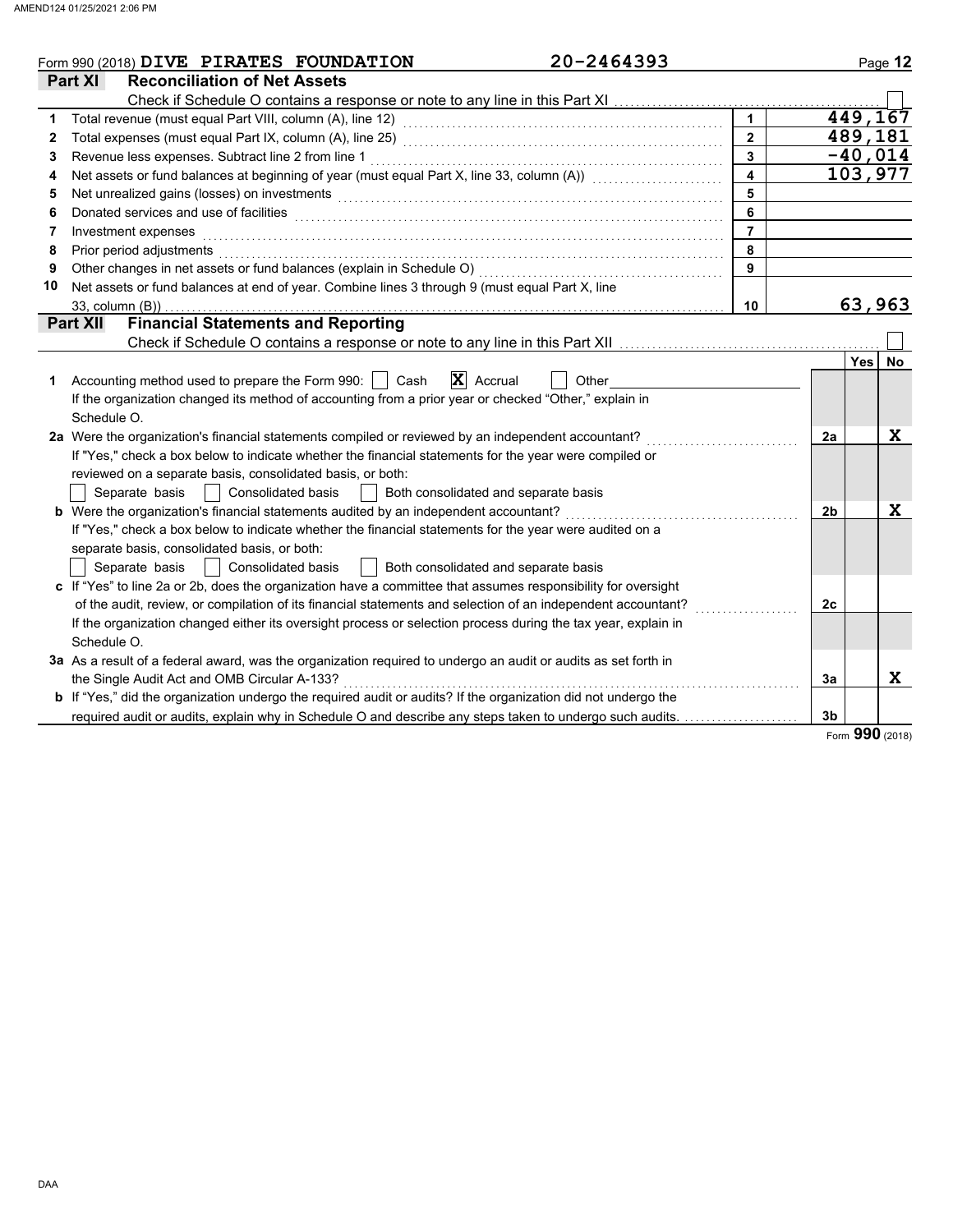| <b>SCHEDULE A</b>                     |                                                                                                                                                                                                | <b>Public Charity Status and Public Support</b>                                                                                                                                                                                                                                                                                                                                 |                                                      |    |                                        | OMB No. 1545-0047                     |  |
|---------------------------------------|------------------------------------------------------------------------------------------------------------------------------------------------------------------------------------------------|---------------------------------------------------------------------------------------------------------------------------------------------------------------------------------------------------------------------------------------------------------------------------------------------------------------------------------------------------------------------------------|------------------------------------------------------|----|----------------------------------------|---------------------------------------|--|
| (Form 990 or 990-EZ)                  |                                                                                                                                                                                                | Complete if the organization is a section 501(c)(3) organization or a section 4947(a)(1) nonexempt charitable trust.                                                                                                                                                                                                                                                            |                                                      |    |                                        | 2018                                  |  |
| Department of the Treasury            |                                                                                                                                                                                                | Attach to Form 990 or Form 990-EZ.                                                                                                                                                                                                                                                                                                                                              |                                                      |    |                                        |                                       |  |
| Internal Revenue Service              |                                                                                                                                                                                                | Go to www.irs.gov/Form990 for instructions and the latest information.                                                                                                                                                                                                                                                                                                          |                                                      |    |                                        | <b>Open to Public</b><br>Inspection   |  |
| Name of the organization              |                                                                                                                                                                                                |                                                                                                                                                                                                                                                                                                                                                                                 |                                                      |    |                                        | <b>Employer identification number</b> |  |
|                                       |                                                                                                                                                                                                | DIVE PIRATES FOUNDATION                                                                                                                                                                                                                                                                                                                                                         |                                                      |    | 20-2464393                             |                                       |  |
| Part I                                |                                                                                                                                                                                                | Reason for Public Charity Status (All organizations must complete this part.) See instructions.                                                                                                                                                                                                                                                                                 |                                                      |    |                                        |                                       |  |
|                                       |                                                                                                                                                                                                | The organization is not a private foundation because it is: (For lines 1 through 12, check only one box.)                                                                                                                                                                                                                                                                       |                                                      |    |                                        |                                       |  |
| 1                                     | A church, convention of churches, or association of churches described in section 170(b)(1)(A)(i).                                                                                             |                                                                                                                                                                                                                                                                                                                                                                                 |                                                      |    |                                        |                                       |  |
| 2<br>3                                | A school described in section 170(b)(1)(A)(ii). (Attach Schedule E (Form 990 or 990-EZ).)<br>A hospital or a cooperative hospital service organization described in section 170(b)(1)(A)(iii). |                                                                                                                                                                                                                                                                                                                                                                                 |                                                      |    |                                        |                                       |  |
| 4                                     |                                                                                                                                                                                                | A medical research organization operated in conjunction with a hospital described in section 170(b)(1)(A)(iii). Enter the hospital's name,                                                                                                                                                                                                                                      |                                                      |    |                                        |                                       |  |
| city, and state:                      |                                                                                                                                                                                                |                                                                                                                                                                                                                                                                                                                                                                                 |                                                      |    |                                        |                                       |  |
| 5                                     |                                                                                                                                                                                                | An organization operated for the benefit of a college or university owned or operated by a governmental unit described in                                                                                                                                                                                                                                                       |                                                      |    |                                        |                                       |  |
|                                       | section 170(b)(1)(A)(iv). (Complete Part II.)                                                                                                                                                  |                                                                                                                                                                                                                                                                                                                                                                                 |                                                      |    |                                        |                                       |  |
| 6<br>$\vert \mathbf{X} \vert$<br>7    |                                                                                                                                                                                                | A federal, state, or local government or governmental unit described in section 170(b)(1)(A)(v).<br>An organization that normally receives a substantial part of its support from a governmental unit or from the general public                                                                                                                                                |                                                      |    |                                        |                                       |  |
|                                       | described in section 170(b)(1)(A)(vi). (Complete Part II.)                                                                                                                                     |                                                                                                                                                                                                                                                                                                                                                                                 |                                                      |    |                                        |                                       |  |
| 8                                     |                                                                                                                                                                                                | A community trust described in section 170(b)(1)(A)(vi). (Complete Part II.)                                                                                                                                                                                                                                                                                                    |                                                      |    |                                        |                                       |  |
| 9<br>university:                      |                                                                                                                                                                                                | An agricultural research organization described in section 170(b)(1)(A)(ix) operated in conjunction with a land-grant college<br>or university or a non-land-grant college of agriculture (see instructions). Enter the name, city, and state of the college or                                                                                                                 |                                                      |    |                                        |                                       |  |
| 10                                    |                                                                                                                                                                                                | An organization that normally receives: (1) more than 33 1/3% of its support from contributions, membership fees, and gross<br>receipts from activities related to its exempt functions—subject to certain exceptions, and (2) no more than 33 1/3% of its<br>support from gross investment income and unrelated business taxable income (less section 511 tax) from businesses |                                                      |    |                                        |                                       |  |
|                                       |                                                                                                                                                                                                | acquired by the organization after June 30, 1975. See section 509(a)(2). (Complete Part III.)                                                                                                                                                                                                                                                                                   |                                                      |    |                                        |                                       |  |
| 11<br>12                              |                                                                                                                                                                                                | An organization organized and operated exclusively to test for public safety. See section 509(a)(4).<br>An organization organized and operated exclusively for the benefit of, to perform the functions of, or to carry out the purposes                                                                                                                                        |                                                      |    |                                        |                                       |  |
|                                       |                                                                                                                                                                                                | of one or more publicly supported organizations described in section 509(a)(1) or section 509(a)(2). See section 509(a)(3).<br>Check the box in lines 12a through 12d that describes the type of supporting organization and complete lines 12e, 12f, and 12g.                                                                                                                  |                                                      |    |                                        |                                       |  |
| a                                     |                                                                                                                                                                                                | Type I. A supporting organization operated, supervised, or controlled by its supported organization(s), typically by giving<br>the supported organization(s) the power to regularly appoint or elect a majority of the directors or trustees of the<br>supporting organization. You must complete Part IV, Sections A and B.                                                    |                                                      |    |                                        |                                       |  |
| b                                     |                                                                                                                                                                                                | Type II. A supporting organization supervised or controlled in connection with its supported organization(s), by having<br>control or management of the supporting organization vested in the same persons that control or manage the supported                                                                                                                                 |                                                      |    |                                        |                                       |  |
| c                                     |                                                                                                                                                                                                | organization(s). You must complete Part IV, Sections A and C.<br>Type III functionally integrated. A supporting organization operated in connection with, and functionally integrated with,                                                                                                                                                                                     |                                                      |    |                                        |                                       |  |
| d                                     |                                                                                                                                                                                                | its supported organization(s) (see instructions). You must complete Part IV, Sections A, D, and E.<br>Type III non-functionally integrated. A supporting organization operated in connection with its supported organization(s)                                                                                                                                                 |                                                      |    |                                        |                                       |  |
|                                       |                                                                                                                                                                                                | that is not functionally integrated. The organization generally must satisfy a distribution requirement and an attentiveness<br>requirement (see instructions). You must complete Part IV, Sections A and D, and Part V.                                                                                                                                                        |                                                      |    |                                        |                                       |  |
| е                                     |                                                                                                                                                                                                | Check this box if the organization received a written determination from the IRS that it is a Type I, Type II, Type III<br>functionally integrated, or Type III non-functionally integrated supporting organization.                                                                                                                                                            |                                                      |    |                                        |                                       |  |
| f                                     | Enter the number of supported organizations                                                                                                                                                    |                                                                                                                                                                                                                                                                                                                                                                                 |                                                      |    |                                        |                                       |  |
|                                       |                                                                                                                                                                                                | Provide the following information about the supported organization(s).                                                                                                                                                                                                                                                                                                          |                                                      |    |                                        |                                       |  |
| (i) Name of supported<br>organization | (ii) EIN                                                                                                                                                                                       | (iii) Type of organization<br>(described on lines 1-10                                                                                                                                                                                                                                                                                                                          | (iv) Is the organization<br>listed in your governing |    | (v) Amount of monetary<br>support (see | (vi) Amount of<br>other support (see  |  |
|                                       |                                                                                                                                                                                                | above (see instructions))                                                                                                                                                                                                                                                                                                                                                       | document?                                            |    | instructions)                          | instructions)                         |  |
|                                       |                                                                                                                                                                                                |                                                                                                                                                                                                                                                                                                                                                                                 | Yes                                                  | No |                                        |                                       |  |
| (A)                                   |                                                                                                                                                                                                |                                                                                                                                                                                                                                                                                                                                                                                 |                                                      |    |                                        |                                       |  |
| (B)                                   |                                                                                                                                                                                                |                                                                                                                                                                                                                                                                                                                                                                                 |                                                      |    |                                        |                                       |  |
| (C)                                   |                                                                                                                                                                                                |                                                                                                                                                                                                                                                                                                                                                                                 |                                                      |    |                                        |                                       |  |
| (D)                                   |                                                                                                                                                                                                |                                                                                                                                                                                                                                                                                                                                                                                 |                                                      |    |                                        |                                       |  |
| (E)                                   |                                                                                                                                                                                                |                                                                                                                                                                                                                                                                                                                                                                                 |                                                      |    |                                        |                                       |  |
| <b>Total</b>                          |                                                                                                                                                                                                |                                                                                                                                                                                                                                                                                                                                                                                 |                                                      |    |                                        |                                       |  |

**For Paperwork Reduction Act Notice, see the Instructions for Form 990 or 990-EZ.**

**Schedule A (Form 990 or 990-EZ) 2018**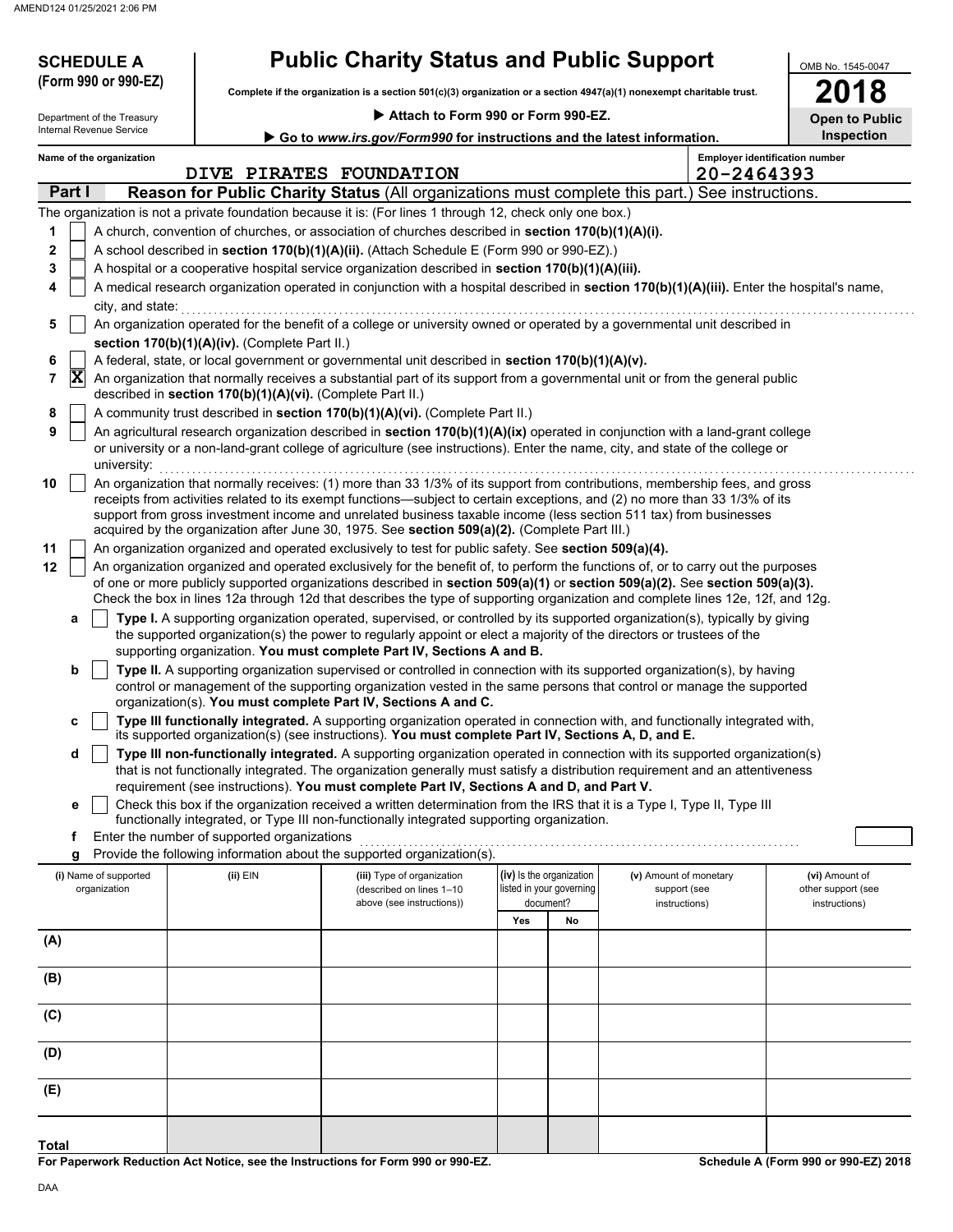|   | Schedule A (Form 990 or 990-EZ) 2018                                                                                                                                                                                                                                                                                                      | DIVE PIRATES FOUNDATION |            |            |            | 20-2464393 |           |
|---|-------------------------------------------------------------------------------------------------------------------------------------------------------------------------------------------------------------------------------------------------------------------------------------------------------------------------------------------|-------------------------|------------|------------|------------|------------|-----------|
|   | Support Schedule for Organizations Described in Sections 170(b)(1)(A)(iv) and 170(b)(1)(A)(vi)<br>Part II<br>(Complete only if you checked the box on line 5, 7, or 8 of Part I or if the organization failed to qualify under<br>Part III. If the organization fails to qualify under the tests listed below, please complete Part III.) |                         |            |            |            |            | Page 2    |
|   | <b>Section A. Public Support</b>                                                                                                                                                                                                                                                                                                          |                         |            |            |            |            |           |
|   | Calendar year (or fiscal year beginning in)                                                                                                                                                                                                                                                                                               | (a) 2014                | (b) $2015$ | $(c)$ 2016 | (d) $2017$ | $(e)$ 2018 | (f) Total |
| 2 | Gifts, grants, contributions, and<br>membership fees received. (Do not<br>include any "unusual grants.")<br>Tax revenues levied for the<br>organization's benefit and either paid<br>to or expended on its behalf                                                                                                                         | 266,751                 | 240,838    | 309,378    | 228,895    | 294,796    | 1,340,658 |
| 3 | The value of services or facilities<br>furnished by a governmental unit to the<br>organization without charge                                                                                                                                                                                                                             |                         |            |            |            |            |           |
| 4 | <b>Total.</b> Add lines 1 through 3                                                                                                                                                                                                                                                                                                       | 266,751                 | 240,838    | 309,378    | 228,895    | 294,796    | 1,340,658 |
| 5 | The portion of total contributions by<br>each person (other than a                                                                                                                                                                                                                                                                        |                         |            |            |            |            |           |

**Calendar year (or fiscal year beginning in) ▶ | (a)** 2014 | (b) 2015 | (c) 2016 | (d) 2017 | (e) 2018 | (f) Total

**(b)** 2015 **(c)** 2016 **(d)** 2017 **(e)** 2018

**266,751 240,838 309,378 228,895 294,796 1,340,658**

**(a)** 2014

| 11  | <b>Total support.</b> Add lines 7 through 10                                                                                                                                                                                   |         | 1,340,658                                     |  |  |  |  |  |  |
|-----|--------------------------------------------------------------------------------------------------------------------------------------------------------------------------------------------------------------------------------|---------|-----------------------------------------------|--|--|--|--|--|--|
| 12  | Gross receipts from related activities, etc. (see instructions)                                                                                                                                                                | $12 \,$ | 823,358                                       |  |  |  |  |  |  |
| 13  | First five years. If the Form 990 is for the organization's first, second, third, fourth, or fifth tax year as a section 501(c)(3)                                                                                             |         |                                               |  |  |  |  |  |  |
|     | organization, check this box and stop here with the content of the content of the state of the content of the content of the content of the content of the content of the content of the content of the content of the content |         |                                               |  |  |  |  |  |  |
|     | <b>Section C. Computation of Public Support Percentage</b>                                                                                                                                                                     |         |                                               |  |  |  |  |  |  |
| 14  | Public support percentage for 2018 (line 6, column (f) divided by line 11, column (f)) [[[[[[[[[[[[[[[[[[[[[[                                                                                                                  | 14      | $100.00\,\%$                                  |  |  |  |  |  |  |
| 15  | Public support percentage from 2017 Schedule A, Part II, line 14                                                                                                                                                               | 15      | $100.00\,\%$                                  |  |  |  |  |  |  |
| 16a | 33 1/3% support test-2018. If the organization did not check the box on line 13, and line 14 is 33 1/3% or more, check this                                                                                                    |         |                                               |  |  |  |  |  |  |
|     | box and stop here. The organization qualifies as a publicly supported organization                                                                                                                                             |         | $\blacktriangleright$ $\overline{\mathbf{X}}$ |  |  |  |  |  |  |
| b   | 33 1/3% support test—2017. If the organization did not check a box on line 13 or 16a, and line 15 is 33 1/3% or more, check                                                                                                    |         |                                               |  |  |  |  |  |  |
|     | this box and stop here. The organization qualifies as a publicly supported organization                                                                                                                                        |         |                                               |  |  |  |  |  |  |
| 17a | 10%-facts-and-circumstances test-2018. If the organization did not check a box on line 13, 16a, or 16b, and line 14 is                                                                                                         |         |                                               |  |  |  |  |  |  |
|     | 10% or more, and if the organization meets the "facts-and-circumstances" test, check this box and <b>stop here.</b> Explain in                                                                                                 |         |                                               |  |  |  |  |  |  |
|     | Part VI how the organization meets the "facts-and-circumstances" test. The organization qualifies as a publicly supported                                                                                                      |         |                                               |  |  |  |  |  |  |
|     | organization                                                                                                                                                                                                                   |         |                                               |  |  |  |  |  |  |
| b   | 10%-facts-and-circumstances test-2017. If the organization did not check a box on line 13, 16a, 16b, or 17a, and line                                                                                                          |         |                                               |  |  |  |  |  |  |
|     | 15 is 10% or more, and if the organization meets the "facts-and-circumstances" test, check this box and <b>stop here.</b>                                                                                                      |         |                                               |  |  |  |  |  |  |
|     | Explain in Part VI how the organization meets the "facts-and-circumstances" test. The organization qualifies as a publicly                                                                                                     |         |                                               |  |  |  |  |  |  |
|     | supported organization                                                                                                                                                                                                         |         |                                               |  |  |  |  |  |  |
| 18  | Private foundation. If the organization did not check a box on line 13, 16a, 16b, 17a, or 17b, check this box and see                                                                                                          |         |                                               |  |  |  |  |  |  |
|     | instructions                                                                                                                                                                                                                   |         | ▶ ∣                                           |  |  |  |  |  |  |
|     |                                                                                                                                                                                                                                |         | Schedule A (Form 990 or 990-EZ) 2018          |  |  |  |  |  |  |

DAA

(Explain in Part VI.) . . . . . . . . . . . . . . . . . .

loss from the sale of capital assets Other income. Do not include gain or is regularly carried on ................. activities, whether or not the business Net income from unrelated business

rents, royalties, and income from payments received on securities loans, Gross income from interest, dividends,

similar sources . . . . . . . . . . . . . . . . . . . . . . . .

Amounts from line 4

**Section B. Total Support**

**9**

**10**

**8**

**7**

**6**

governmental unit or publicly

line 1 that exceeds 2% of the amount supported organization) included on

Public support. Subtract line 5 from line 4

shown on line 11, column  $(f)$ 

**1,340,658**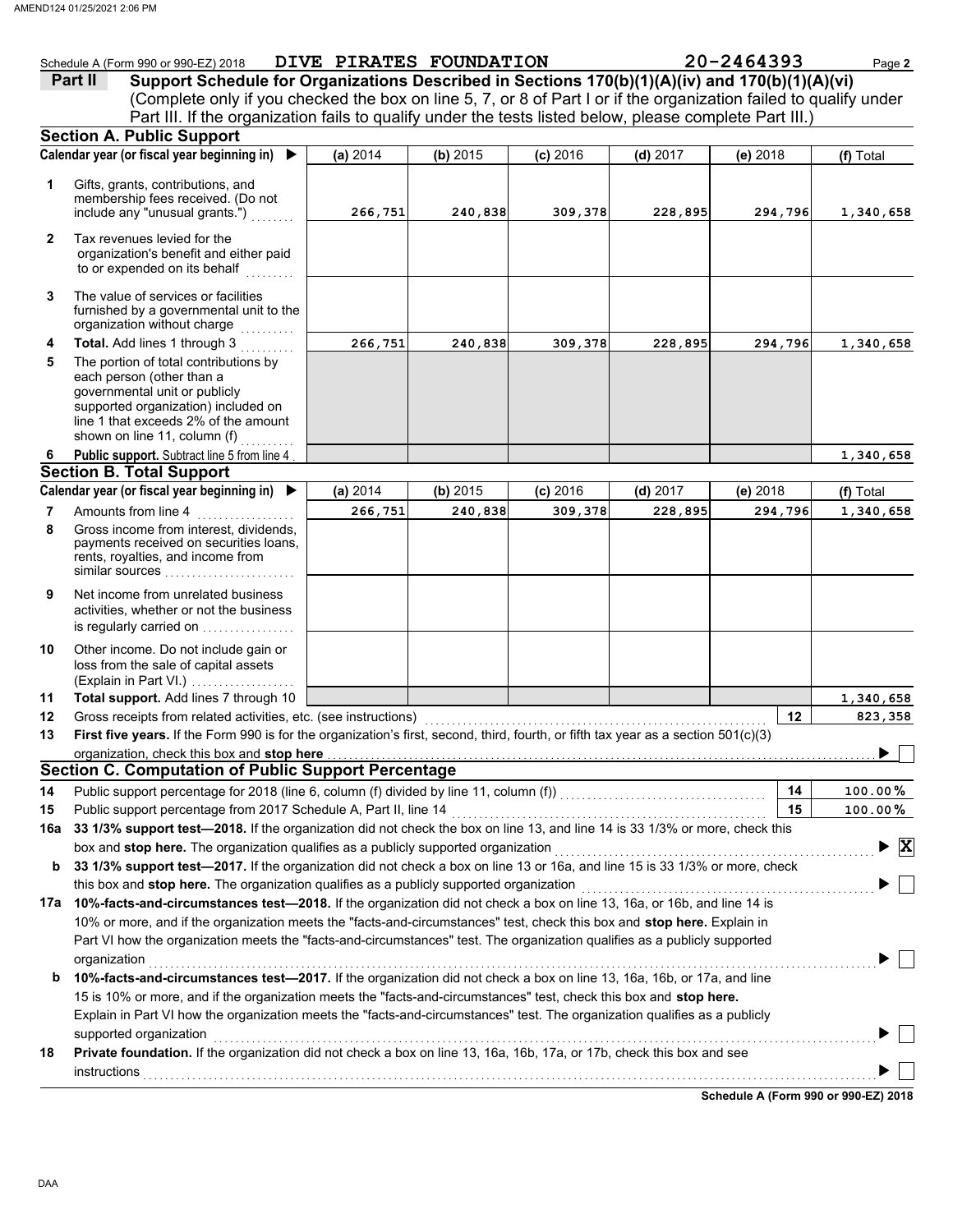|              | ND124 01/25/2021 2:06 PM                                                                                                                                                          |                         |          |            |            |            |           |
|--------------|-----------------------------------------------------------------------------------------------------------------------------------------------------------------------------------|-------------------------|----------|------------|------------|------------|-----------|
|              | Schedule A (Form 990 or 990-EZ) 2018                                                                                                                                              | DIVE PIRATES FOUNDATION |          |            |            | 20-2464393 | Page 3    |
|              | Support Schedule for Organizations Described in Section 509(a)(2)<br>Part III                                                                                                     |                         |          |            |            |            |           |
|              | (Complete only if you checked the box on line 10 of Part I or if the organization failed to qualify under Part II.                                                                |                         |          |            |            |            |           |
|              | If the organization fails to qualify under the tests listed below, please complete Part II.)                                                                                      |                         |          |            |            |            |           |
|              | <b>Section A. Public Support</b>                                                                                                                                                  |                         |          |            |            |            |           |
|              | Calendar year (or fiscal year beginning in)<br>▶                                                                                                                                  | (a) 2014                | (b) 2015 | $(c)$ 2016 | $(d)$ 2017 | (e) 2018   | (f) Total |
| 1            | Gifts, grants, contributions, and membership<br>fees received. (Do not include any "unusual grants.")                                                                             |                         |          |            |            |            |           |
| $\mathbf{2}$ | Gross receipts from admissions, merchandise<br>sold or services performed, or facilities<br>furnished in any activity that is related to the<br>organization's tax-exempt purpose |                         |          |            |            |            |           |
| 3            | Gross receipts from activities that are not an<br>unrelated trade or business under section 513                                                                                   |                         |          |            |            |            |           |
| 4            | Tax revenues levied for the<br>organization's benefit and either paid<br>to or expended on its behalf                                                                             |                         |          |            |            |            |           |
| 5            | The value of services or facilities<br>furnished by a governmental unit to the<br>organization without charge                                                                     |                         |          |            |            |            |           |
| 6            | Total. Add lines 1 through 5                                                                                                                                                      |                         |          |            |            |            |           |
|              | <b>7a</b> Amounts included on lines 1, 2, and 3<br>received from disqualified persons                                                                                             |                         |          |            |            |            |           |
| b            | Amounts included on lines 2 and 3<br>received from other than disqualified<br>persons that exceed the greater of \$5,000<br>or 1% of the amount on line 13 for the year           |                         |          |            |            |            |           |
| c            | Add lines 7a and 7b                                                                                                                                                               |                         |          |            |            |            |           |
| 8            | Public support. (Subtract line 7c from<br>line $6.$ )                                                                                                                             |                         |          |            |            |            |           |
|              | <b>Section B. Total Support</b>                                                                                                                                                   |                         |          |            |            |            |           |
|              | Calendar year (or fiscal year beginning in) ▶                                                                                                                                     | (a) 2014                | (b) 2015 | $(c)$ 2016 | $(d)$ 2017 | (e) 2018   | (f) Total |
| 9            | Amounts from line 6                                                                                                                                                               |                         |          |            |            |            |           |
|              | <b>10a</b> Gross income from interest, dividends.<br>payments received on securities loans, rents,<br>royalties, and income from similar sources                                  |                         |          |            |            |            |           |
| b            | Unrelated business taxable income (less<br>section 511 taxes) from businesses<br>acquired after June 30, 1975                                                                     |                         |          |            |            |            |           |
| c            | Add lines 10a and 10b                                                                                                                                                             |                         |          |            |            |            |           |
| 11           | Net income from unrelated business<br>activities not included in line 10b, whether<br>or not the business is regularly carried on.                                                |                         |          |            |            |            |           |
| 12           | Other income. Do not include gain or<br>loss from the sale of capital assets<br>(Explain in Part VI.)<br>.                                                                        |                         |          |            |            |            |           |
| 13           | Total support. (Add lines 9, 10c, 11,<br>and $12.$ )                                                                                                                              |                         |          |            |            |            |           |
| 14           | First five years. If the Form 990 is for the organization's first, second, third, fourth, or fifth tax year as a section 501(c)(3)<br>organization, check this box and stop here  |                         |          |            |            |            |           |
|              | <b>Section C. Computation of Public Support Percentage</b>                                                                                                                        |                         |          |            |            |            |           |
| 15           |                                                                                                                                                                                   |                         |          |            |            | 15         | %         |
| 16           |                                                                                                                                                                                   |                         |          |            |            | 16         | %         |
|              | Section D. Computation of Investment Income Percentage                                                                                                                            |                         |          |            |            |            |           |
| 17           | Investment income percentage for 2018 (line 10c, column (f), divided by line 13, column (f)) [[[[[[[[[[[[[[[[                                                                     |                         |          |            |            | 17         | %         |
| 18           |                                                                                                                                                                                   |                         |          |            |            | 18         | %         |

17 is not more than 33 1/3%, check this box and **stop here.** The organization qualifies as a publicly supported organization . . . . . . . . . . . . . . . **19a 33 1/3% support tests—2018.** If the organization did not check the box on line 14, and line 15 is more than 33 1/3%, and line

**b** 33 1/3% support tests-2017. If the organization did not check a box on line 14 or line 19a, and line 16 is more than 33 1/3%, and line 18 is not more than 33 1/3%, check this box and stop here. The organization qualifies as a publicly supported organization .........  $\ddot{\phantom{1}}$  $\blacktriangleright$ 

**20 Private foundation.** If the organization did not check a box on line 14, 19a, or 19b, check this box and see instructions . . . . . . . . . . . . . . . . . . .

**Schedule A (Form 990 or 990-EZ) 2018**

 $\Box$ 

 $\mathbb{R}$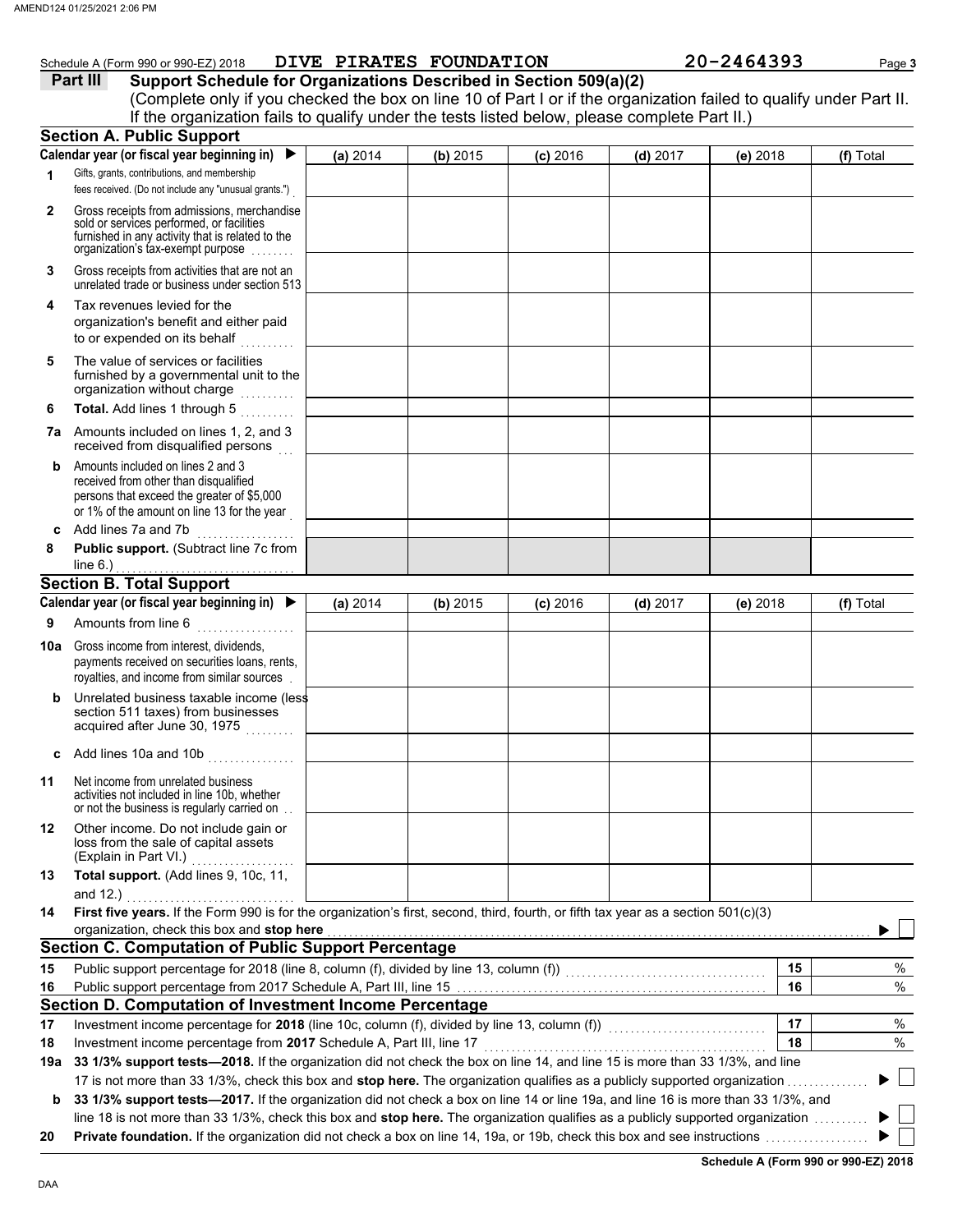#### **Part IV Supporting Organizations** Sections A, D, and E. If you checked 12d of Part I, complete Sections A and D, and complete Part V.) Schedule A (Form 990 or 990-EZ) 2018 **DIVE PIRATES FOUNDATION 20-2464393** Page 4 **Section A. All Supporting Organizations** (Complete only if you checked a box in line 12 on Part I. If you checked 12a of Part I, complete Sections A and B. If you checked 12b of Part I, complete Sections A and C. If you checked 12c of Part I, complete Are all of the organization's supported organizations listed by name in the organization's governing documents? *If "No," describe in Part VI how the supported organizations are designated. If designated by class or purpose, describe the designation. If historic and continuing relationship, explain.* Did the organization have any supported organization that does not have an IRS determination of status under section 509(a)(1) or (2)? *If "Yes," explain in Part VI how the organization determined that the supported organization was described in section 509(a)(1) or (2).* **1 2 3a** Did the organization have a supported organization described in section 501(c)(4), (5), or (6)? *If "Yes," answer* **b c** Did the organization ensure that all support to such organizations was used exclusively for section 170(c)(2)(B) **4a** Was any supported organization not organized in the United States ("foreign supported organization")? *If* **b c** Did the organization support any foreign supported organization that does not have an IRS determination **5a** Did the organization add, substitute, or remove any supported organizations during the tax year? *If "Yes,"* **b c 6 7 8 9a b c 10a** *(b) and (c) below.* Did the organization confirm that each supported organization qualified under section 501(c)(4), (5), or (6) and satisfied the public support tests under section 509(a)(2)? *If "Yes," describe in Part VI when and how the organization made the determination.* purposes? *If "Yes," explain in Part VI what controls the organization put in place to ensure such use. "Yes," and if you checked 12a or 12b in Part I, answer (b) and (c) below.* Did the organization have ultimate control and discretion in deciding whether to make grants to the foreign supported organization? *If "Yes," describe in Part VI how the organization had such control and discretion despite being controlled or supervised by or in connection with its supported organizations.* under sections 501(c)(3) and 509(a)(1) or (2)? *If "Yes," explain in Part VI what controls the organization used to ensure that all support to the foreign supported organization was used exclusively for section 170(c)(2)(B) purposes. answer (b) and (c) below (if applicable). Also, provide detail in Part VI, including (i) the names and EIN numbers of the supported organizations added, substituted, or removed; (ii) the reasons for each such action; (iii) the authority under the organization's organizing document authorizing such action; and (iv) how the action was accomplished (such as by amendment to the organizing document).* **Type I or Type II only.** Was any added or substituted supported organization part of a class already designated in the organization's organizing document? **Substitutions only.** Was the substitution the result of an event beyond the organization's control? Did the organization provide support (whether in the form of grants or the provision of services or facilities) to anyone other than (i) its supported organizations, (ii) individuals that are part of the charitable class benefited by one or more of its supported organizations, or (iii) other supporting organizations that also support or benefit one or more of the filing organization's supported organizations? *If "Yes," provide detail in Part VI.* Did the organization provide a grant, loan, compensation, or other similar payment to a substantial contributor (as defined in section 4958(c)(3)(C)), a family member of a substantial contributor, or a 35% controlled entity with regard to a substantial contributor? *If "Yes," complete Part I of Schedule L (Form 990 or 990-EZ).* Did the organization make a loan to a disqualified person (as defined in section 4958) not described in line 7? *If "Yes," complete Part I of Schedule L (Form 990 or 990-EZ).* Was the organization controlled directly or indirectly at any time during the tax year by one or more disqualified persons as defined in section 4946 (other than foundation managers and organizations described in section 509(a)(1) or (2))? *If "Yes," provide detail in Part VI.* Did one or more disqualified persons (as defined in line 9a) hold a controlling interest in any entity in which the supporting organization had an interest? *If "Yes," provide detail in Part VI.* Did a disqualified person (as defined in line 9a) have an ownership interest in, or derive any personal benefit from, assets in which the supporting organization also had an interest? *If "Yes," provide detail in Part VI.* Was the organization subject to the excess business holdings rules of section 4943 because of section 4943(f) (regarding certain Type II supporting organizations, and all Type III non-functionally integrated supporting organizations)? *If "Yes," answer 10b below.* **Yes No 1 2 3a 3b 3c 4a 4b 4c 5a 5b 5c 6 7 8 9a 9b 9c 10a** AMEND124 01/25/2021 2:06 PM

**b** Did the organization have any excess business holdings in the tax year? *(Use Schedule C, Form 4720, to determine whether the organization had excess business holdings.)*

**Schedule A (Form 990 or 990-EZ) 2018 10b**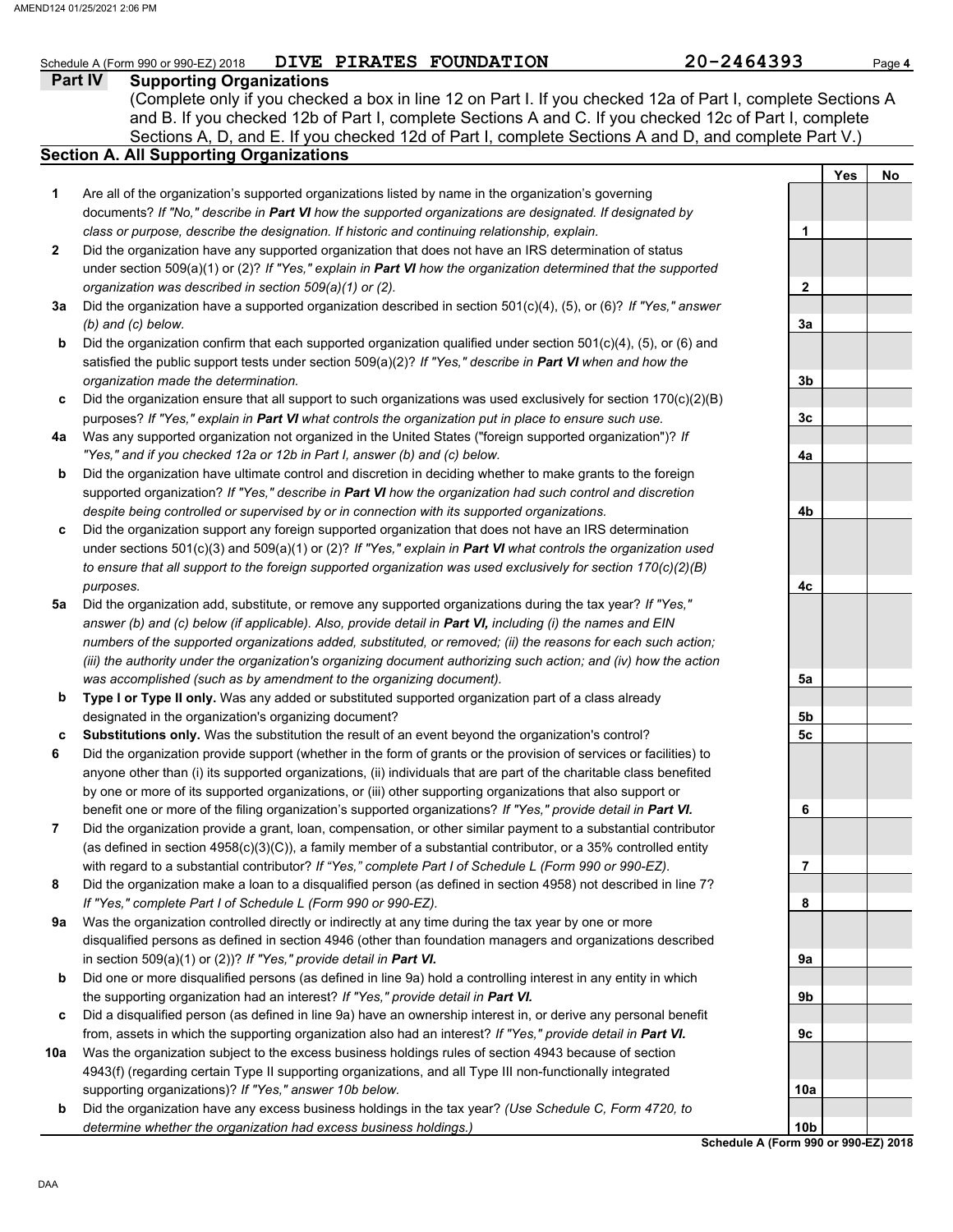|              | DIVE PIRATES FOUNDATION<br>Schedule A (Form 990 or 990-EZ) 2018                                                                   | 20-2464393      |            | Page 5 |
|--------------|-----------------------------------------------------------------------------------------------------------------------------------|-----------------|------------|--------|
|              | <b>Part IV</b><br><b>Supporting Organizations (continued)</b>                                                                     |                 | Yes        | No     |
| 11           | Has the organization accepted a gift or contribution from any of the following persons?                                           |                 |            |        |
| а            | A person who directly or indirectly controls, either alone or together with persons described in (b) and (c)                      |                 |            |        |
|              | below, the governing body of a supported organization?                                                                            | 11a             |            |        |
|              | <b>b</b> A family member of a person described in (a) above?                                                                      | 11 <sub>b</sub> |            |        |
|              | c A 35% controlled entity of a person described in (a) or (b) above? If "Yes" to a, b, or c, provide detail in Part VI.           | 11c             |            |        |
|              | <b>Section B. Type I Supporting Organizations</b>                                                                                 |                 |            |        |
|              |                                                                                                                                   |                 | <b>Yes</b> | No     |
| 1            | Did the directors, trustees, or membership of one or more supported organizations have the power to                               |                 |            |        |
|              | regularly appoint or elect at least a majority of the organization's directors or trustees at all times during the                |                 |            |        |
|              | tax year? If "No," describe in Part VI how the supported organization(s) effectively operated, supervised, or                     |                 |            |        |
|              | controlled the organization's activities. If the organization had more than one supported organization,                           |                 |            |        |
|              | describe how the powers to appoint and/or remove directors or trustees were allocated among the supported                         |                 |            |        |
|              | organizations and what conditions or restrictions, if any, applied to such powers during the tax year.                            | 1               |            |        |
| $\mathbf{2}$ | Did the organization operate for the benefit of any supported organization other than the supported                               |                 |            |        |
|              | organization(s) that operated, supervised, or controlled the supporting organization? If "Yes," explain in Part                   |                 |            |        |
|              | VI how providing such benefit carried out the purposes of the supported organization(s) that operated,                            |                 |            |        |
|              | supervised, or controlled the supporting organization.                                                                            | $\mathbf{2}$    |            |        |
|              | <b>Section C. Type II Supporting Organizations</b>                                                                                |                 |            |        |
|              |                                                                                                                                   |                 | <b>Yes</b> | No     |
| 1            | Were a majority of the organization's directors or trustees during the tax year also a majority of the directors                  |                 |            |        |
|              | or trustees of each of the organization's supported organization(s)? If "No," describe in Part VI how control                     |                 |            |        |
|              | or management of the supporting organization was vested in the same persons that controlled or managed                            |                 |            |        |
|              | the supported organization(s).                                                                                                    | 1               |            |        |
|              | <b>Section D. All Type III Supporting Organizations</b>                                                                           |                 |            |        |
|              |                                                                                                                                   |                 | Yes        | No     |
| 1            | Did the organization provide to each of its supported organizations, by the last day of the fifth month of the                    |                 |            |        |
|              | organization's tax year, (i) a written notice describing the type and amount of support provided during the prior tax             |                 |            |        |
|              | year, (ii) a copy of the Form 990 that was most recently filed as of the date of notification, and (iii) copies of the            |                 |            |        |
|              | organization's governing documents in effect on the date of notification, to the extent not previously provided?                  | 1               |            |        |
| $\mathbf{2}$ | Were any of the organization's officers, directors, or trustees either (i) appointed or elected by the supported                  |                 |            |        |
|              | organization(s) or (ii) serving on the governing body of a supported organization? If "No," explain in Part VI how                |                 |            |        |
|              | the organization maintained a close and continuous working relationship with the supported organization(s).                       | 2               |            |        |
| 3            | By reason of the relationship described in (2), did the organization's supported organizations have a                             |                 |            |        |
|              | significant voice in the organization's investment policies and in directing the use of the organization's                        |                 |            |        |
|              | income or assets at all times during the tax year? If "Yes," describe in Part VI the role the organization's                      |                 |            |        |
|              | supported organizations played in this regard.                                                                                    | 3               |            |        |
|              | Section E. Type III Functionally-Integrated Supporting Organizations                                                              |                 |            |        |
| 1            | Check the box next to the method that the organization used to satisfy the Integral Part Test during the year (see instructions). |                 |            |        |
| а            | The organization satisfied the Activities Test. Complete line 2 below.                                                            |                 |            |        |
| b            | The organization is the parent of each of its supported organizations. Complete line 3 below.                                     |                 |            |        |
| c            | The organization supported a governmental entity. Describe in Part VI how you supported a government entity (see instructions).   |                 |            |        |
|              | 2 Activities Test. Answer (a) and (b) below.                                                                                      |                 | <b>Yes</b> | No     |
| а            | Did substantially all of the organization's activities during the tax year directly further the exempt purposes of                |                 |            |        |
|              | the supported organization(s) to which the organization was responsive? If "Yes," then in Part VI identify                        |                 |            |        |
|              | those supported organizations and explain how these activities directly furthered their exempt purposes,                          |                 |            |        |
|              | how the organization was responsive to those supported organizations, and how the organization determined                         |                 |            |        |
|              | that these activities constituted substantially all of its activities.                                                            | 2a              |            |        |

- **b** Did the activities described in (a) constitute activities that, but for the organization's involvement, one or more of the organization's supported organization(s) would have been engaged in? *If "Yes," explain in Part VI the reasons for the organization's position that its supported organization(s) would have engaged in these activities but for the organization's involvement.*
- **3** Parent of Supported Organizations. *Answer (a) and (b) below.*
- **a** Did the organization have the power to regularly appoint or elect a majority of the officers, directors, or trustees of each of the supported organizations? *Provide details in Part VI.*
- **b** Did the organization exercise a substantial degree of direction over the policies, programs, and activities of each of its supported organizations? *If "Yes," describe in Part VI the role played by the organization in this regard.*

DAA **Schedule A (Form 990 or 990-EZ) 2018 3b**

**3a**

**2b**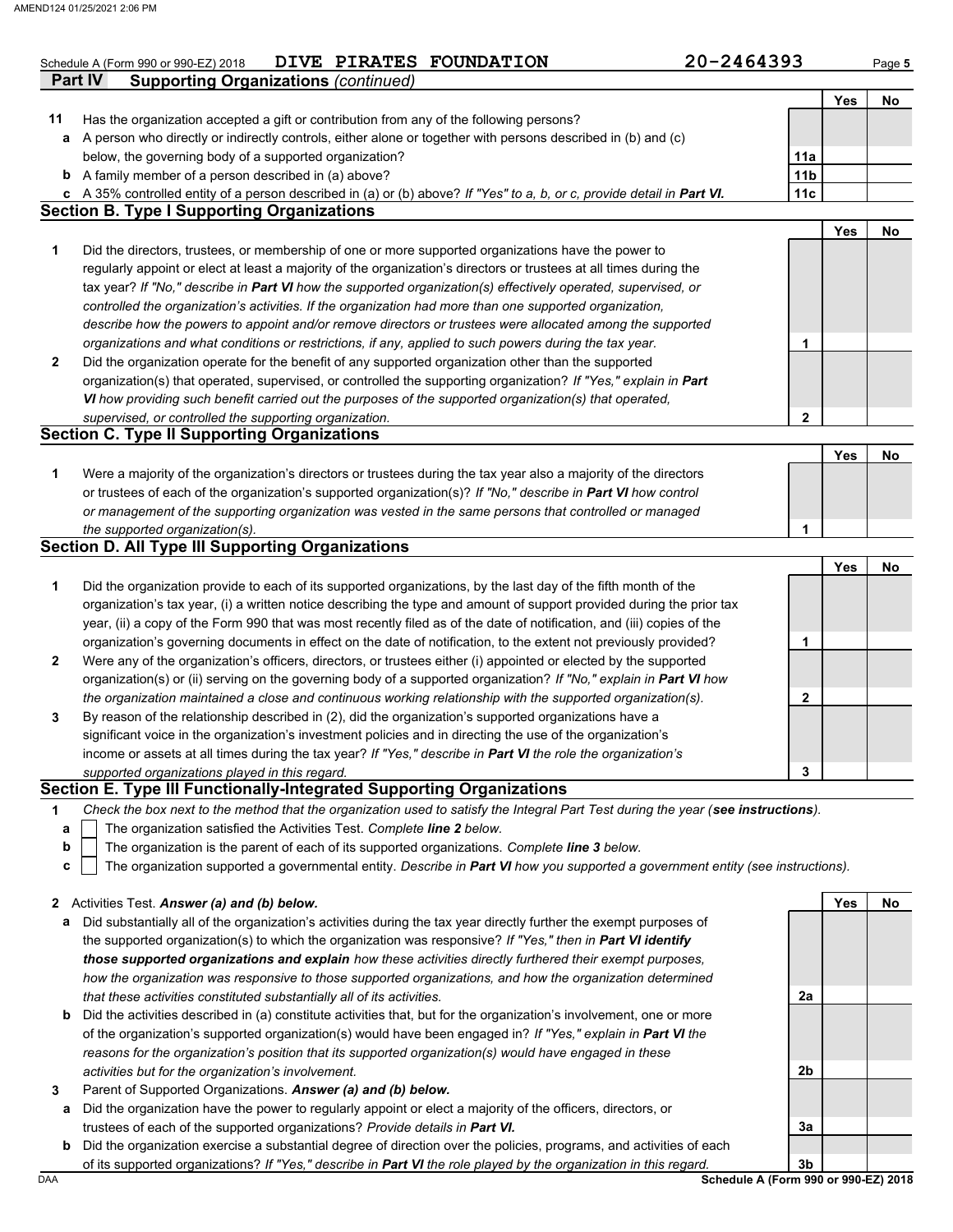| <b>DIVE PIRATES FOUNDATION</b><br>Schedule A (Form 990 or 990-EZ) 2018                                                                |                         | 20-2464393     | Page 6                         |
|---------------------------------------------------------------------------------------------------------------------------------------|-------------------------|----------------|--------------------------------|
| Type III Non-Functionally Integrated 509(a)(3) Supporting Organizations<br><b>Part V</b>                                              |                         |                |                                |
| Check here if the organization satisfied the Integral Part Test as a qualifying trust on Nov. 20, 1970 (explain in Part VI). See<br>1 |                         |                |                                |
| instructions. All other Type III non-functionally integrated supporting organizations must complete Sections A through E.             |                         |                |                                |
| <b>Section A - Adjusted Net Income</b>                                                                                                |                         | (A) Prior Year | (B) Current Year               |
|                                                                                                                                       |                         |                | (optional)                     |
| Net short-term capital gain<br>1.                                                                                                     | 1                       |                |                                |
| Recoveries of prior-year distributions<br>2                                                                                           | $\mathbf{2}$            |                |                                |
| 3<br>Other gross income (see instructions)                                                                                            | 3                       |                |                                |
| 4<br>Add lines 1 through 3.                                                                                                           | 4                       |                |                                |
| Depreciation and depletion<br>5                                                                                                       | 5                       |                |                                |
| Portion of operating expenses paid or incurred for production or<br>6                                                                 |                         |                |                                |
| collection of gross income or for management, conservation, or                                                                        |                         |                |                                |
| maintenance of property held for production of income (see instructions)                                                              | 6                       |                |                                |
| 7<br>Other expenses (see instructions)                                                                                                | $\overline{7}$          |                |                                |
| 8<br>Adjusted Net Income (subtract lines 5, 6, and 7 from line 4)                                                                     | 8                       |                |                                |
| <b>Section B - Minimum Asset Amount</b>                                                                                               |                         | (A) Prior Year | (B) Current Year<br>(optional) |
| Aggregate fair market value of all non-exempt-use assets (see<br>1.                                                                   |                         |                |                                |
| instructions for short tax year or assets held for part of year):                                                                     |                         |                |                                |
| a Average monthly value of securities                                                                                                 | 1a                      |                |                                |
| Average monthly cash balances<br>b                                                                                                    | 1 <sub>b</sub>          |                |                                |
| c Fair market value of other non-exempt-use assets                                                                                    | 1c                      |                |                                |
| <b>d</b> Total (add lines 1a, 1b, and 1c)                                                                                             | 1d                      |                |                                |
| <b>e</b> Discount claimed for blockage or other                                                                                       |                         |                |                                |
| factors (explain in detail in Part VI):                                                                                               |                         |                |                                |
| 2 Acquisition indebtedness applicable to non-exempt-use assets                                                                        | $\mathbf{2}$            |                |                                |
| 3<br>Subtract line 2 from line 1d.                                                                                                    | $\mathbf{3}$            |                |                                |
| Cash deemed held for exempt use. Enter 1-1/2% of line 3 (for greater amount,<br>4                                                     |                         |                |                                |
| see instructions).                                                                                                                    | 4                       |                |                                |
| 5.<br>Net value of non-exempt-use assets (subtract line 4 from line 3)                                                                | 5                       |                |                                |
| 6<br>Multiply line 5 by 035.                                                                                                          | 6                       |                |                                |
| 7<br>Recoveries of prior-year distributions                                                                                           | $\overline{7}$          |                |                                |
| 8<br>Minimum Asset Amount (add line 7 to line 6)                                                                                      | 8                       |                |                                |
| <b>Section C - Distributable Amount</b>                                                                                               |                         |                | <b>Current Year</b>            |
| Adjusted net income for prior year (from Section A, line 8, Column A)<br>1                                                            | $\mathbf{1}$            |                |                                |
| $\mathbf{2}$<br>Enter 85% of line 1.                                                                                                  | $\mathbf{2}$            |                |                                |
| 3<br>Minimum asset amount for prior year (from Section B, line 8, Column A)                                                           | 3                       |                |                                |
| 4<br>Enter greater of line 2 or line 3.                                                                                               | $\overline{\mathbf{4}}$ |                |                                |
| 5<br>Income tax imposed in prior year                                                                                                 | 5                       |                |                                |
| 6<br><b>Distributable Amount.</b> Subtract line 5 from line 4, unless subject to                                                      |                         |                |                                |
| emergency temporary reduction (see instructions).                                                                                     | 6                       |                |                                |

**7** Check here if the current year is the organization's first as a non-functionally integrated Type III supporting organization (see instructions).

**Schedule A (Form 990 or 990-EZ) 2018**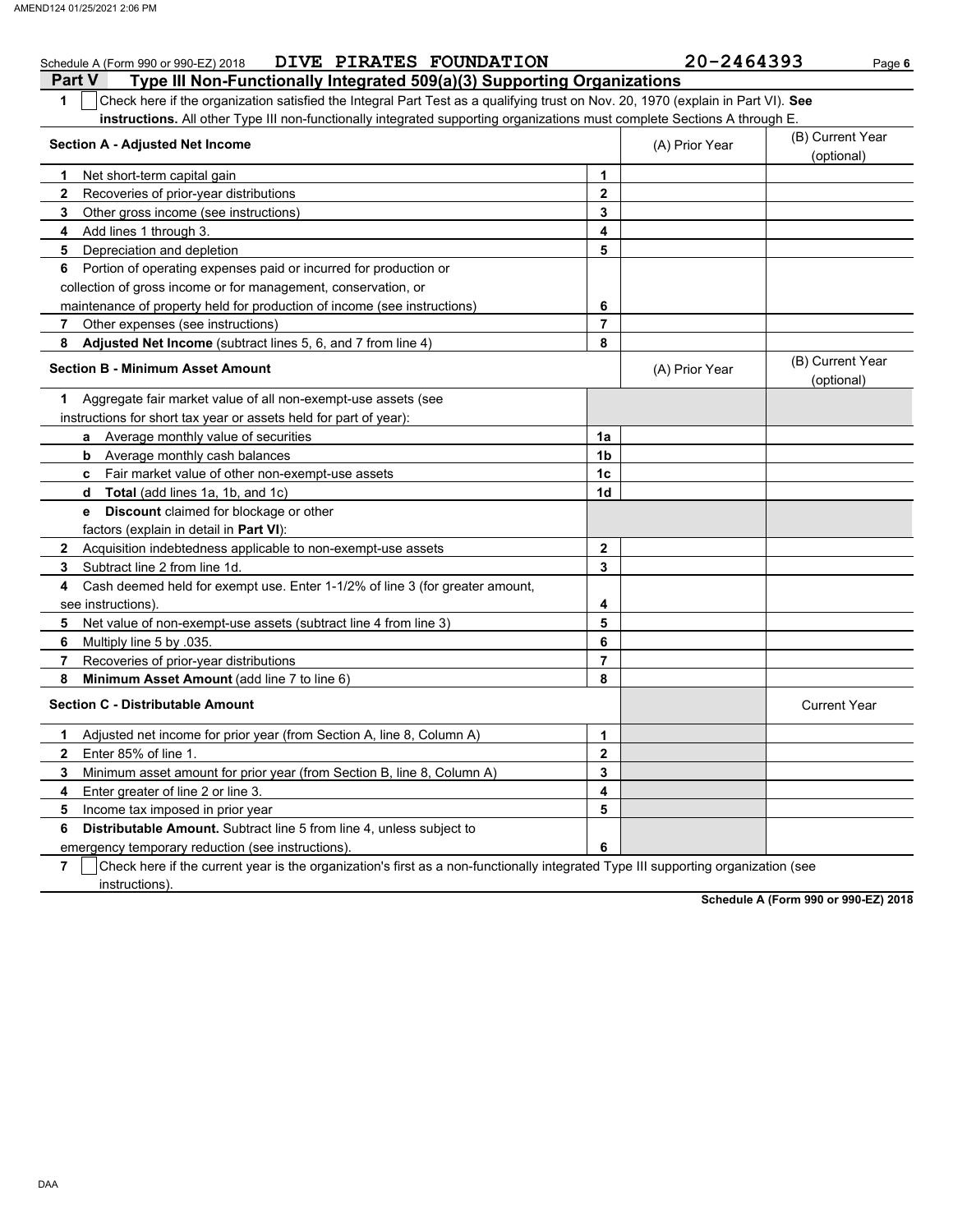|                | DIVE PIRATES FOUNDATION<br>Schedule A (Form 990 or 990-EZ) 2018<br>Type III Non-Functionally Integrated 509(a)(3) Supporting Organizations (continued)<br>Part V |                                    | 20-2464393                                    | Page 7                                           |
|----------------|------------------------------------------------------------------------------------------------------------------------------------------------------------------|------------------------------------|-----------------------------------------------|--------------------------------------------------|
|                | <b>Section D - Distributions</b>                                                                                                                                 |                                    |                                               | <b>Current Year</b>                              |
| 1              | Amounts paid to supported organizations to accomplish exempt purposes                                                                                            |                                    |                                               |                                                  |
| $\mathbf{2}$   | Amounts paid to perform activity that directly furthers exempt purposes of supported                                                                             |                                    |                                               |                                                  |
|                | organizations, in excess of income from activity                                                                                                                 |                                    |                                               |                                                  |
| 3              | Administrative expenses paid to accomplish exempt purposes of supported organizations                                                                            |                                    |                                               |                                                  |
| 4              | Amounts paid to acquire exempt-use assets                                                                                                                        |                                    |                                               |                                                  |
| 5              | Qualified set-aside amounts (prior IRS approval required)                                                                                                        |                                    |                                               |                                                  |
| 6              | Other distributions (describe in Part VI). See instructions.                                                                                                     |                                    |                                               |                                                  |
| $\overline{7}$ | Total annual distributions. Add lines 1 through 6.                                                                                                               |                                    |                                               |                                                  |
| 8              | Distributions to attentive supported organizations to which the organization is responsive                                                                       |                                    |                                               |                                                  |
|                | (provide details in Part VI). See instructions.                                                                                                                  |                                    |                                               |                                                  |
| 9              | Distributable amount for 2018 from Section C, line 6                                                                                                             |                                    |                                               |                                                  |
| 10             | Line 8 amount divided by line 9 amount                                                                                                                           |                                    |                                               |                                                  |
|                | Section E - Distribution Allocations (see instructions)                                                                                                          | (i)<br><b>Excess Distributions</b> | (ii)<br><b>Underdistributions</b><br>Pre-2018 | (iii)<br><b>Distributable</b><br>Amount for 2018 |
| 1              | Distributable amount for 2018 from Section C, line 6                                                                                                             |                                    |                                               |                                                  |
| $\mathbf{2}$   | Underdistributions, if any, for years prior to 2018                                                                                                              |                                    |                                               |                                                  |
|                | (reasonable cause required-explain in Part VI). See                                                                                                              |                                    |                                               |                                                  |
|                | instructions.                                                                                                                                                    |                                    |                                               |                                                  |
| 3              | Excess distributions carryover, if any, to 2018                                                                                                                  |                                    |                                               |                                                  |
|                | <b>a</b> From 2013                                                                                                                                               |                                    |                                               |                                                  |
|                | $b$ From 2014                                                                                                                                                    |                                    |                                               |                                                  |
|                | c From 2015                                                                                                                                                      |                                    |                                               |                                                  |
|                | <b>d</b> From 2016                                                                                                                                               |                                    |                                               |                                                  |
|                | e From 2017                                                                                                                                                      |                                    |                                               |                                                  |
|                | f Total of lines 3a through e                                                                                                                                    |                                    |                                               |                                                  |
|                | g Applied to underdistributions of prior years                                                                                                                   |                                    |                                               |                                                  |
|                | h Applied to 2018 distributable amount                                                                                                                           |                                    |                                               |                                                  |
|                | Carryover from 2013 not applied (see instructions)                                                                                                               |                                    |                                               |                                                  |
|                | Remainder. Subtract lines 3g, 3h, and 3i from 3f.                                                                                                                |                                    |                                               |                                                  |
| 4              | Distributions for 2018 from                                                                                                                                      |                                    |                                               |                                                  |
|                | \$<br>Section D, line 7:                                                                                                                                         |                                    |                                               |                                                  |
|                | a Applied to underdistributions of prior years                                                                                                                   |                                    |                                               |                                                  |
|                | <b>b</b> Applied to 2018 distributable amount                                                                                                                    |                                    |                                               |                                                  |
|                | c Remainder. Subtract lines 4a and 4b from 4.                                                                                                                    |                                    |                                               |                                                  |
| 5              | Remaining underdistributions for years prior to 2018, if                                                                                                         |                                    |                                               |                                                  |
|                | any. Subtract lines 3g and 4a from line 2. For result                                                                                                            |                                    |                                               |                                                  |
|                | greater than zero, explain in Part VI. See instructions.                                                                                                         |                                    |                                               |                                                  |
| 6              | Remaining underdistributions for 2018. Subtract lines 3h                                                                                                         |                                    |                                               |                                                  |
|                | and 4b from line 1. For result greater than zero, explain in                                                                                                     |                                    |                                               |                                                  |
|                | Part VI. See instructions.                                                                                                                                       |                                    |                                               |                                                  |
| 7              | Excess distributions carryover to 2019. Add lines 3j<br>and 4c.                                                                                                  |                                    |                                               |                                                  |
| 8              | Breakdown of line 7:                                                                                                                                             |                                    |                                               |                                                  |
|                | a Excess from 2014                                                                                                                                               |                                    |                                               |                                                  |
|                | <b>b</b> Excess from 2015                                                                                                                                        |                                    |                                               |                                                  |
|                | c Excess from 2016                                                                                                                                               |                                    |                                               |                                                  |
|                | d Excess from 2017                                                                                                                                               |                                    |                                               |                                                  |
|                | e Excess from 2018                                                                                                                                               |                                    |                                               |                                                  |
|                |                                                                                                                                                                  |                                    |                                               |                                                  |

**Schedule A (Form 990 or 990-EZ) 2018**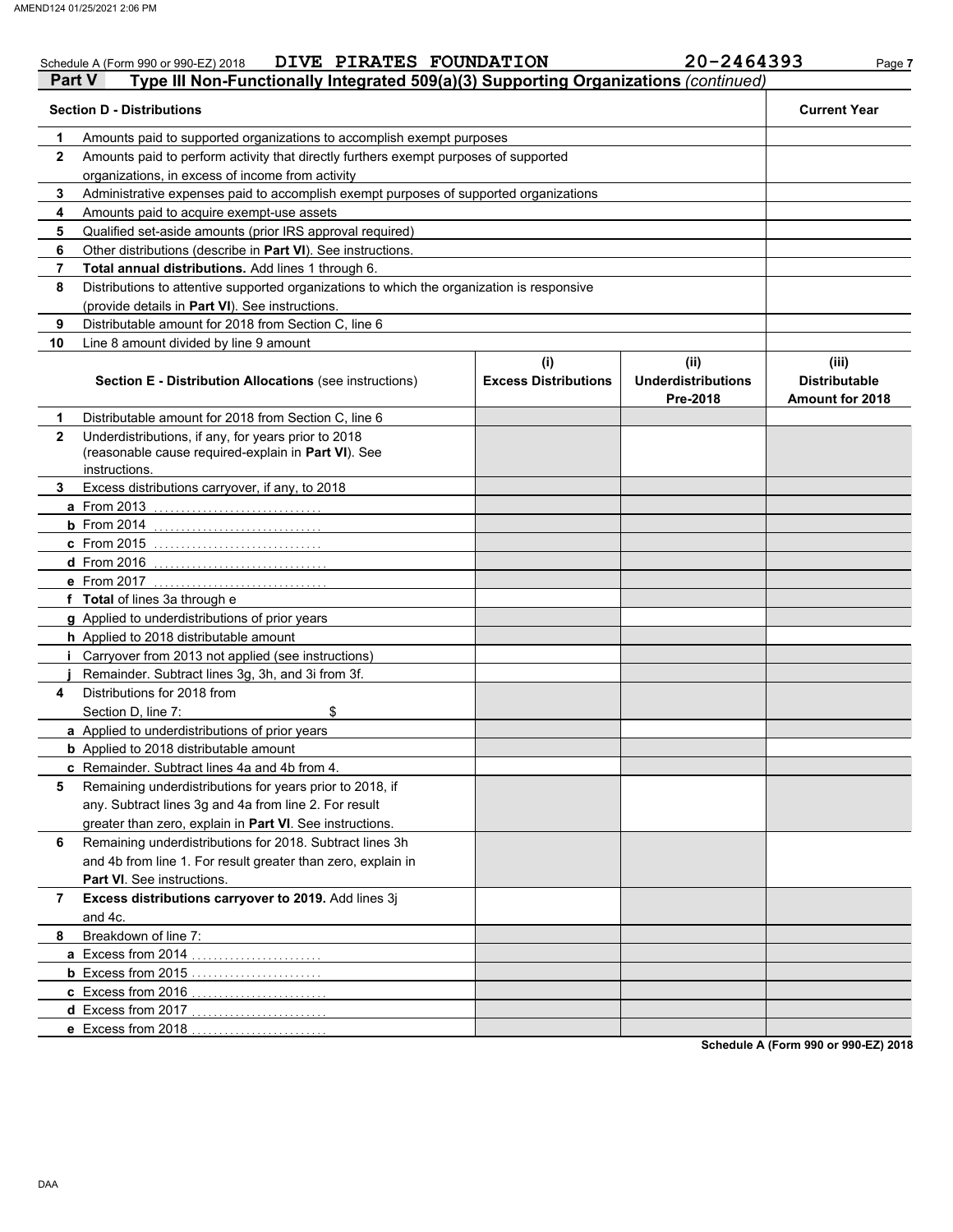|         | Schedule A (Form 990 or 990-EZ) 2018 DIVE PIRATES FOUNDATION | 20-2464393                                                                                                                                                                                                                                                                                                                                                                                                                                                                                | Page 8 |
|---------|--------------------------------------------------------------|-------------------------------------------------------------------------------------------------------------------------------------------------------------------------------------------------------------------------------------------------------------------------------------------------------------------------------------------------------------------------------------------------------------------------------------------------------------------------------------------|--------|
| Part VI |                                                              | Supplemental Information. Provide the explanations required by Part II, line 10; Part II, line 17a or 17b; Part<br>III, line 12; Part IV, Section A, lines 1, 2, 3b, 3c, 4b, 4c, 5a, 6, 9a, 9b, 9c, 11a, 11b, and 11c; Part IV, Section<br>B, lines 1 and 2; Part IV, Section C, line 1; Part IV, Section D, lines 2 and 3; Part IV, Section E, lines 1c, 2a, 2b,<br>3a, and 3b; Part V, line 1; Part V, Section B, line 1e; Part V, Section D, lines 5, 6, and 8; and Part V, Section E, |        |
|         |                                                              | lines 2, 5, and 6. Also complete this part for any additional information. (See instructions.)                                                                                                                                                                                                                                                                                                                                                                                            |        |
|         |                                                              |                                                                                                                                                                                                                                                                                                                                                                                                                                                                                           |        |
|         |                                                              |                                                                                                                                                                                                                                                                                                                                                                                                                                                                                           |        |
|         |                                                              |                                                                                                                                                                                                                                                                                                                                                                                                                                                                                           |        |
|         |                                                              |                                                                                                                                                                                                                                                                                                                                                                                                                                                                                           |        |
|         |                                                              |                                                                                                                                                                                                                                                                                                                                                                                                                                                                                           |        |
|         |                                                              |                                                                                                                                                                                                                                                                                                                                                                                                                                                                                           |        |
|         |                                                              |                                                                                                                                                                                                                                                                                                                                                                                                                                                                                           |        |
|         |                                                              |                                                                                                                                                                                                                                                                                                                                                                                                                                                                                           |        |
|         |                                                              |                                                                                                                                                                                                                                                                                                                                                                                                                                                                                           |        |
|         |                                                              |                                                                                                                                                                                                                                                                                                                                                                                                                                                                                           |        |
|         |                                                              |                                                                                                                                                                                                                                                                                                                                                                                                                                                                                           |        |
|         |                                                              |                                                                                                                                                                                                                                                                                                                                                                                                                                                                                           |        |
|         |                                                              |                                                                                                                                                                                                                                                                                                                                                                                                                                                                                           |        |
|         |                                                              |                                                                                                                                                                                                                                                                                                                                                                                                                                                                                           |        |
|         |                                                              |                                                                                                                                                                                                                                                                                                                                                                                                                                                                                           |        |
|         |                                                              |                                                                                                                                                                                                                                                                                                                                                                                                                                                                                           |        |
|         |                                                              |                                                                                                                                                                                                                                                                                                                                                                                                                                                                                           |        |
|         |                                                              |                                                                                                                                                                                                                                                                                                                                                                                                                                                                                           |        |
|         |                                                              |                                                                                                                                                                                                                                                                                                                                                                                                                                                                                           |        |
|         |                                                              |                                                                                                                                                                                                                                                                                                                                                                                                                                                                                           |        |
|         |                                                              |                                                                                                                                                                                                                                                                                                                                                                                                                                                                                           |        |
|         |                                                              |                                                                                                                                                                                                                                                                                                                                                                                                                                                                                           |        |
|         |                                                              |                                                                                                                                                                                                                                                                                                                                                                                                                                                                                           |        |
|         |                                                              |                                                                                                                                                                                                                                                                                                                                                                                                                                                                                           |        |
|         |                                                              |                                                                                                                                                                                                                                                                                                                                                                                                                                                                                           |        |
|         |                                                              |                                                                                                                                                                                                                                                                                                                                                                                                                                                                                           |        |
|         |                                                              |                                                                                                                                                                                                                                                                                                                                                                                                                                                                                           |        |
|         |                                                              |                                                                                                                                                                                                                                                                                                                                                                                                                                                                                           |        |
|         |                                                              |                                                                                                                                                                                                                                                                                                                                                                                                                                                                                           |        |
|         |                                                              |                                                                                                                                                                                                                                                                                                                                                                                                                                                                                           |        |
|         |                                                              |                                                                                                                                                                                                                                                                                                                                                                                                                                                                                           |        |
|         |                                                              |                                                                                                                                                                                                                                                                                                                                                                                                                                                                                           |        |
|         |                                                              |                                                                                                                                                                                                                                                                                                                                                                                                                                                                                           |        |
|         |                                                              |                                                                                                                                                                                                                                                                                                                                                                                                                                                                                           |        |
|         |                                                              |                                                                                                                                                                                                                                                                                                                                                                                                                                                                                           |        |
|         |                                                              |                                                                                                                                                                                                                                                                                                                                                                                                                                                                                           |        |
|         |                                                              |                                                                                                                                                                                                                                                                                                                                                                                                                                                                                           |        |
|         |                                                              |                                                                                                                                                                                                                                                                                                                                                                                                                                                                                           |        |
|         |                                                              |                                                                                                                                                                                                                                                                                                                                                                                                                                                                                           |        |
|         |                                                              |                                                                                                                                                                                                                                                                                                                                                                                                                                                                                           |        |
|         |                                                              |                                                                                                                                                                                                                                                                                                                                                                                                                                                                                           |        |
|         |                                                              |                                                                                                                                                                                                                                                                                                                                                                                                                                                                                           |        |
|         |                                                              |                                                                                                                                                                                                                                                                                                                                                                                                                                                                                           |        |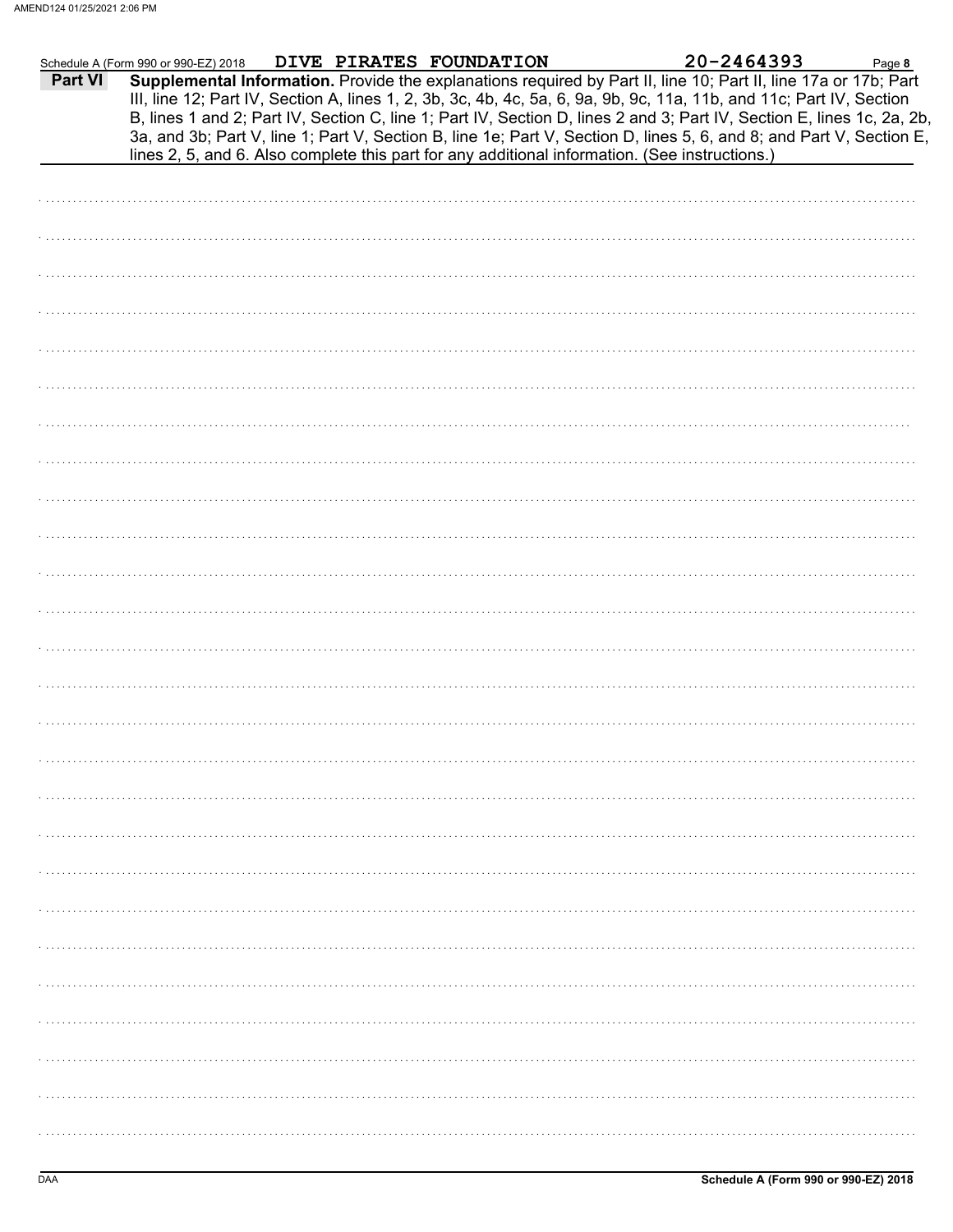| <b>SCHEDULE G</b>                                      |                                  | <b>Supplemental Information Regarding Fundraising or Gaming Activities</b>                                                                                                                                                               |                                                                                                              | OMB No. 1545-0047                          |                                                                                                                                                                     |                                       |                                        |                                         |
|--------------------------------------------------------|----------------------------------|------------------------------------------------------------------------------------------------------------------------------------------------------------------------------------------------------------------------------------------|--------------------------------------------------------------------------------------------------------------|--------------------------------------------|---------------------------------------------------------------------------------------------------------------------------------------------------------------------|---------------------------------------|----------------------------------------|-----------------------------------------|
| (Form 990 or 990-EZ)                                   |                                  |                                                                                                                                                                                                                                          |                                                                                                              |                                            | Complete if the organization answered "Yes" on Form 990, Part IV, line 17, 18, or 19, or if the<br>organization entered more than \$15,000 on Form 990-EZ, line 6a. |                                       |                                        |                                         |
| Department of the Treasury<br>Internal Revenue Service |                                  |                                                                                                                                                                                                                                          | Attach to Form 990 or Form 990-EZ.<br>Go to www.irs.gov/Form990 for instructions and the latest information. |                                            |                                                                                                                                                                     |                                       | <b>Open to Public</b><br>Inspection    |                                         |
| Name of the organization                               |                                  |                                                                                                                                                                                                                                          |                                                                                                              |                                            |                                                                                                                                                                     |                                       |                                        | <b>Employer identification number</b>   |
|                                                        |                                  | DIVE PIRATES FOUNDATION                                                                                                                                                                                                                  |                                                                                                              |                                            |                                                                                                                                                                     |                                       | 20-2464393                             |                                         |
| Part I                                                 |                                  | Fundraising Activities. Complete if the organization answered "Yes" on Form 990, Part IV, line 17.<br>Form 990-EZ filers are not required to complete this part.                                                                         |                                                                                                              |                                            |                                                                                                                                                                     |                                       |                                        |                                         |
| 1                                                      |                                  | Indicate whether the organization raised funds through any of the following activities. Check all that apply.                                                                                                                            |                                                                                                              |                                            |                                                                                                                                                                     |                                       |                                        |                                         |
| a                                                      | Mail solicitations               |                                                                                                                                                                                                                                          | e                                                                                                            |                                            |                                                                                                                                                                     | Solicitation of non-government grants |                                        |                                         |
| b                                                      | Internet and email solicitations |                                                                                                                                                                                                                                          |                                                                                                              |                                            |                                                                                                                                                                     | Solicitation of government grants     |                                        |                                         |
| c                                                      | Phone solicitations              |                                                                                                                                                                                                                                          | Special fundraising events<br>g                                                                              |                                            |                                                                                                                                                                     |                                       |                                        |                                         |
| d                                                      | In-person solicitations          |                                                                                                                                                                                                                                          |                                                                                                              |                                            |                                                                                                                                                                     |                                       |                                        |                                         |
|                                                        |                                  | 2a Did the organization have a written or oral agreement with any individual (including officers, directors, trustees,<br>or key employees listed in Form 990, Part VII) or entity in connection with professional fundraising services? |                                                                                                              |                                            |                                                                                                                                                                     |                                       |                                        | Yes<br>No                               |
|                                                        |                                  | <b>b</b> If "Yes," list the 10 highest paid individuals or entities (fundraisers) pursuant to agreements under which the fundraiser is to be                                                                                             |                                                                                                              |                                            |                                                                                                                                                                     |                                       |                                        |                                         |
|                                                        |                                  | compensated at least \$5,000 by the organization.                                                                                                                                                                                        |                                                                                                              |                                            | (iii) Did fund-                                                                                                                                                     |                                       |                                        |                                         |
|                                                        |                                  | (i) Name and address of individual                                                                                                                                                                                                       |                                                                                                              |                                            | raiser have                                                                                                                                                         | (iv) Gross receipts                   | (v) Amount paid to<br>(or retained by) | (vi) Amount paid to<br>(or retained by) |
|                                                        |                                  | or entity (fundraiser)                                                                                                                                                                                                                   | (ii) Activity                                                                                                | custody or<br>control of<br>contributions? |                                                                                                                                                                     | from activity                         | fundraiser listed in                   | organization                            |
|                                                        |                                  |                                                                                                                                                                                                                                          |                                                                                                              | Yes                                        | No                                                                                                                                                                  |                                       | col. (i)                               |                                         |
| 1                                                      |                                  |                                                                                                                                                                                                                                          |                                                                                                              |                                            |                                                                                                                                                                     |                                       |                                        |                                         |
|                                                        |                                  |                                                                                                                                                                                                                                          |                                                                                                              |                                            |                                                                                                                                                                     |                                       |                                        |                                         |
| $\mathbf{2}$                                           |                                  |                                                                                                                                                                                                                                          |                                                                                                              |                                            |                                                                                                                                                                     |                                       |                                        |                                         |
|                                                        |                                  |                                                                                                                                                                                                                                          |                                                                                                              |                                            |                                                                                                                                                                     |                                       |                                        |                                         |
| 3                                                      |                                  |                                                                                                                                                                                                                                          |                                                                                                              |                                            |                                                                                                                                                                     |                                       |                                        |                                         |
|                                                        |                                  |                                                                                                                                                                                                                                          |                                                                                                              |                                            |                                                                                                                                                                     |                                       |                                        |                                         |
| 4                                                      |                                  |                                                                                                                                                                                                                                          |                                                                                                              |                                            |                                                                                                                                                                     |                                       |                                        |                                         |
|                                                        |                                  |                                                                                                                                                                                                                                          |                                                                                                              |                                            |                                                                                                                                                                     |                                       |                                        |                                         |
|                                                        |                                  |                                                                                                                                                                                                                                          |                                                                                                              |                                            |                                                                                                                                                                     |                                       |                                        |                                         |
| 5                                                      |                                  |                                                                                                                                                                                                                                          |                                                                                                              |                                            |                                                                                                                                                                     |                                       |                                        |                                         |
|                                                        |                                  |                                                                                                                                                                                                                                          |                                                                                                              |                                            |                                                                                                                                                                     |                                       |                                        |                                         |
| 6                                                      |                                  |                                                                                                                                                                                                                                          |                                                                                                              |                                            |                                                                                                                                                                     |                                       |                                        |                                         |
|                                                        |                                  |                                                                                                                                                                                                                                          |                                                                                                              |                                            |                                                                                                                                                                     |                                       |                                        |                                         |
| $\overline{7}$                                         |                                  |                                                                                                                                                                                                                                          |                                                                                                              |                                            |                                                                                                                                                                     |                                       |                                        |                                         |
|                                                        |                                  |                                                                                                                                                                                                                                          |                                                                                                              |                                            |                                                                                                                                                                     |                                       |                                        |                                         |
|                                                        |                                  |                                                                                                                                                                                                                                          |                                                                                                              |                                            |                                                                                                                                                                     |                                       |                                        |                                         |
| 8                                                      |                                  |                                                                                                                                                                                                                                          |                                                                                                              |                                            |                                                                                                                                                                     |                                       |                                        |                                         |
|                                                        |                                  |                                                                                                                                                                                                                                          |                                                                                                              |                                            |                                                                                                                                                                     |                                       |                                        |                                         |
| 9                                                      |                                  |                                                                                                                                                                                                                                          |                                                                                                              |                                            |                                                                                                                                                                     |                                       |                                        |                                         |
|                                                        |                                  |                                                                                                                                                                                                                                          |                                                                                                              |                                            |                                                                                                                                                                     |                                       |                                        |                                         |
| 10                                                     |                                  |                                                                                                                                                                                                                                          |                                                                                                              |                                            |                                                                                                                                                                     |                                       |                                        |                                         |
|                                                        |                                  |                                                                                                                                                                                                                                          |                                                                                                              |                                            |                                                                                                                                                                     |                                       |                                        |                                         |
|                                                        |                                  |                                                                                                                                                                                                                                          |                                                                                                              |                                            |                                                                                                                                                                     |                                       |                                        |                                         |
| Total<br>3                                             |                                  | List all states in which the organization is registered or licensed to solicit contributions or has been notified it is exempt from                                                                                                      |                                                                                                              |                                            |                                                                                                                                                                     |                                       |                                        |                                         |
|                                                        | registration or licensing.       |                                                                                                                                                                                                                                          |                                                                                                              |                                            |                                                                                                                                                                     |                                       |                                        |                                         |
|                                                        |                                  |                                                                                                                                                                                                                                          |                                                                                                              |                                            |                                                                                                                                                                     |                                       |                                        |                                         |
|                                                        |                                  |                                                                                                                                                                                                                                          |                                                                                                              |                                            |                                                                                                                                                                     |                                       |                                        |                                         |
|                                                        |                                  |                                                                                                                                                                                                                                          |                                                                                                              |                                            |                                                                                                                                                                     |                                       |                                        |                                         |
|                                                        |                                  |                                                                                                                                                                                                                                          |                                                                                                              |                                            |                                                                                                                                                                     |                                       |                                        |                                         |
|                                                        |                                  |                                                                                                                                                                                                                                          |                                                                                                              |                                            |                                                                                                                                                                     |                                       |                                        |                                         |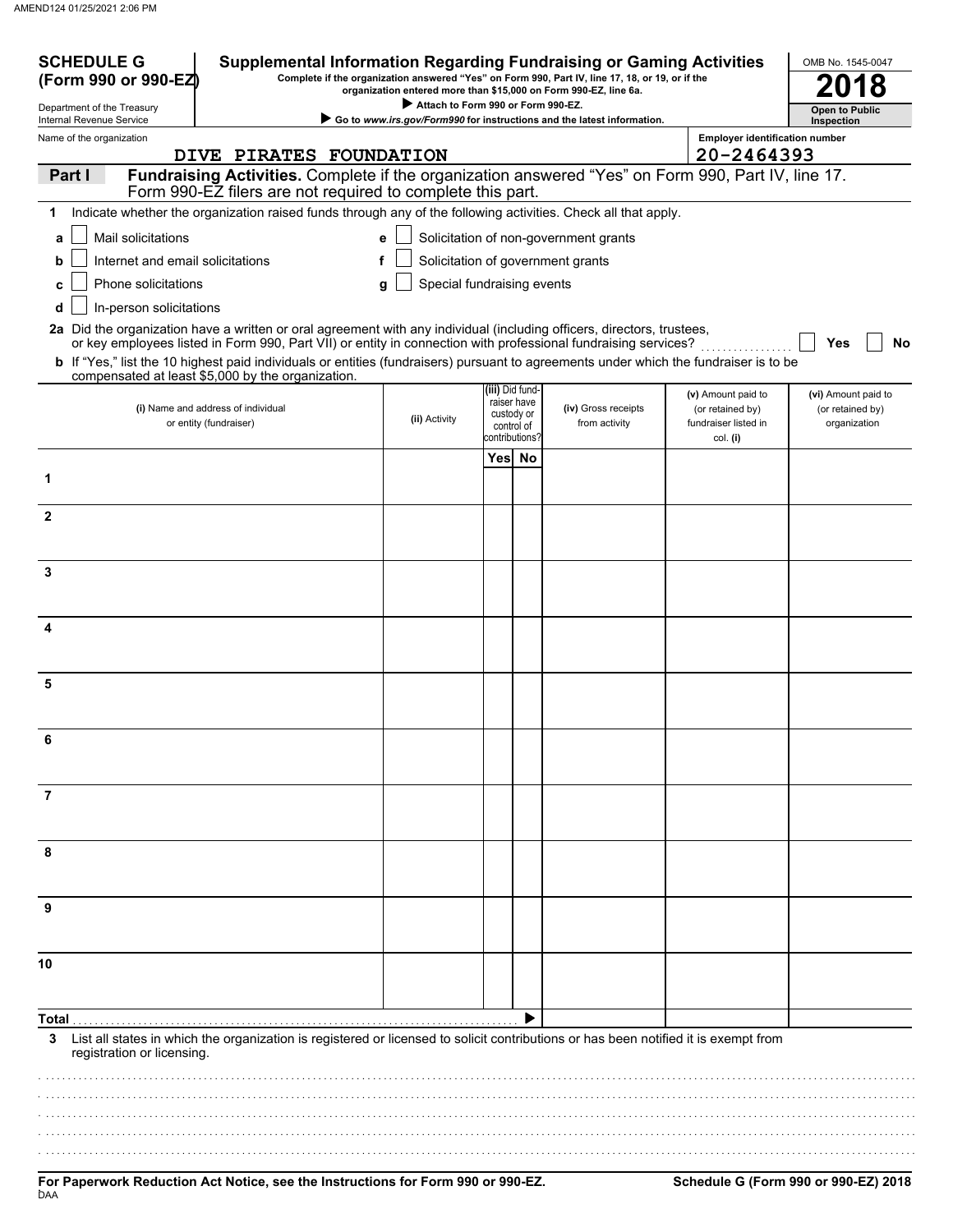| Schedule G (Form 990 or 990-EZ) 2018 | DIVE PIRATES FOUNDATION | 20-2464393 | $a$ ge $\angle$ |
|--------------------------------------|-------------------------|------------|-----------------|
|                                      |                         |            |                 |

| Part II | <b>Fundraising Events.</b> Complete if the organization answered "Yes" on Form 990, Part IV, line 18, or reported more |
|---------|------------------------------------------------------------------------------------------------------------------------|
|         | than \$15,000 of fundraising event contributions and gross income on Form 990-EZ, lines 1 and 6b. List events with     |
|         | gross receipts greater than \$5,000.                                                                                   |

|                 |                                                  | $\mu$ ooo roocipto groator triam $\psi$ o,ooo.<br>(a) Event $#1$                                                                                                 | $(b)$ Event #2                                   | (c) Other events              | (d) Total events                                    |
|-----------------|--------------------------------------------------|------------------------------------------------------------------------------------------------------------------------------------------------------------------|--------------------------------------------------|-------------------------------|-----------------------------------------------------|
|                 |                                                  | <b>CHAPTER EVENTS</b><br>(event type)                                                                                                                            | PIRATES BALL<br>(event type)                     | $\mathbf 1$<br>(total number) | (add col. (a) through<br>col. (c)                   |
| Revenue         |                                                  |                                                                                                                                                                  | 63,990                                           |                               |                                                     |
|                 | 1 Gross receipts                                 | 105,163                                                                                                                                                          |                                                  | 51,566                        | <u>220,719</u>                                      |
|                 | 2 Less: Contributions                            |                                                                                                                                                                  |                                                  | 75,232                        | <u>75,232</u>                                       |
|                 | 3 Gross income (line 1 minus<br>line 2) $\ldots$ | 105, 163                                                                                                                                                         | 63,990                                           | $-23,666$                     | 145,487                                             |
|                 | 4 Cash prizes                                    |                                                                                                                                                                  |                                                  |                               |                                                     |
|                 | 5 Noncash prizes                                 |                                                                                                                                                                  |                                                  |                               |                                                     |
|                 | 6 Rent/facility costs                            |                                                                                                                                                                  | 34,346                                           |                               | 34,346                                              |
| Direct Expenses | 7 Food and beverages                             |                                                                                                                                                                  |                                                  |                               |                                                     |
|                 | 8 Entertainment                                  |                                                                                                                                                                  |                                                  |                               |                                                     |
|                 | 9 Other direct expenses                          | 3,095                                                                                                                                                            | 70,539                                           | 75,320                        | 148,954                                             |
|                 |                                                  | 10 Direct expense summary. Add lines 4 through 9 in column (d)                                                                                                   |                                                  |                               | $\frac{183,300}{-37,813}$                           |
|                 | Part III                                         | Gaming. Complete if the organization answered "Yes" on Form 990, Part IV, line 19, or reported more                                                              |                                                  |                               |                                                     |
|                 |                                                  | than \$15,000 on Form 990-EZ, line 6a.                                                                                                                           |                                                  |                               |                                                     |
|                 |                                                  | (a) Bingo                                                                                                                                                        | (b) Pull tabs/instant<br>bingo/progressive bingo | (c) Other gaming              | (d) Total gaming (add<br>col. (a) through col. (c)) |
| Revenue         |                                                  |                                                                                                                                                                  |                                                  |                               |                                                     |
|                 | 1 Gross revenue                                  |                                                                                                                                                                  |                                                  |                               |                                                     |
|                 | 2 Cash prizes                                    |                                                                                                                                                                  |                                                  |                               |                                                     |
| Direct Expenses | 3 Noncash prizes                                 |                                                                                                                                                                  |                                                  |                               |                                                     |
|                 | 4 Rent/facility costs                            |                                                                                                                                                                  |                                                  |                               |                                                     |
|                 | 5 Other direct expenses                          |                                                                                                                                                                  |                                                  |                               |                                                     |
|                 | 6 Volunteer labor                                | $\%$<br>Yes<br>No                                                                                                                                                | $\%$<br>Yes<br>No                                | $\%$<br>Yes<br>No             |                                                     |
|                 |                                                  | 7 Direct expense summary. Add lines 2 through 5 in column (d) [11] content content content content content content of                                            |                                                  |                               |                                                     |
|                 |                                                  |                                                                                                                                                                  |                                                  |                               |                                                     |
| 9               | b If "No," explain:                              | Enter the state(s) in which the organization conducts gaming activities:<br>a Is the organization licensed to conduct gaming activities in each of these states? |                                                  |                               | Yes<br>No                                           |
|                 |                                                  |                                                                                                                                                                  |                                                  |                               |                                                     |
|                 | b If "Yes," explain:                             |                                                                                                                                                                  |                                                  |                               | Yes<br>No.                                          |
|                 |                                                  |                                                                                                                                                                  |                                                  |                               |                                                     |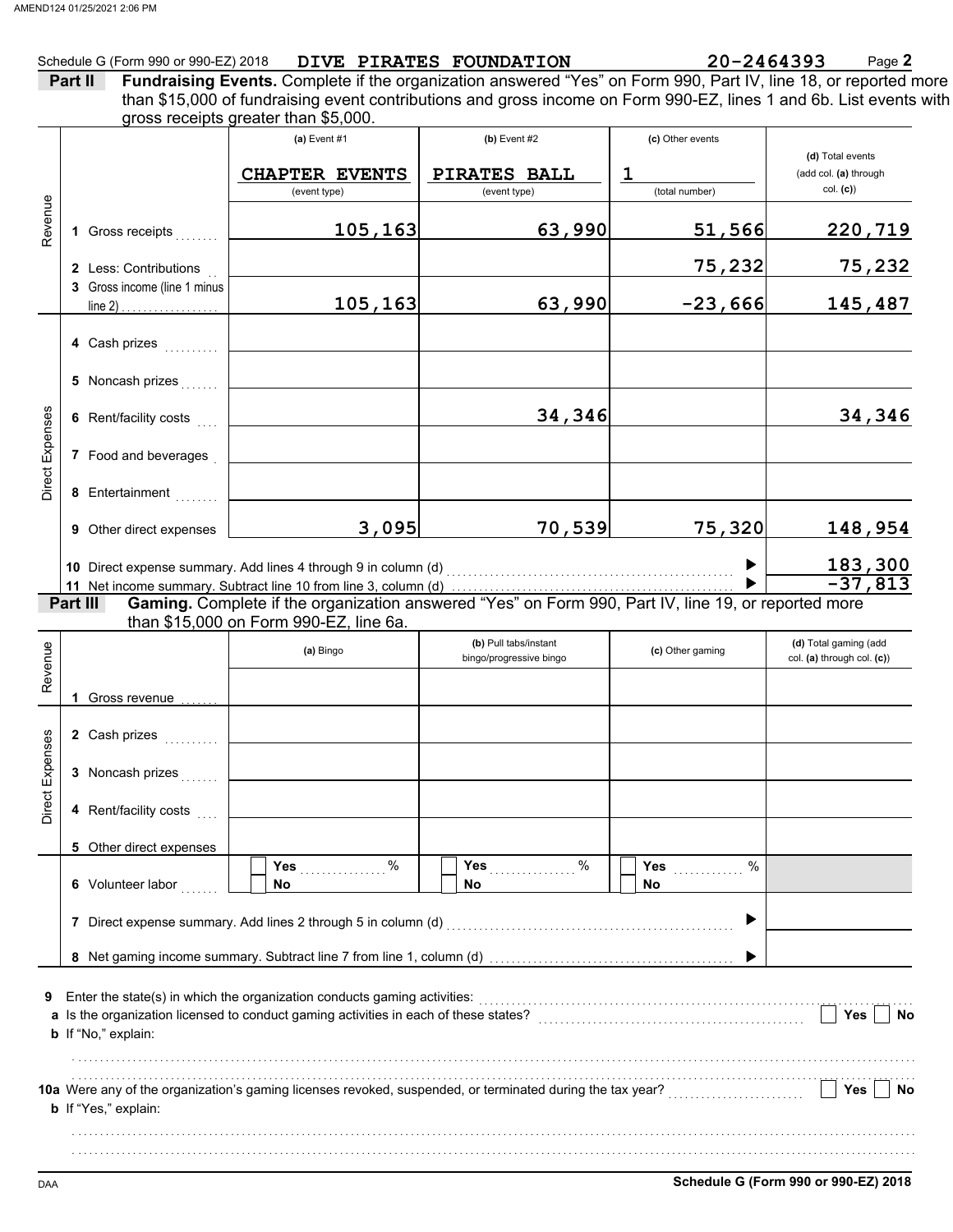|    | Schedule G (Form 990 or 990-EZ) 2018   DIVE PIRATES FOUNDATION                                                                                                                                                                       | 20-2464393      |            | Page 3           |
|----|--------------------------------------------------------------------------------------------------------------------------------------------------------------------------------------------------------------------------------------|-----------------|------------|------------------|
| 11 |                                                                                                                                                                                                                                      |                 |            | Yes<br><b>No</b> |
| 12 | Is the organization a grantor, beneficiary or trustee of a trust, or a member of a partnership or other entity                                                                                                                       |                 |            |                  |
|    |                                                                                                                                                                                                                                      |                 | <b>Yes</b> | <b>No</b>        |
| 13 | Indicate the percentage of gaming activity conducted in:                                                                                                                                                                             |                 |            |                  |
| а  | The organization's facility <b>contained a contained a contained a contained a contained a contained a contained a</b>                                                                                                               | 13а             |            | %                |
| b  | An outside facility                                                                                                                                                                                                                  | 13 <sub>b</sub> |            | $\frac{0}{0}$    |
| 14 | Enter the name and address of the person who prepares the organization's gaming/special events books and                                                                                                                             |                 |            |                  |
|    | records:                                                                                                                                                                                                                             |                 |            |                  |
|    |                                                                                                                                                                                                                                      |                 |            |                  |
|    | Name <b>Decision of the contract of the contract of the contract of the contract of the contract of the contract of the contract of the contract of the contract of the contract of the contract of the contract of the contract</b> |                 |            |                  |
|    |                                                                                                                                                                                                                                      |                 |            |                  |
|    | Address $\blacktriangleright$                                                                                                                                                                                                        |                 |            |                  |
|    |                                                                                                                                                                                                                                      |                 |            |                  |
|    | <b>15a</b> Does the organization have a contract with a third party from whom the organization receives gaming                                                                                                                       |                 |            |                  |
|    | revenue?                                                                                                                                                                                                                             |                 | Yes        | No               |
| b  | If "Yes," enter the amount of gaming revenue received by the organization ▶ [[[[[[[[[[[[[[[[[[[[[[]]]]]]]]] and the                                                                                                                  |                 |            |                  |
|    |                                                                                                                                                                                                                                      |                 |            |                  |
|    | amount of gaming revenue retained by the third party ▶ \$                                                                                                                                                                            |                 |            |                  |
| c  | If "Yes," enter name and address of the third party:                                                                                                                                                                                 |                 |            |                  |
|    |                                                                                                                                                                                                                                      |                 |            |                  |
|    |                                                                                                                                                                                                                                      |                 |            |                  |
|    |                                                                                                                                                                                                                                      |                 |            |                  |
|    | Address > material contracts and contracts are contracted and contract of the contract of the contract of the contract of the contract of the contract of the contract of the contract of the contract of the contract of the        |                 |            |                  |
|    |                                                                                                                                                                                                                                      |                 |            |                  |
| 16 | Gaming manager information:                                                                                                                                                                                                          |                 |            |                  |
|    |                                                                                                                                                                                                                                      |                 |            |                  |
|    |                                                                                                                                                                                                                                      |                 |            |                  |
|    |                                                                                                                                                                                                                                      |                 |            |                  |
|    |                                                                                                                                                                                                                                      |                 |            |                  |
|    |                                                                                                                                                                                                                                      |                 |            |                  |
|    |                                                                                                                                                                                                                                      |                 |            |                  |
|    |                                                                                                                                                                                                                                      |                 |            |                  |
|    | Director/officer<br>Employee<br>Independent contractor                                                                                                                                                                               |                 |            |                  |
|    |                                                                                                                                                                                                                                      |                 |            |                  |
| 17 | Mandatory distributions:                                                                                                                                                                                                             |                 |            |                  |
| a  | Is the organization required under state law to make charitable distributions from the gaming proceeds to                                                                                                                            |                 |            |                  |
|    |                                                                                                                                                                                                                                      |                 |            | Yes<br>No        |
|    | Enter the amount of distributions required under state law to be distributed to other exempt organizations or                                                                                                                        |                 |            |                  |
|    | spent in the organization's own exempt activities during the tax year $\blacktriangleright$                                                                                                                                          |                 |            |                  |
|    | Supplemental Information. Provide the explanations required by Part I, line 2b, columns (iii) and (v); and<br><b>Part IV</b>                                                                                                         |                 |            |                  |
|    | Part III, lines 9, 9b, 10b, 15b, 15c, 16, and 17b, as applicable. Also provide any additional information.                                                                                                                           |                 |            |                  |
|    | See instructions.                                                                                                                                                                                                                    |                 |            |                  |
|    |                                                                                                                                                                                                                                      |                 |            |                  |
|    |                                                                                                                                                                                                                                      |                 |            |                  |
|    |                                                                                                                                                                                                                                      |                 |            |                  |
|    |                                                                                                                                                                                                                                      |                 |            |                  |
|    |                                                                                                                                                                                                                                      |                 |            |                  |
|    |                                                                                                                                                                                                                                      |                 |            |                  |
|    |                                                                                                                                                                                                                                      |                 |            |                  |
|    |                                                                                                                                                                                                                                      |                 |            |                  |
|    |                                                                                                                                                                                                                                      |                 |            |                  |
|    |                                                                                                                                                                                                                                      |                 |            |                  |
|    |                                                                                                                                                                                                                                      |                 |            |                  |
|    |                                                                                                                                                                                                                                      |                 |            |                  |
|    |                                                                                                                                                                                                                                      |                 |            |                  |
|    |                                                                                                                                                                                                                                      |                 |            |                  |
|    |                                                                                                                                                                                                                                      |                 |            |                  |

Schedule G (Form 990 or 990-EZ) 2018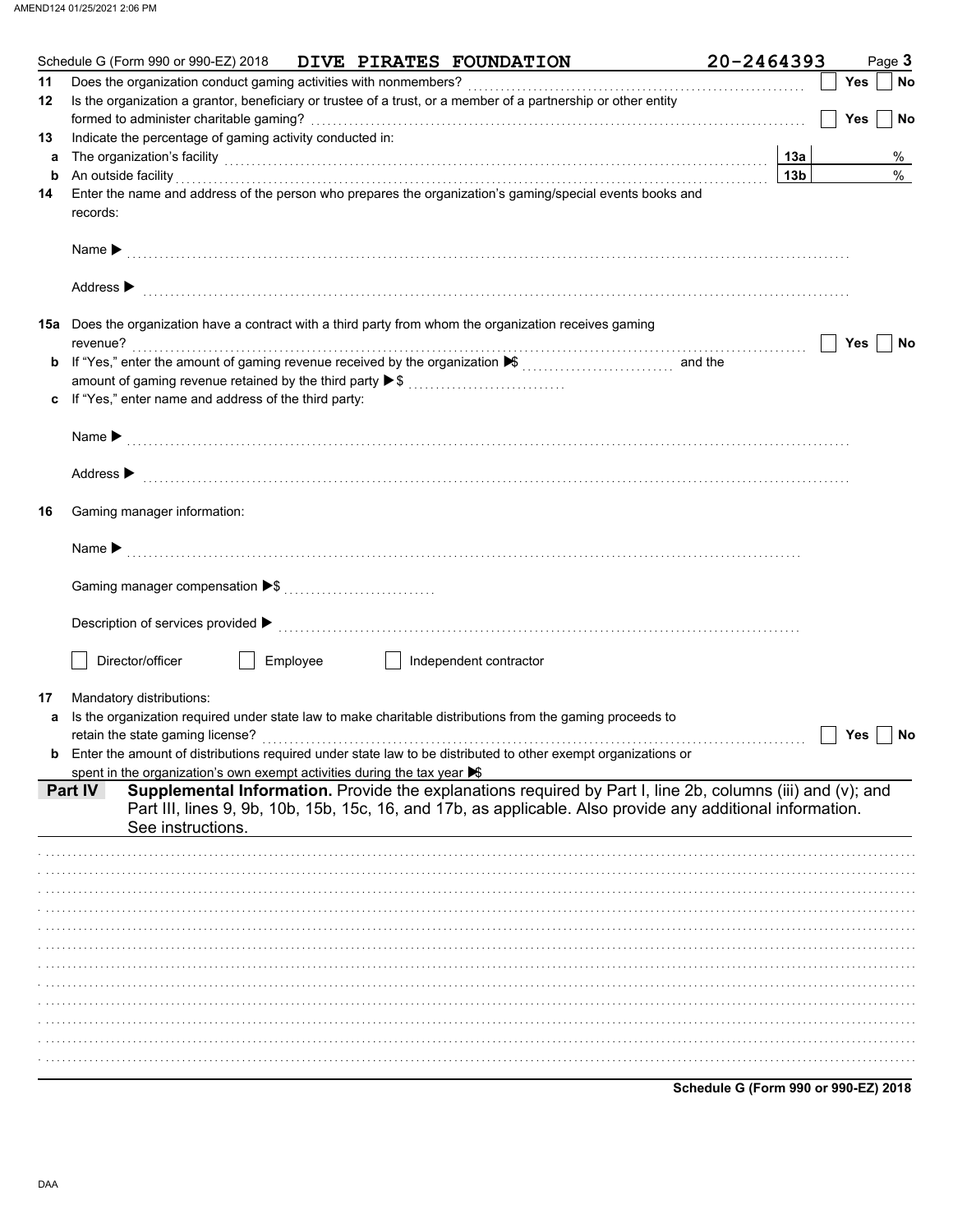# **(Form 990)**

# **Complete if the organizations answered "Yes" on Form 990, Part IV, lines 29 or 30. SCHEDULE M Noncash Contributions**

OMB No. 1545-0047 **2018**

| Department of the Treasury |
|----------------------------|
| Internal Revenue Service   |
| Name of the organization   |

 **Go to** *www.irs.gov/Form990* **for instructions and the latest information. Attach to Form 990.**

**Inspection Open To Public**

**Employer identification number** 

| enial Nevenue Jervice  |             |  |
|------------------------|-------------|--|
| me of the organization |             |  |
|                        | <b>DTIT</b> |  |

### **DIVE PIRATES FOUNDATION 20-2464393**

|              | <b>Types of Property</b><br>Part I                                                                                 |             |                            |                                             |                              |     |            |     |
|--------------|--------------------------------------------------------------------------------------------------------------------|-------------|----------------------------|---------------------------------------------|------------------------------|-----|------------|-----|
|              |                                                                                                                    | (a)         | (b)                        | (c)                                         | (d)                          |     |            |     |
|              |                                                                                                                    | Check if    | Number of contributions or | Noncash contribution<br>amounts reported on | Method of determining        |     |            |     |
|              |                                                                                                                    | applicable  | items contributed          | Form 990, Part VIII, line 1g                | noncash contribution amounts |     |            |     |
| 1            | Art - Works of art                                                                                                 |             |                            |                                             |                              |     |            |     |
| $\mathbf{2}$ | Art - Historical treasures                                                                                         |             |                            |                                             |                              |     |            |     |
| 3            | Art - Fractional interests<br><b>Service</b>                                                                       |             |                            |                                             |                              |     |            |     |
| 4            | Books and publications                                                                                             |             |                            |                                             |                              |     |            |     |
| 5            | Clothing and household                                                                                             |             |                            |                                             |                              |     |            |     |
|              | goods                                                                                                              |             |                            |                                             |                              |     |            |     |
| 6            | Cars and other vehicles                                                                                            |             |                            |                                             |                              |     |            |     |
| 7            | Boats and planes<br>.                                                                                              |             |                            |                                             |                              |     |            |     |
| 8            |                                                                                                                    |             |                            |                                             |                              |     |            |     |
| 9            | Securities - Publicly traded                                                                                       | $\mathbf x$ | $\mathbf{1}$               |                                             | 3,235 FMV UPON ACQUISITION   |     |            |     |
| 10           | Securities - Closely held stock                                                                                    |             |                            |                                             |                              |     |            |     |
| 11           | Securities - Partnership, LLC,                                                                                     |             |                            |                                             |                              |     |            |     |
|              | or trust interests                                                                                                 |             |                            |                                             |                              |     |            |     |
| 12           | Securities - Miscellaneous                                                                                         |             |                            |                                             |                              |     |            |     |
| 13           | Qualified conservation                                                                                             |             |                            |                                             |                              |     |            |     |
|              | contribution - Historic                                                                                            |             |                            |                                             |                              |     |            |     |
|              | structures                                                                                                         |             |                            |                                             |                              |     |            |     |
| 14           | Qualified conservation                                                                                             |             |                            |                                             |                              |     |            |     |
|              | contribution - Other                                                                                               |             |                            |                                             |                              |     |            |     |
| 15           | Real estate - Residential                                                                                          |             |                            |                                             |                              |     |            |     |
| 16           | Real estate - Commercial                                                                                           |             |                            |                                             |                              |     |            |     |
| 17           | Real estate - Other                                                                                                |             |                            |                                             |                              |     |            |     |
| 18           | Collectibles                                                                                                       |             |                            |                                             |                              |     |            |     |
| 19           | Food inventory                                                                                                     |             |                            |                                             |                              |     |            |     |
| 20           | Drugs and medical supplies                                                                                         |             |                            |                                             |                              |     |            |     |
| 21           | Taxidermy<br>.                                                                                                     |             |                            |                                             |                              |     |            |     |
| 22           | Historical artifacts<br>.                                                                                          |             |                            |                                             |                              |     |            |     |
| 23           | Scientific specimens                                                                                               |             |                            |                                             |                              |     |            |     |
| 24           | Archeological artifacts                                                                                            |             |                            |                                             |                              |     |            |     |
| 25           | Other $\blacktriangleright$ (DIVE EQUIPMENT)                                                                       | $\mathbf x$ | 500                        |                                             | 75,232 DONOR VALUE           |     |            |     |
| 26           |                                                                                                                    |             |                            |                                             |                              |     |            |     |
| 27           |                                                                                                                    |             |                            |                                             |                              |     |            |     |
| 28           | Other $\blacktriangleright$ (                                                                                      |             |                            |                                             |                              |     |            |     |
|              | 29 Number of Forms 8283 received by the organization during the tax year for contributions for                     |             |                            |                                             |                              |     |            |     |
|              | which the organization completed Form 8283, Part IV, Donee Acknowledgement                                         |             |                            |                                             | 29                           |     |            |     |
|              |                                                                                                                    |             |                            |                                             |                              |     | <b>Yes</b> | No. |
|              | 30a During the year, did the organization receive by contribution any property reported in Part I, lines 1 through |             |                            |                                             |                              |     |            |     |
|              | 28, that it must hold for at least three years from the date of the initial contribution, and which isn't required |             |                            |                                             |                              |     |            |     |
|              | to be used for exempt purposes for the entire holding period?                                                      |             |                            |                                             |                              | 30a |            | X   |
|              | <b>b</b> If "Yes," describe the arrangement in Part II.                                                            |             |                            |                                             |                              |     |            |     |
| 31           | Does the organization have a gift acceptance policy that requires the review of any nonstandard                    |             |                            |                                             |                              |     |            |     |
|              | contributions?                                                                                                     |             |                            |                                             |                              | 31  |            | X   |
|              | 32a Does the organization hire or use third parties or related organizations to solicit, process, or sell noncash  |             |                            |                                             |                              |     |            |     |
|              | contributions?                                                                                                     |             |                            |                                             |                              | 32a |            | Χ   |
|              | <b>b</b> If "Yes," describe in Part II.                                                                            |             |                            |                                             |                              |     |            |     |
| 33           | If the organization didn't report an amount in column (c) for a type of property for which column (a) is checked,  |             |                            |                                             |                              |     |            |     |
|              | describe in Part II.                                                                                               |             |                            |                                             |                              |     |            |     |

**For Paperwork Reduction Act Notice, see the Instructions for Form 990. Schedule M (Form 990) 2018**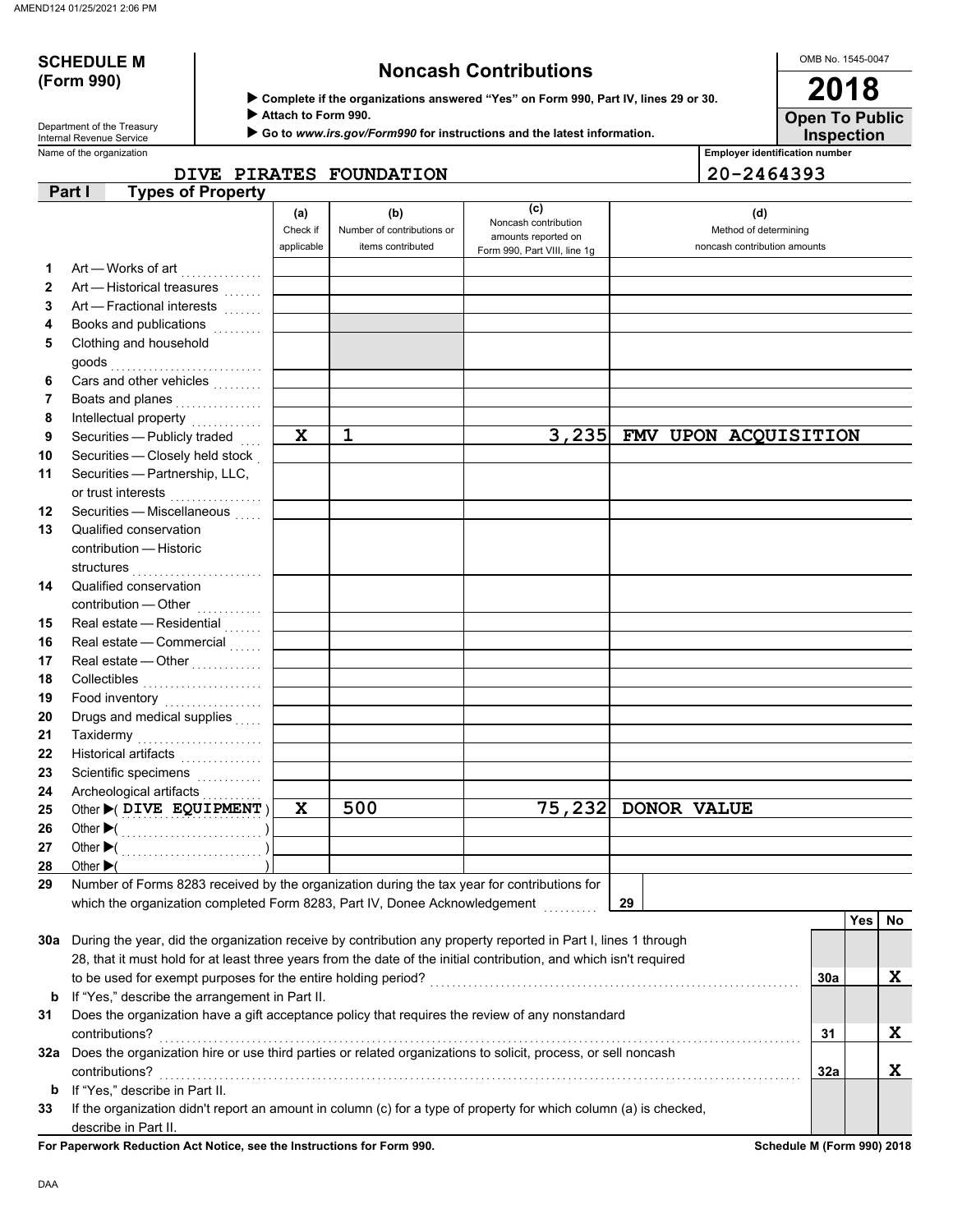|         | Schedule M (Form 990) 2018 DIVE PIRATES FOUNDATION                                | 20-2464393                                                                                                                                                                                                                   | Page 2 |
|---------|-----------------------------------------------------------------------------------|------------------------------------------------------------------------------------------------------------------------------------------------------------------------------------------------------------------------------|--------|
| Part II | or a combination of both. Also complete this part for any additional information. | Supplemental Information. Provide the information required by Part I, lines 30b, 32b, and 33, and whether<br>the organization is reporting in Part I, column (b), the number of contributions, the number of items received, |        |
|         |                                                                                   |                                                                                                                                                                                                                              |        |
|         |                                                                                   |                                                                                                                                                                                                                              |        |
|         |                                                                                   |                                                                                                                                                                                                                              |        |
|         |                                                                                   |                                                                                                                                                                                                                              |        |
|         |                                                                                   |                                                                                                                                                                                                                              |        |
|         |                                                                                   |                                                                                                                                                                                                                              |        |
|         |                                                                                   |                                                                                                                                                                                                                              |        |
|         |                                                                                   |                                                                                                                                                                                                                              |        |
|         |                                                                                   |                                                                                                                                                                                                                              |        |
|         |                                                                                   |                                                                                                                                                                                                                              |        |
|         |                                                                                   |                                                                                                                                                                                                                              |        |
|         |                                                                                   |                                                                                                                                                                                                                              |        |
|         |                                                                                   |                                                                                                                                                                                                                              |        |
|         |                                                                                   |                                                                                                                                                                                                                              |        |
|         |                                                                                   |                                                                                                                                                                                                                              |        |
|         |                                                                                   |                                                                                                                                                                                                                              |        |
|         |                                                                                   |                                                                                                                                                                                                                              |        |
|         |                                                                                   |                                                                                                                                                                                                                              |        |
|         |                                                                                   |                                                                                                                                                                                                                              |        |
|         |                                                                                   |                                                                                                                                                                                                                              |        |
|         |                                                                                   |                                                                                                                                                                                                                              |        |
|         |                                                                                   |                                                                                                                                                                                                                              |        |
|         |                                                                                   |                                                                                                                                                                                                                              |        |
|         |                                                                                   |                                                                                                                                                                                                                              |        |
|         |                                                                                   |                                                                                                                                                                                                                              |        |
|         |                                                                                   |                                                                                                                                                                                                                              |        |
|         |                                                                                   |                                                                                                                                                                                                                              |        |
|         |                                                                                   |                                                                                                                                                                                                                              |        |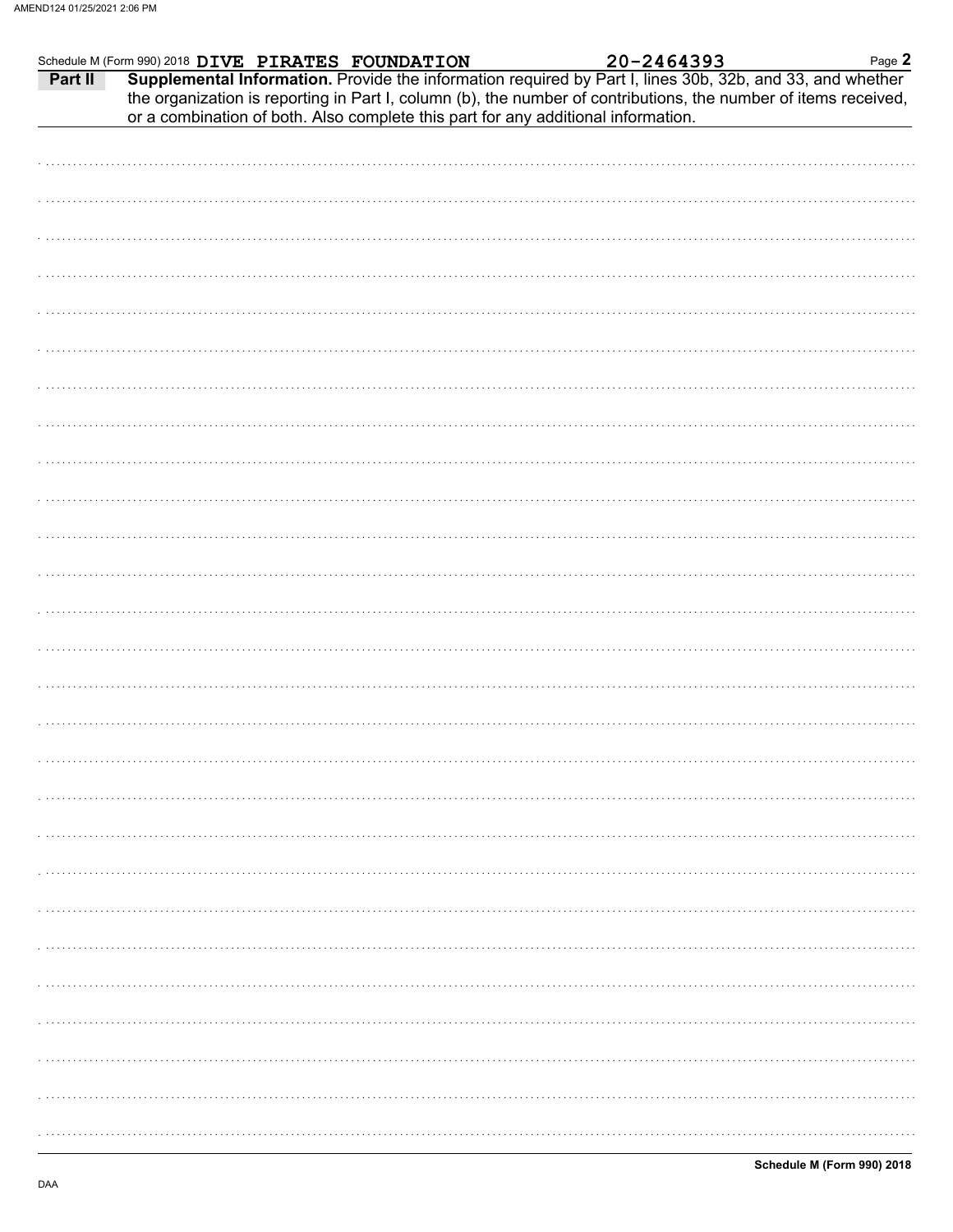**SCHEDULE O** (Form 990 or 990-EZ)

Supplemental Information to Form 990 or 990-EZ

Complete to provide information for responses to specific questions on Form 990 or 990-EZ or to provide any additional information.

> Attach to Form 990 or 990-EZ. Go to www.irs.gov/Form990 for the latest information.

OMB No. 1545-0047

2018 **Open to Public Inspection** 

Department of the Treasury<br>Internal Revenue Service Name of the organization

DIVE PIRATES FOUNDATION

**Employer identification number** 20-2464393

AMENDED RETURN EXPLANATION

AN AMENDED TAX RETURN WILL BE FILED FOR THE CALENDAR YEARS 01/01/2018 TO 12/31/2018, AND 01/01/2019 TO 06/30/2019 TO REMOVE THE PREVIOUSLY LISTED PROFESSIONAL FUNDRAISING EXPENSES FROM FORM 990 PART I LINE 16A AND MOVE THEM TO LINE 17 AS FUNCTIONAL EXPENSES. THESE EXPENSES WERE NOT PAID TO A PROFESSIONAL FUNDRAISING VENDOR, BUT RATHER SIMPLY COSTS OF RAISING FUNDS INCURRED AS PART OF THE NORMAL FUNCTION OF BUSINESS. FOR THE PERIOD  $01/01/2018$  TO  $12/31/2018$  THIS CHANGE WILL REDUCE LINE 16A BY THE TOTAL OF PROFESSIONAL FUNDRAISING EXPENSES OF \$34,390 AND WILL INCREASE LINE 17 BY \$34,390. THE CHANGE ON LINE 17 IS SUPPORTED ON THE FORM 990 PART IX ON LINE 12 OTHER FUNCTIONAL EXPENSES WHERE THE \$34,390 WAS ADDED TO THE PREVIOUS AMOUNT OF \$109,801 FOR AN AMENDED TOTAL OF \$144,191 AND LINE 11E PROFESSIONAL FUNDRAISING EXPENSES FOR \$34,390 WAS REMOVED. THIS CHANGE IN PROFESSIONAL FUNDRAISING EXPENSES ALSO CAUSED ADDITIONAL CHANGES TO FORM 990 PART IV BY UPDATING THE ANSWER TO QUESTION #17 FROM 'YES' TO 'NO', SCHEDULE G PART I BY REMOVING THE PREVIOUSLY POPULATED DATA AS IT IS NO LONGER REQUIRED BASED ON THE ANSWER TO QUESTION #17, AND SCHEDULE O BY UPDATING THE STATEMENT TO REPORT 'MGT & GENERAL' AS \$144,191 RATHER THAN THE PREVIOUSLY REPORTED AMOUNT OF \$109,801.

FORM 990, PART VI, LINE 11B - ORGANIZATION'S PROCESS TO REVIEW FORM 990 NO REVIEW WAS OR WILL BE CONDUCTED.

FORM 990, PART VI, LINE 19 - GOVERNING DOCUMENTS DISCLOSURE EXPLANATION NO DOCUMENTS AVAILABLE TO THE PUBLIC